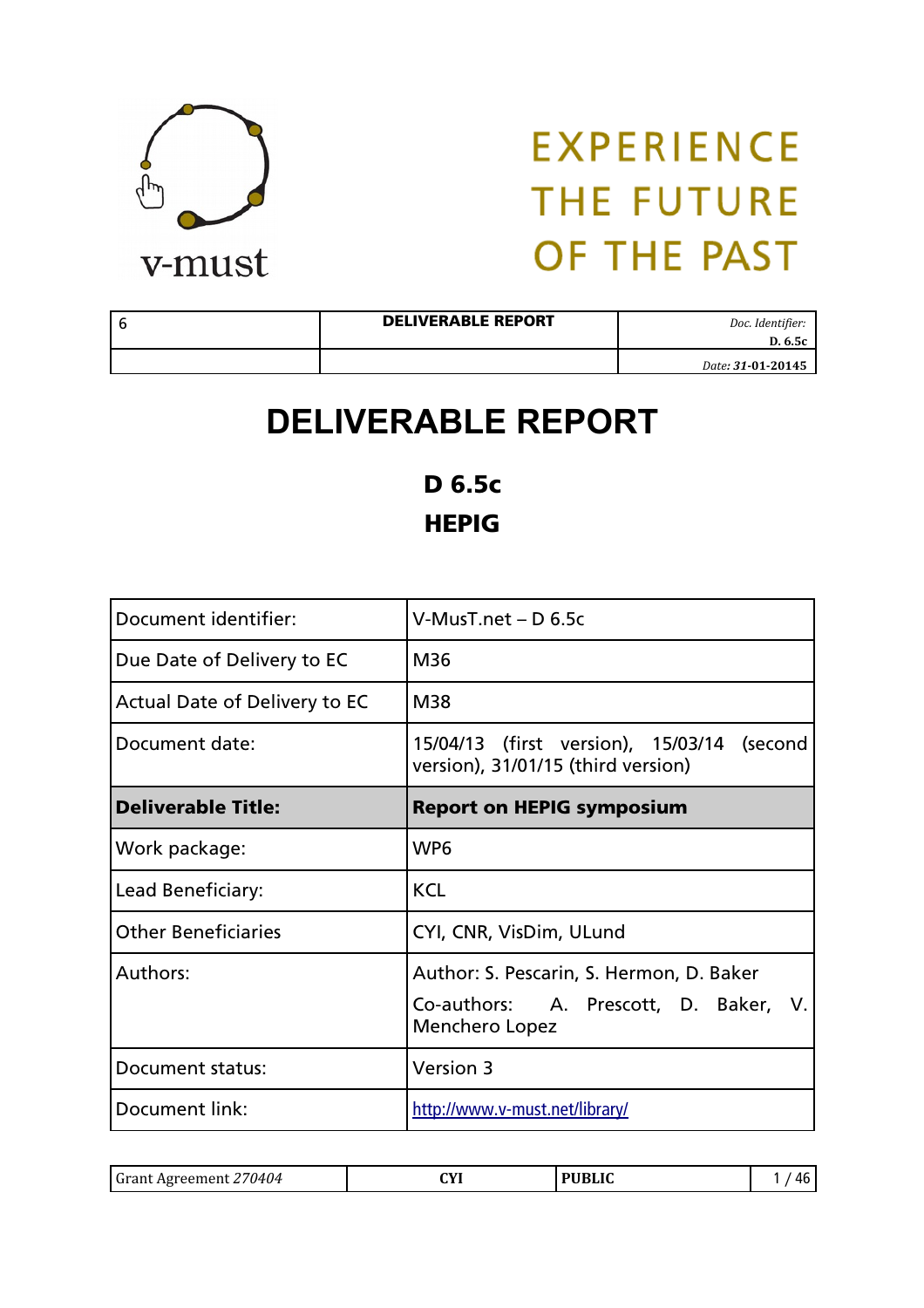

| 6 | <b>DELIVERABLE REPORT</b> | Doc. Identifier:<br>D. 6.5c |
|---|---------------------------|-----------------------------|
|   |                           | Date: 31-01-20145           |

#### Changes

| Version        | <b>Date</b> | Comment                | <b>Authors</b>           |
|----------------|-------------|------------------------|--------------------------|
| $\mathbf{1}$   | 02/04/13    | <b>First Draft</b>     | Compiled by S. Pescarin  |
| $\overline{2}$ | 15/03/14    | <b>Second Version</b>  | Compiled by S. Pescarin, |
|                |             |                        | S. Herrmon               |
| 3              |             | 10/02/15 Final Version | Compiled by S. Pescarin, |
|                |             |                        | Victor Lopez-Manchero,   |
|                |             |                        | Drew Baker               |

Copyright notice:

Copyright © V-Must.net.

For more information on V-Must.net, its partners and contributors please see http://www.v-must.net/

The information contained in this document reflects only the author's views and the Community is not liable for any use that may be made of the information contained therein.

| Grant Agreement 270404 | CYI | <b>PUBLIC</b> | 46 |
|------------------------|-----|---------------|----|
|------------------------|-----|---------------|----|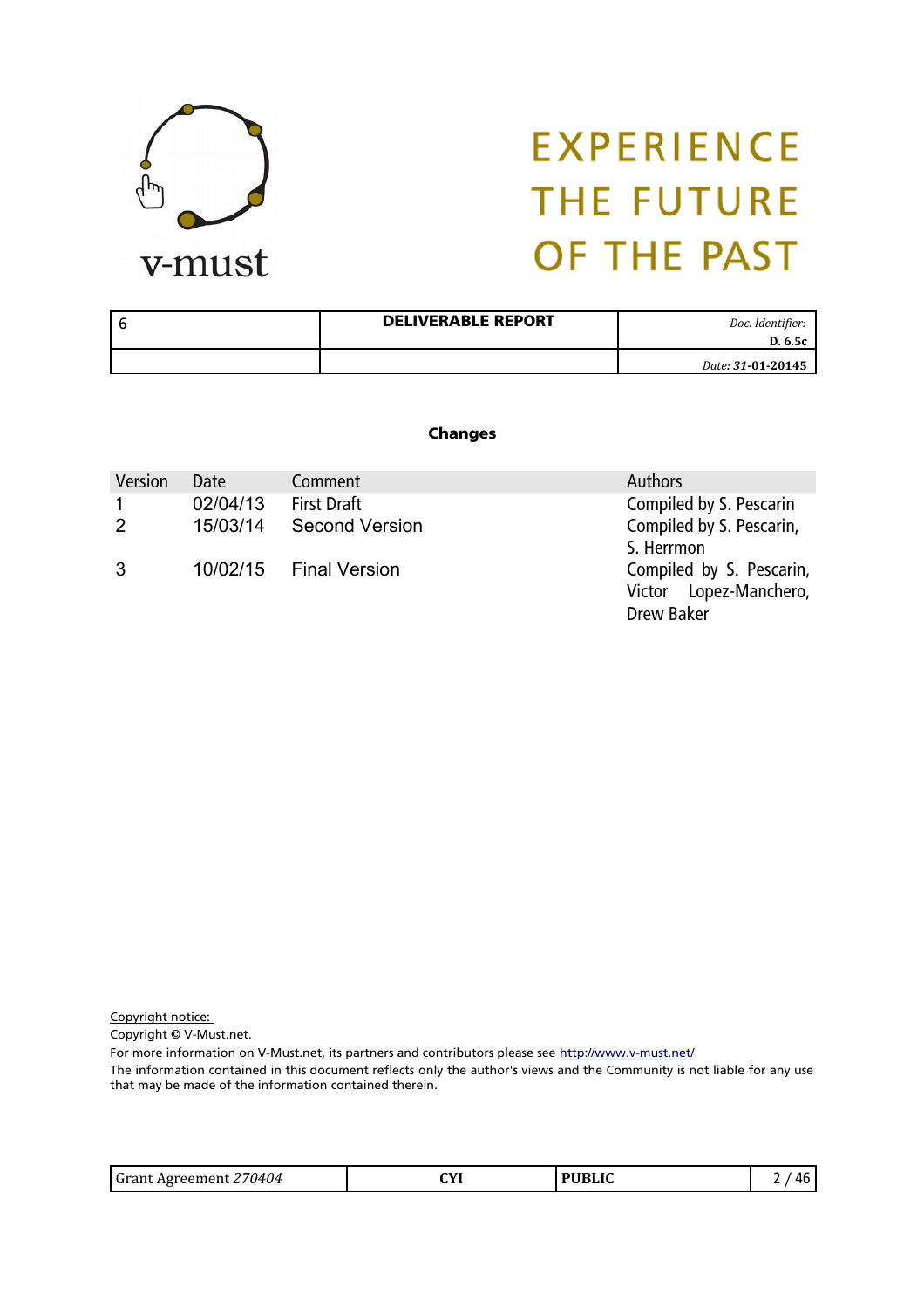

| <b>DELIVERABLE REPORT</b> | Doc. Identifier:<br>D. 6.5c |
|---------------------------|-----------------------------|
|                           | Date: 31-01-20145           |

### Table of contents

### 1. Executive summary

This deliverable represents the first iteration of an extensive activity devoted to the integration of Virtual Heritage and Virtual Museums topics into the academic curriculum, starting with V-MUST partners.

| <b>Grant Agreement 27</b><br>,70404 | CVI | <b>PUBLIC</b> |  |
|-------------------------------------|-----|---------------|--|
|-------------------------------------|-----|---------------|--|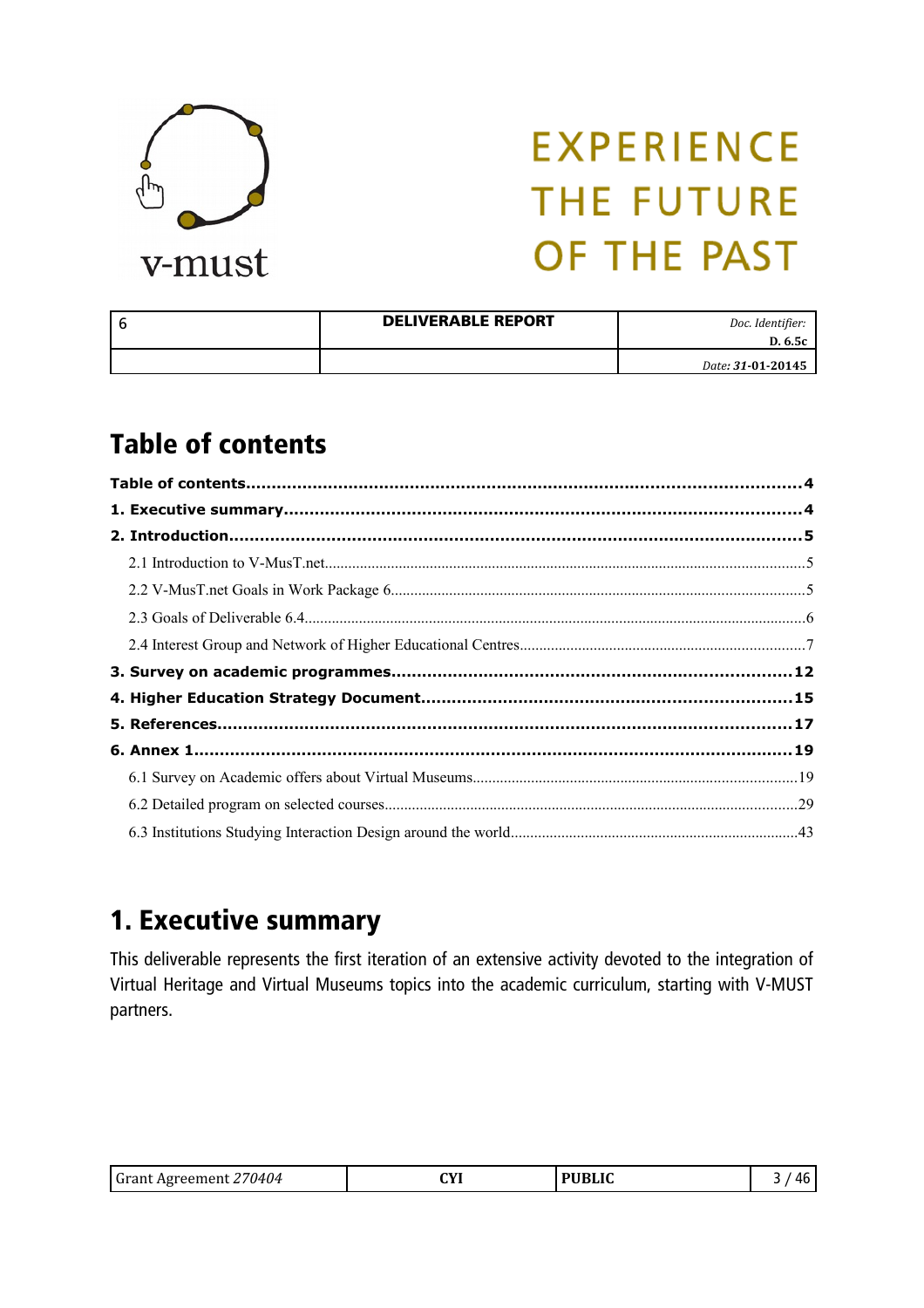

| <b>DELIVERABLE REPORT</b> | Doc. Identifier:<br>D. 6.5c |
|---------------------------|-----------------------------|
|                           | Date: 31-01-20145           |

### 2. Introduction

### 2.1 Introduction to V-MusT.net

Virtual Museums (VM) are a new model of communication that aims at creating a personalized, immersive, interactive way to enhance our understanding of the world around us. V-MUST.NET network of excellence, financed by ICT FP7 (G.A. 270404) is exploring this area, facing challenges and issues and, finally, shaping the domain. The goal is to survey and analyse the actual state of the art and propose a vision for the future virtual museums.

### 2.2 V-MusT.net Goals in Work Package 6

WP6 has the ultimate aim of greatly improving the training of experts and professionals who are currently active in the field of virtual museum activities, but also, and crucially, prepares through extensive programmes of training those younger professionals who will shape and determine such work in the future. In order to realise these objectives, the WP harnesses the experience and skills of partners who have already been prominently active and successful in educational activities relevant to the V-MusT.net programme, and complements their work by close collaboration with other partners who are positioned to provide high quality vital training and support for such activities in the future. This WP uses a combination of formal, informal, and non-formal teaching and learning methods. The WP6 objectives are:

- to create a high quality and efficient training system in the field of VMs;
- to make lifelong learning and mobility in virtual museums a reality;
- to create the optimal conditions in Europe at the higher education level to support and improve the training of future European researchers and experts in VM;
- to improve the range and richness of employment opportunities in the field of VMs.

### 2.3 Goals of Deliverable 6.4

This deliverable represents the first iteration of an extensive activity devoted to the integration of Virtual Heritage and Virtual Museums domains in the academic curriculum.

| IIRI IC<br>$\sqrt{1}$<br>l Gr:<br>114<br><br>. .<br>$\ddotsc$ |  |
|---------------------------------------------------------------|--|
|---------------------------------------------------------------|--|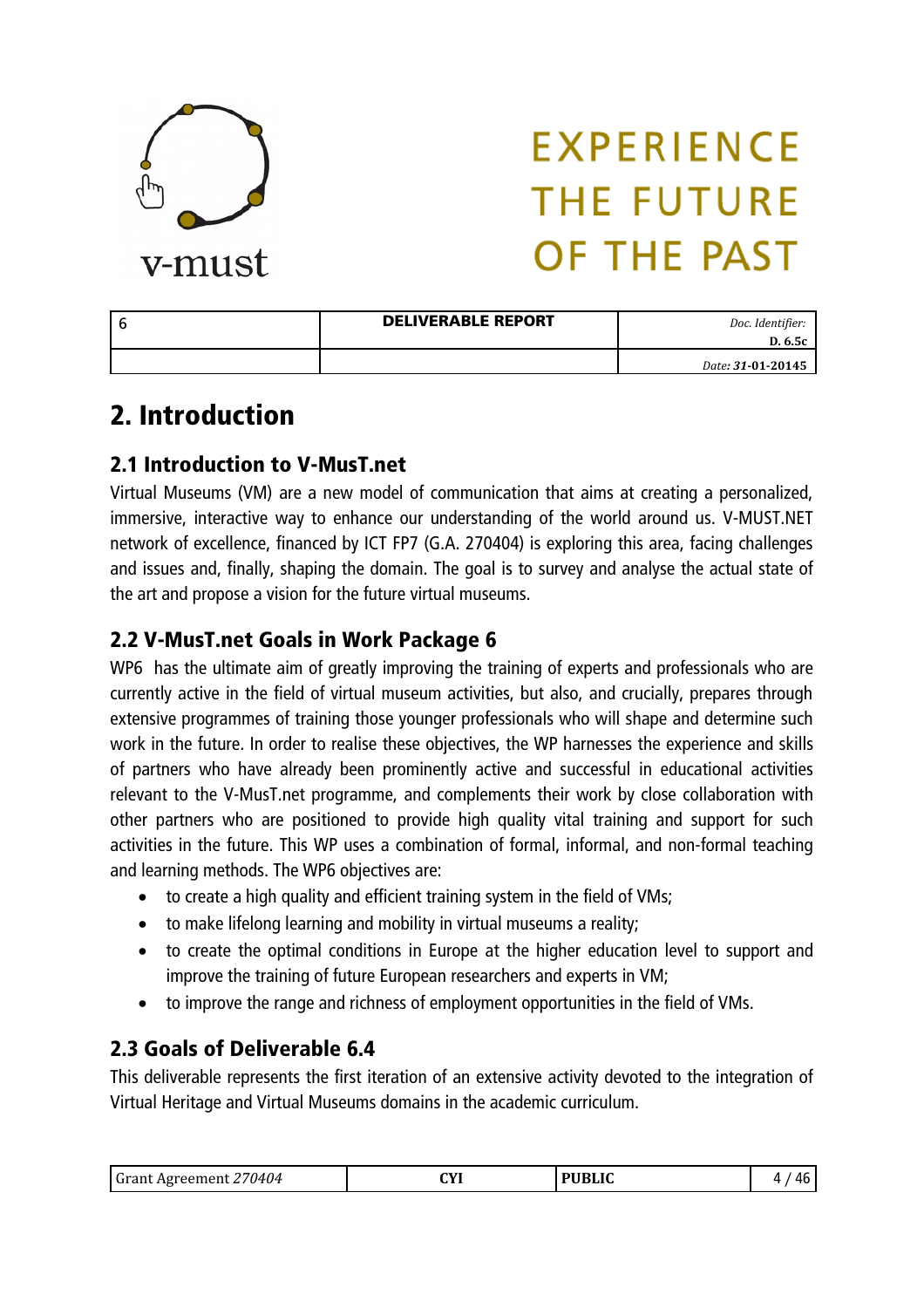

| <b>DELIVERABLE REPORT</b> | Doc. Identifier:<br>D. 6.5c |
|---------------------------|-----------------------------|
|                           | Date: 31-01-20145           |

High quality higher education is one of the primary foundations for Europe's success. For this reason one of the main objectives of WP6 tasks (Task 6.3: **Educational Programme**) is to propose an European Higher Education Programme (masters, graduate and post-graduate) in Virtual Museums and Virtual Heritage. The creation of the first such academic programme in the world devoted specifically to this subject would put Europe in a position of advantage over other countries and ensure not only the present but also in the future the existence of a sufficient number of European experts in this field. To achieve this objective an internal Interest Group (HEPIG: Higher Education Programme Interest Group) and Network of Higher Educational Centres will be created (task 6.3.1).

This Group will have the mission of creating a Higher Education Strategy document (task 6.3.2), defining the best way to create a European High Education System in VMs at all levels in the Higher Education Sector. This will include:

- the identification of appropriate educational objectives, audiences and scope;
- describe the programmes and teaching units;
- prepare plans for teaching learning contents;
- define criteria and assessment instruments;
- programming the temporal organization of educational activities
- $\bullet$  establish methods for evaluating the quality of the courses.

Through the V-MOVE (the mobility programme) and V-MUSTer SCHOOLS (the educational programme), it will be explored feasible modes of implementation of such programmes amongst the academic and research partners of the project:

- 1. Through the Virtual Heritage Schools programs, it will be intended as international collaborations between the partners, towards an eventual European degree in VM studies.
- 2. Through the V-MOVE programme to promote mobility at European level, and, given its innovative aspect, attracting young researchers to Europe.
- 3. Through the newly established CenterNet Europe.

| Grant Agreement 2. | $\sqrt{1}$ | DIIDI IC | 46 |
|--------------------|------------|----------|----|
| 70404              | .          | DLIL     |    |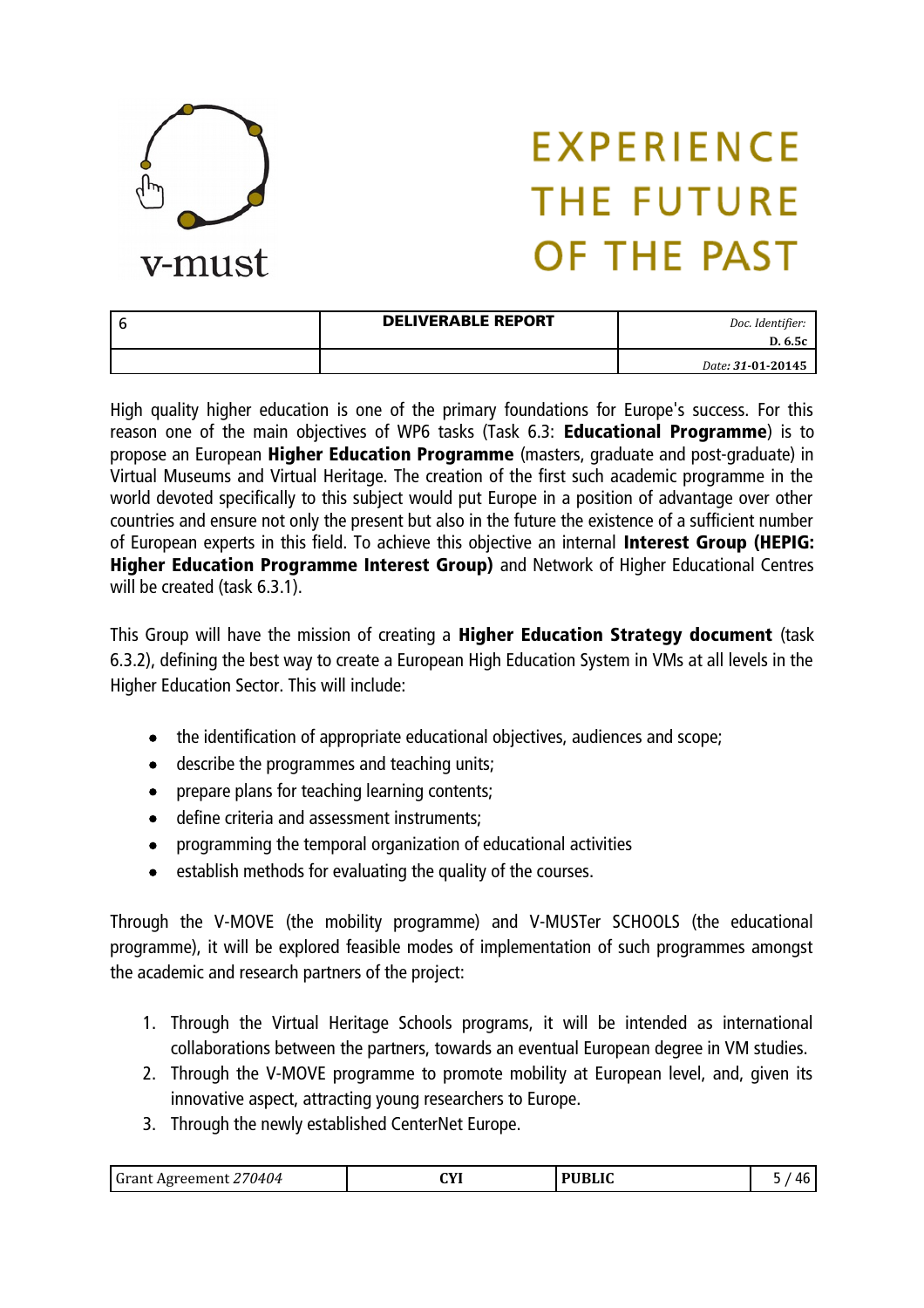

| <b>DELIVERABLE REPORT</b> | Doc. Identifier:<br>D. 6.5c |
|---------------------------|-----------------------------|
|                           | Date: 31-01-20145           |

### 2.4 Interest Group and Network of Higher Educational Centres

The Higher Education Pedagogical Interest Group (HEPIG), which will be an internal network set up by King's, comprises those members of the consortium with interest in the pedagogy and teaching of subjects that fall under the aegis of Virtual Museums. A call to participate in HEPIG was made during the 3rd year of the project (M28) to the members of the consortium.

#### Interest Group Members

- Allard Pierson Museum (Archaeological Museum of the University of Amsterdam) (Nederland)
- APRE: Agency for the Promotion of European Research (Italy)
- CULTNAT Centre for Documentation of Cultural and Natural Heritage (Egypt)
- Foundation of the Hellenic World (Greece)
- Fraunhofer IGD (Germany)
- Mercati di Traiano Museo dei Fori Imperiali (Italy)
- Noho (Ireland)
- Virtualware (Sapin)
- Visual Dimension (Belgium)
- CNR IBAM (Italy)
- Network of Higher Educational Centres (HEPIG)
- CINECA Interuniversity Consortium (Italy)
- CNR (National Research Council): Includes CNR ITABC, CNR ISTI, and CNR ITD (Italy)
- Archeovision, CNRS, Bordeaux, (France)
- Elektrotehnicki fakultet Sarajevo (Bosnia-Herzegovina)
- King's College London, Department of Digital Humanities (U.K.)
- Lund University (Sweden)
- Sociedad Española de Arqueologia Virtual (SEAV) (Spain)
- The Cyprus Institute (Cyprus)
- University of Brighton (U.K.)

| Grant Agreement 270404 | <b>CVI</b><br>ᄖ | <b>PUBLIC</b> | 46 |
|------------------------|-----------------|---------------|----|
|------------------------|-----------------|---------------|----|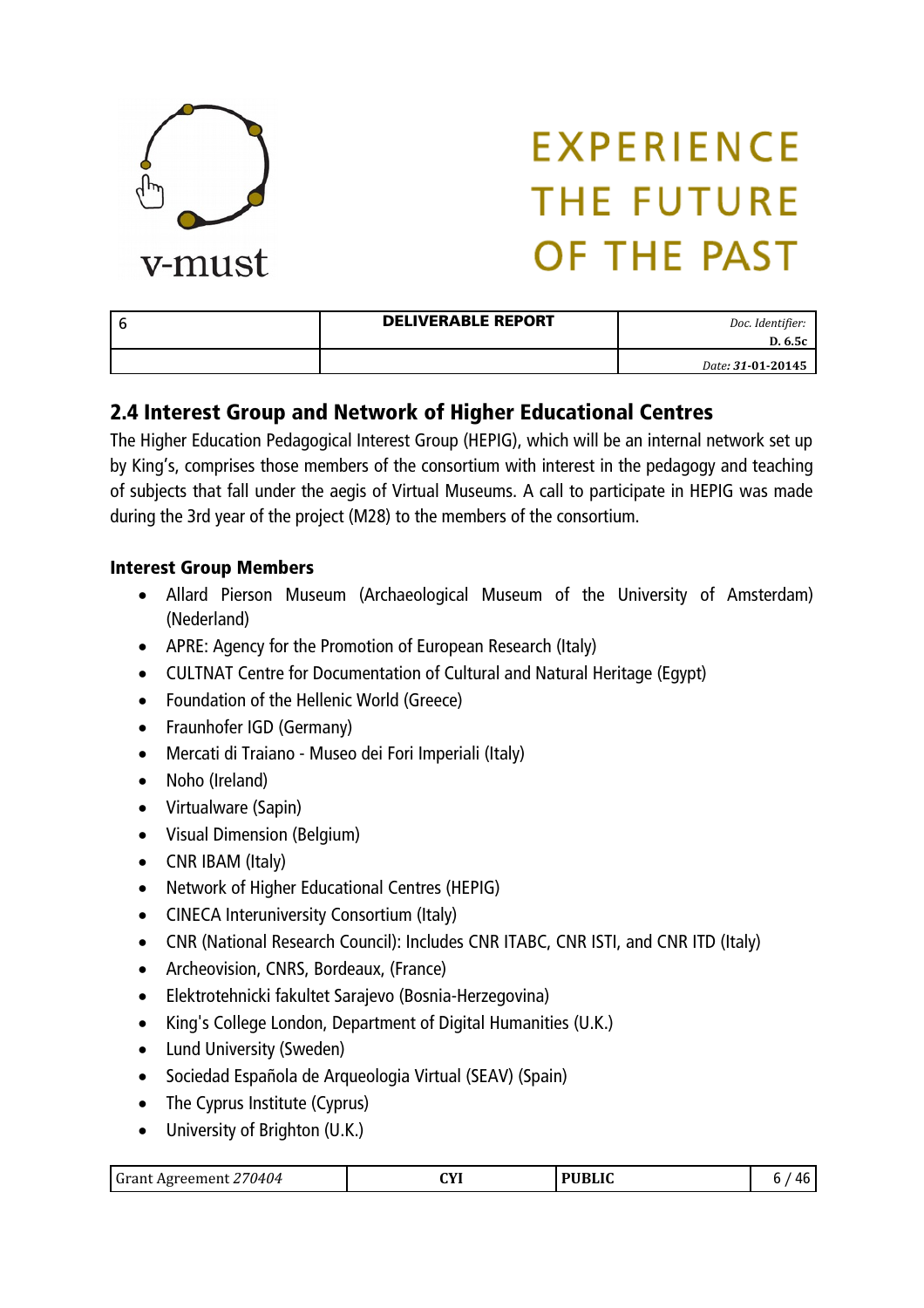

| <b>DELIVERABLE REPORT</b> | Doc. Identifier:<br>D. 6.5c |
|---------------------------|-----------------------------|
|                           | Date: 31-01-20145           |

- University of Granada, Virtual Reality Lab (Spain)
- University of Udine, Human-Computer Interaction Lab (Italy)
- TU Delft (Technical University Delft) (Nederland)
- University of Padova, Dept. of Archaeology (Italy)
- Aalto University, Media Lab, Helsinki (Finland)
- Vilnius University, Faculty of Communication (Lithuania)
- Università Iuav di Venezia (Italy)
- Universidade de Coruña, Videalab (Spain)
- University of Barcelona Didpatri Group (Spain)
- Instituto Tecnológico de Monterrey CEM (ITESM) (México)

It is the role of this group to react to the changes in educational marketplace and inform the project on trends within the educational world as well as promoting the projects work within the educational community.

It will be the role of the HEPIG to promote the concept of VM within the Museum/heritage community as part of an educational outreach policy to counteract resistance in those communities. It has often been argued that VM will detract from the physical visitor footfall to institutions without fully understanding the benefits of employing virtual technologies within (and across) physical sites.

Initially all European Higher Educational institutions, museums, cultural heritage institutions and European world heritage organisations will be contacted to alert them of the work that VMUST is undertaking. Further they will be asked to participate in a consultation process, the object of which is to identify the skills required (or desired) by the "end user" institutions, i.e. the museum and the "service provider" i.e. the higher education institutions. Through the dialogue afforded by this the deficits between skills and needs can be identified and closed. It is anticipated that this will require a degree of political lobbying on a local, national, European and perhaps international level to affect change.

| Grant Agreement 270404 | си | <b>PUBLIC</b> | 46 |
|------------------------|----|---------------|----|
|------------------------|----|---------------|----|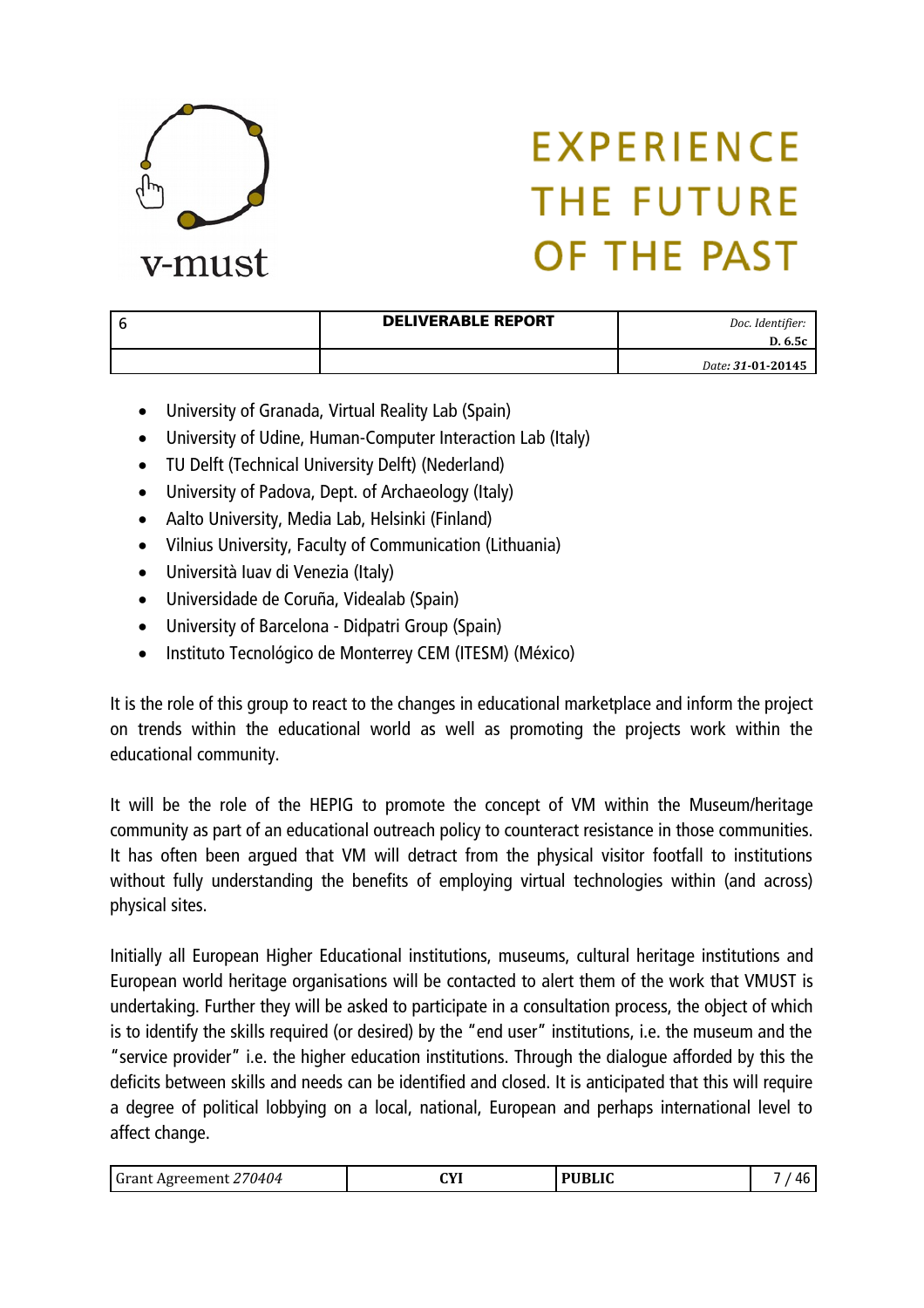

| <b>DELIVERABLE REPORT</b> | Doc. Identifier:<br>D. 6.5c |
|---------------------------|-----------------------------|
|                           | Date: 31-01-20145           |

HEPIG will hold two annual meeting in the form of a symposia/exhibition where not only can the educational requirement be discussed, examples of best practice be shown, and invaluable networking between professionals occur, but also where institutions looking to recruit both staff, students and professionals can have the opportunity to source human resources. The first symposium is planned at M32.

#### 2.4.1 CenterNet Europe

HEPIG will be linked with the newly established CenterNet Europe, which covers all Digital Humanities Centres in Europe. It will be used as a basis for establishing HEPIG. However, CenterNET Europe has only recently been established.

#### 2.4.2 Work plan 2013-2015

The goal of HEPIG is to contribute to the development of new intellectual skills related to virtual museums. To reach this goal the plan is the following:

- Analysis of the state of the art in the Academy: research into a new curricula and centres, e.g. [http://hoc.elet.polimi.it/hoc/;](http://hoc.elet.polimi.it/hoc/)<http://www.ischool.utoronto.ca/>
- Proposal of integration with V-MOVE and V-MUSTer School programme
- Creation of the Higher Education Group after internal call
- Integration with V-MOVE programme
- Organization of HEPIG symposium
- Definition of the Higher Education Strategy Document (1st draft) (Ch. 4)
- Integration with V-MUSTer SCHOOL programme
- Organization of the second HEPIG symposium
- Final version of the Higher Education Strategy Document

#### 2.4.3 Hepig V-MUST taskforce

After an internal call the following partners have been enrolled in the HEPIG taskforce:

 $\bullet$  Sorin Hermon  $>$  Cyprus Institute

| 70404<br>1.122<br>APTPPMPM<br>чн. | CVI<br>. | $\overline{\rm n}$ di $\overline{\rm n}$<br>LIV. | Лŀ |
|-----------------------------------|----------|--------------------------------------------------|----|
|-----------------------------------|----------|--------------------------------------------------|----|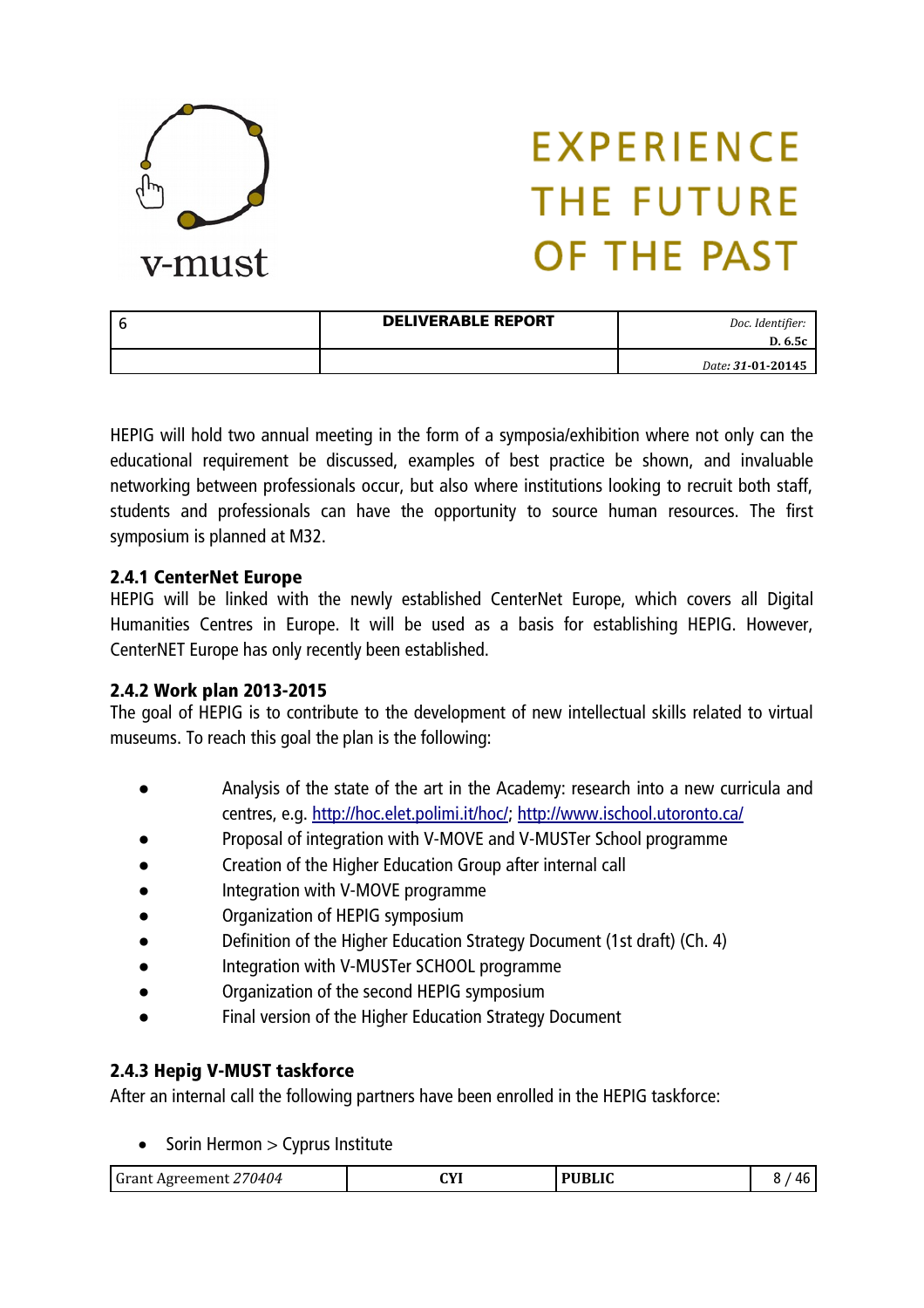

| <b>DELIVERABLE REPORT</b> | Doc. Identifier:<br>D. 6.5c |
|---------------------------|-----------------------------|
|                           | Date: 31-01-20145           |

- Drew Baker > King's College
- Victor Lopez Menchero > SEAV
- Jaap Kamps > University of Amsterdam
- $\bullet$  Ivana Cerato  $>$  CNR ITABC
- Patrick Reuter > Univ. of Bordeaux

The goal of this task force will be to work in Year 3 and Year 4 of V-MUST.NET project and update this document to a final version and publication at the end of the project. The group will work as follow:

- 1. They will specify key words useful for an academic survey (such as "Museum Studies", "Virtual Museums", "Digital Heritage" etc...). This task will provide input for the following work
- 2. They will carry out a survey on existing masters/courses/classes on topics related to the suggested terms. A search will be done in Humanities/Architecture/Computer Graphics or in general ICT and Design/Communication, Museum Studies. A first version of this survey is presented here in this document. A final result will be presented in the final version of the document, published and disseminated also on line.
- 3. They will summarize the state of art in the final version of the document. They will also analyse, in parallel, what is required by the "market" outside. in order to develop a virtual museum (competences, skills, professional qualities etc.,)
- 4. They will compare "market" needs and academic offers
- 5. They will finally organise results and create a proposal for Integration of academic curricula or/and creation of new Masters/Classes on these topics.

| Grant Agreement 270404 | СVІ<br>. | <b>PUBLIC</b> | ი<br>46 |
|------------------------|----------|---------------|---------|
|------------------------|----------|---------------|---------|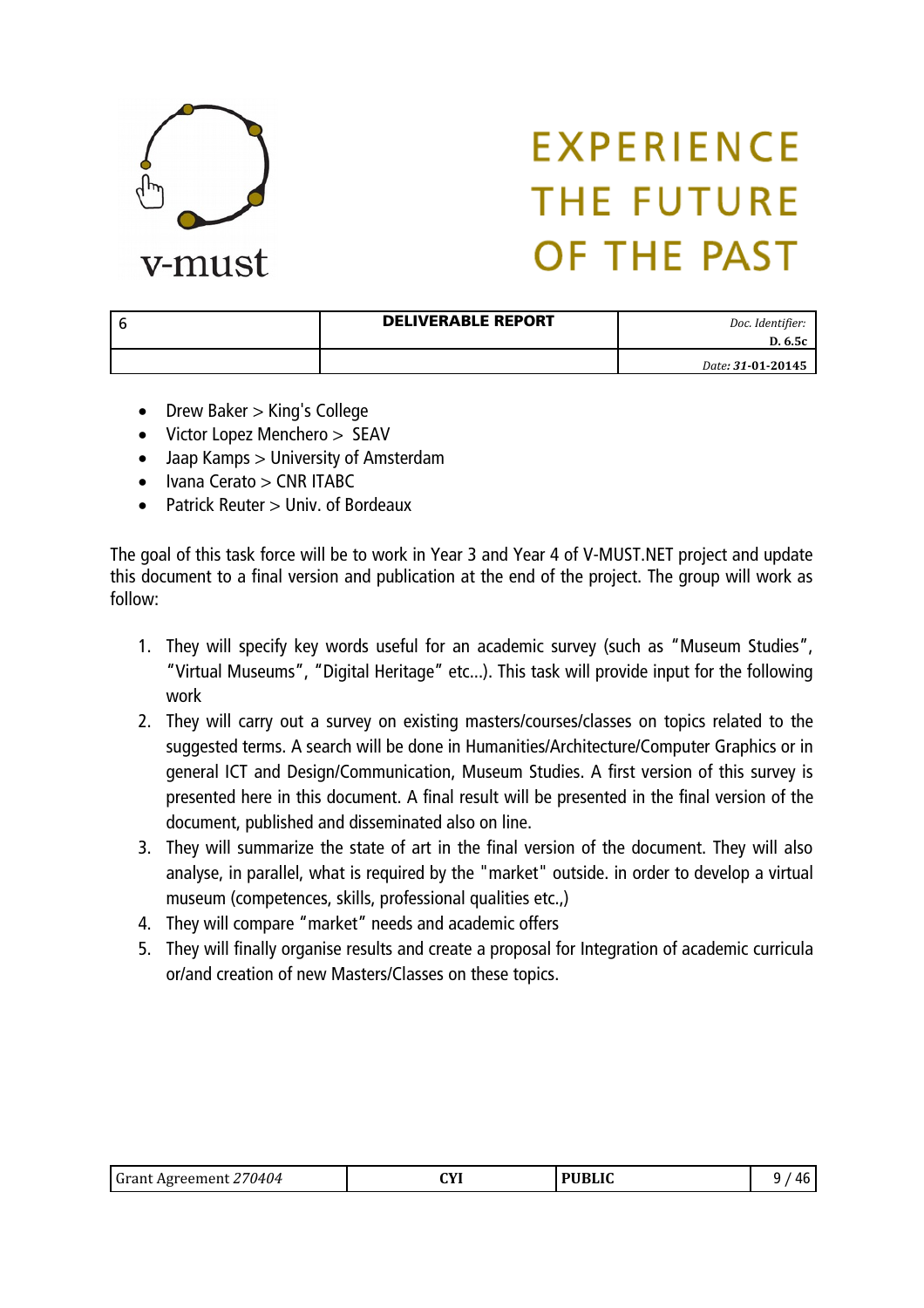

| <b>DELIVERABLE REPORT</b> | Doc. Identifier:<br>D. 6.5c |
|---------------------------|-----------------------------|
|                           | Date: 31-01-20145           |

### 3. Survey on academic programmes

This chapter includes result of the survey carried out by the HEPIG task force. More than 72 courses (MA, MSc, Postgraduate Diploma, Certificate, Courses) have been analysed.

The information collected regards:

### Name of course | Type | University | City | Country | web | tag

The list is reported in alphabetical order in accordance with the Country at the end of this document (Annex 1). Other links are available through this public link: [https://docs.google.com/document/d/1Tif1BKlEuWW\\_cN-IjNk26hcfHQO1CMV1PHG8KI0ZL1c/edit](https://docs.google.com/document/d/1Tif1BKlEuWW_cN-IjNk26hcfHQO1CMV1PHG8KI0ZL1c/edit)

We can see that the direction is toward the organisation of Courses.

- 1) There are almost no courses analysed which takes into consideration "virtual museums" as main core topic. Nevertheless there is a course on history and archaeology, entitled "Special Topics in Public History: Digital History & Virtual Museums" (http://studiegids.uva.nl/web/uva/sgs/nl/c/740333.html) which takes more of an online themed museum collection approach, organised by the University of Amsterdam. There are postgraduate summer schools on this topic, such as those organised by V-MUST.NET (Virtual Heritage Schools). There are also a few classes about virtual reconstructions organised within specific courses (such as that on "Digital Heritage "by University of Amsterdam:<http://studiegids.uva.nl/web/uva/sgs/nl/c/13105.html>at the Graduate School of Humanities)
- 2) **Digital museum** is a subject mainly treated as part of museum studies, although there are more general 'digital humanities' and 'digital heritage' programs that have considerable attention to digital museum practices, and in particular to research on cultural heritage data.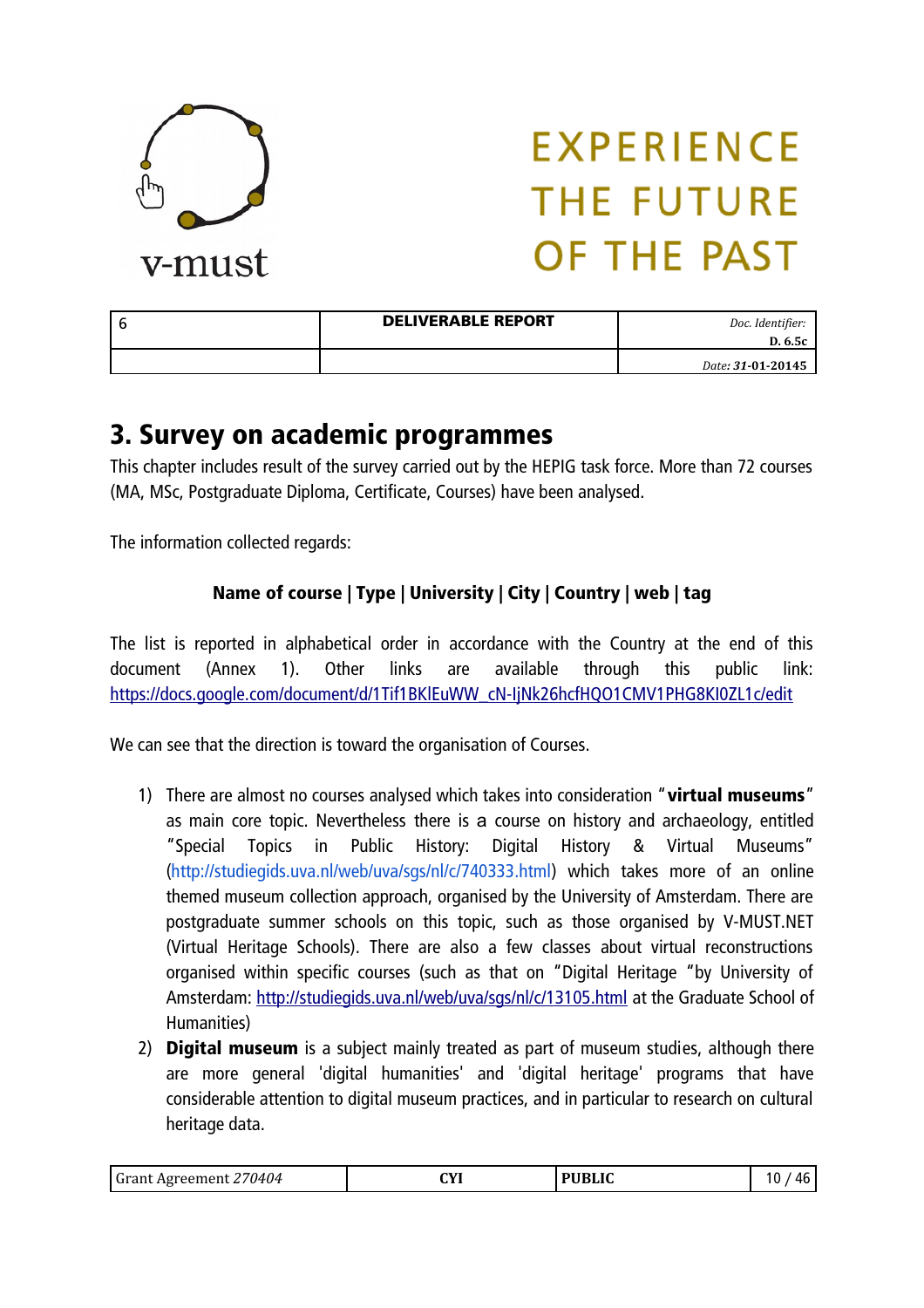

| <b>DELIVERABLE REPORT</b> | Doc. Identifier:<br>D. 6.5c |
|---------------------------|-----------------------------|
|                           | Date: 31-01-20145           |

- 3) |Topics on design, human computer interaction, interaction, games, gamification, communication, 3d modelling, video compositing, web, mobile etc. are not treated typically in museum studies
- 4) Topics related to exhibition and design are mostly organised by art departments.
- 5) Virtual reality, artificial life, virtual worlds, simulation, computer graphics and games are treated by Masters or Courses organised by ICT departments.
- 6) Gaming and multimedia are often treated in the context of computer science (such in the case of Utrecht Master where no mention to communication, storytelling or other issues more connected to museums are treated)
- 7) **Digital storytelling** is a topic generally held by department of telecommunication and school of communication, sometimes humanities, but it is more focused on video and audio and broadcasting, not related with interactivity or museum focused
- 8) Interaction design, human computer interaction, interface design are the main focus of several masters organised by specific Design departments In the art and communication domains. Although there are several art and humanities courses, a certain mix with technical classes is assumed. Many universities in the north of Europe have Masters on these topics Some of these masters includes museum as a reference domain, such as in Copenhagen where it is organised a course on "Interactivity in Museums" [\(http://ciid.dk/external-teaching/interactivity-in](http://ciid.dk/external-teaching/interactivity-in-museums-kolding/)[museums-kolding/](http://ciid.dk/external-teaching/interactivity-in-museums-kolding/) )

A part this general view on the academic offer, we have noted that there are some universities that are trying to create cross-connections among disciplines, such as the case of **Information** Science + Information Studies (ISIS) at Duke University (that includes: The Digital Landscape: New technologies to visualize ancient landscapes , Technology & Innovation Policy Lab, Visualizing Venice, Live Processing and Live Art: Performance and Technology , Modelling and Simulation, The Lives of Things, Making Data Matter).

Also Media Lab at MIT is promoting interdisciplinary research [\(http://www.media.mit.edu/about/academics/class-schedule\)](http://www.media.mit.edu/about/academics/class-schedule) with its Program in Media Arts and

| 70404<br><sup>I</sup> Grant<br>∵Aøreement | $\alpha$<br>.<br>$\sim$ | <b>PURLIC</b> | Лŀ |
|-------------------------------------------|-------------------------|---------------|----|
|-------------------------------------------|-------------------------|---------------|----|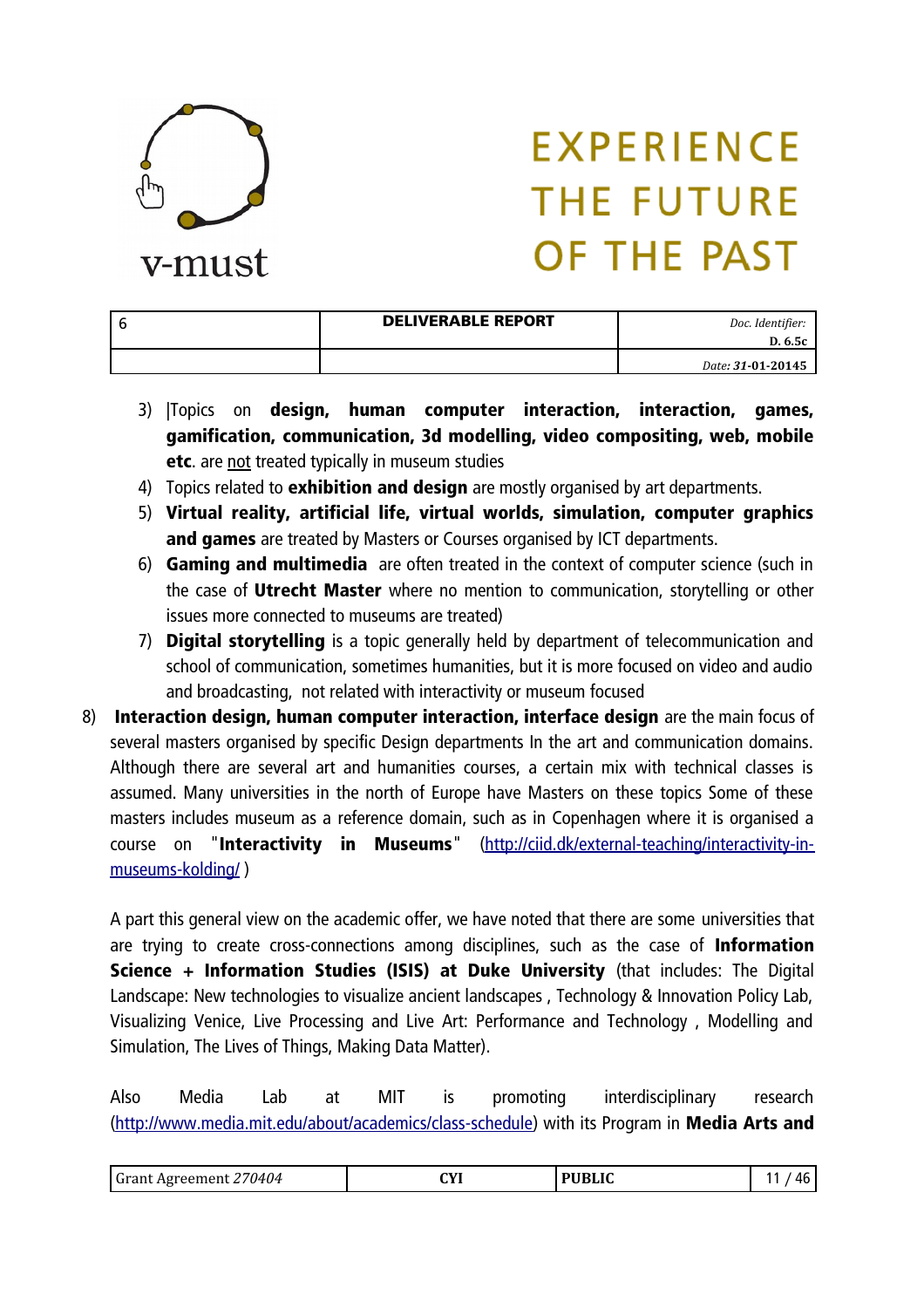

| <b>DELIVERABLE REPORT</b> | Doc. Identifier:<br>D. 6.5c |
|---------------------------|-----------------------------|
|                           | Date: 31-01-20145           |

Sciences (see Annex), that creates a mix of scientific and humanities topics, cognitive sciences, although there is no mention to users and museums.

On the other hand, digital museums and virtual museums topics, including interaction and storytelling seem to be more a frontier and research area than an academic established proposal. In fact it is held by post graduate summer schools, such as those organised by V-MUST in Virtual Heritage [\(http://www.v-must.net/schools\)](http://www.v-must.net/schools).

| 270404.<br>Grant,<br>: Agreement | CVI<br>. | <b>PUBLIC</b> | 76 |
|----------------------------------|----------|---------------|----|
|----------------------------------|----------|---------------|----|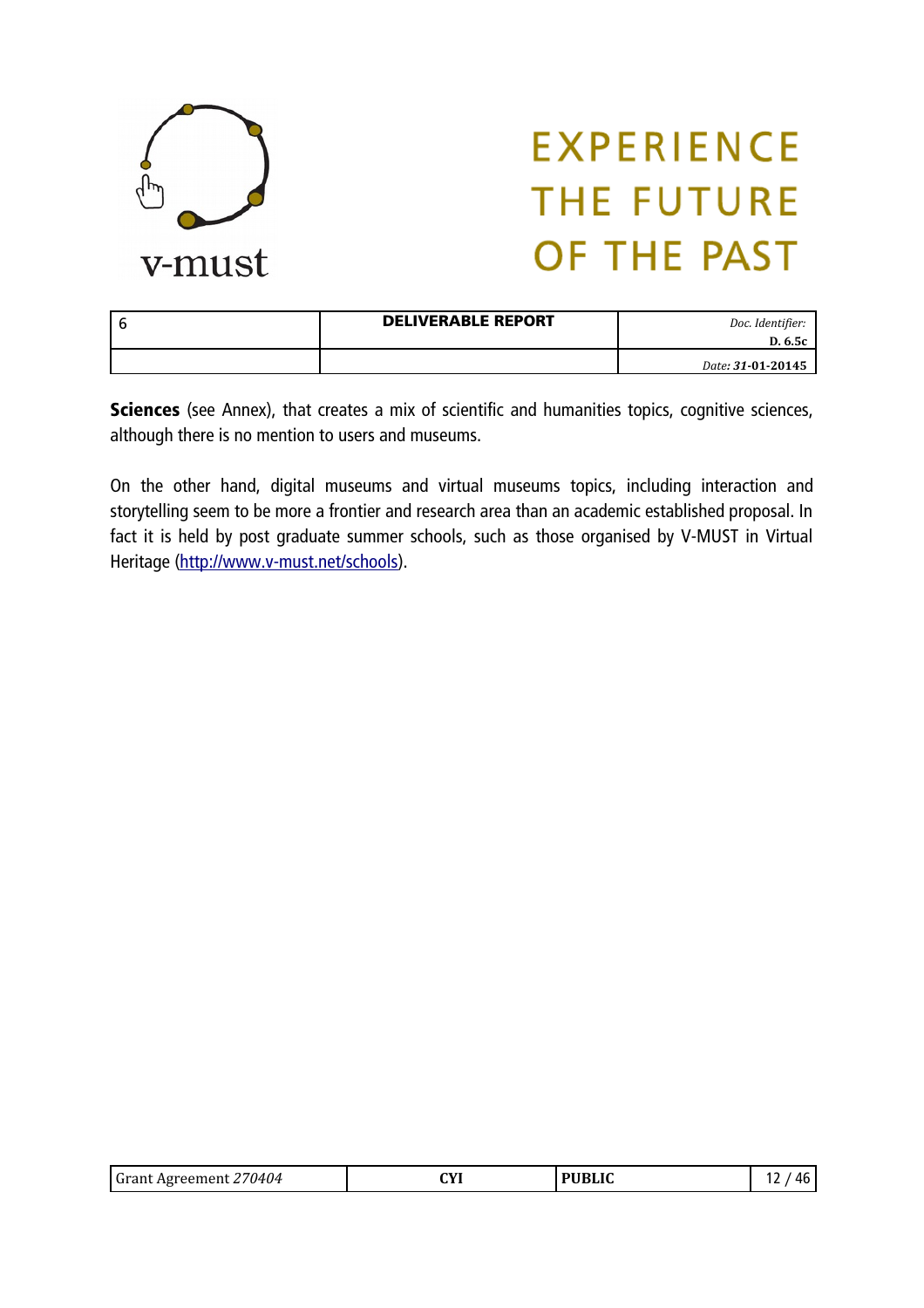

| <b>DELIVERABLE REPORT</b> | Doc. Identifier:<br>D. 6.5c |
|---------------------------|-----------------------------|
|                           | Date: 31-01-20145           |

### 4. Higher Education Strategy Document

The Higher Education Strategy document aims at defining the best way to create an European High Education System in Virtual Museums and related topics, at all levels in the Higher Education Sector, including:

- the identification of appropriate educational objectives
- audiences
- scope
- suggested programmes
- teaching units
- plans for teaching learning contents
- criteria and assessment instruments
- suggested methods for evaluating the quality of the courses

A further step is to explore the feasible modes of implementation of such programmes amongst the academic and research partners of the project, as well as proposing teaching programs as international collaborations between the partners, towards an eventual European degree in Virtual Museum studies.

As an output, it aspires also to draw the needs of the Virtual Museum community stakeholders and realise these as a series of course modules descriptions appropriate to the specific requirements and specialisations demanded by the market place. As such these will form the basis of a potential pan-European recognised qualification in VM studies. However it is considered that while this may be taken up by a few institutions, a much larger number will pick up the teaching of specific modules relevant to their specific areas of expertise.

These modules will also be connected, wherever appropriate, to the summer schools and advanced autumn schools and VM Academy, maximising their impact on the European education policy.

| 70404<br>$\int \mathbf{r} \, \mathbf{r}$<br>Agreement<br>аш | СVI<br>. | 17 זמוזנ | / I 6 |
|-------------------------------------------------------------|----------|----------|-------|
|-------------------------------------------------------------|----------|----------|-------|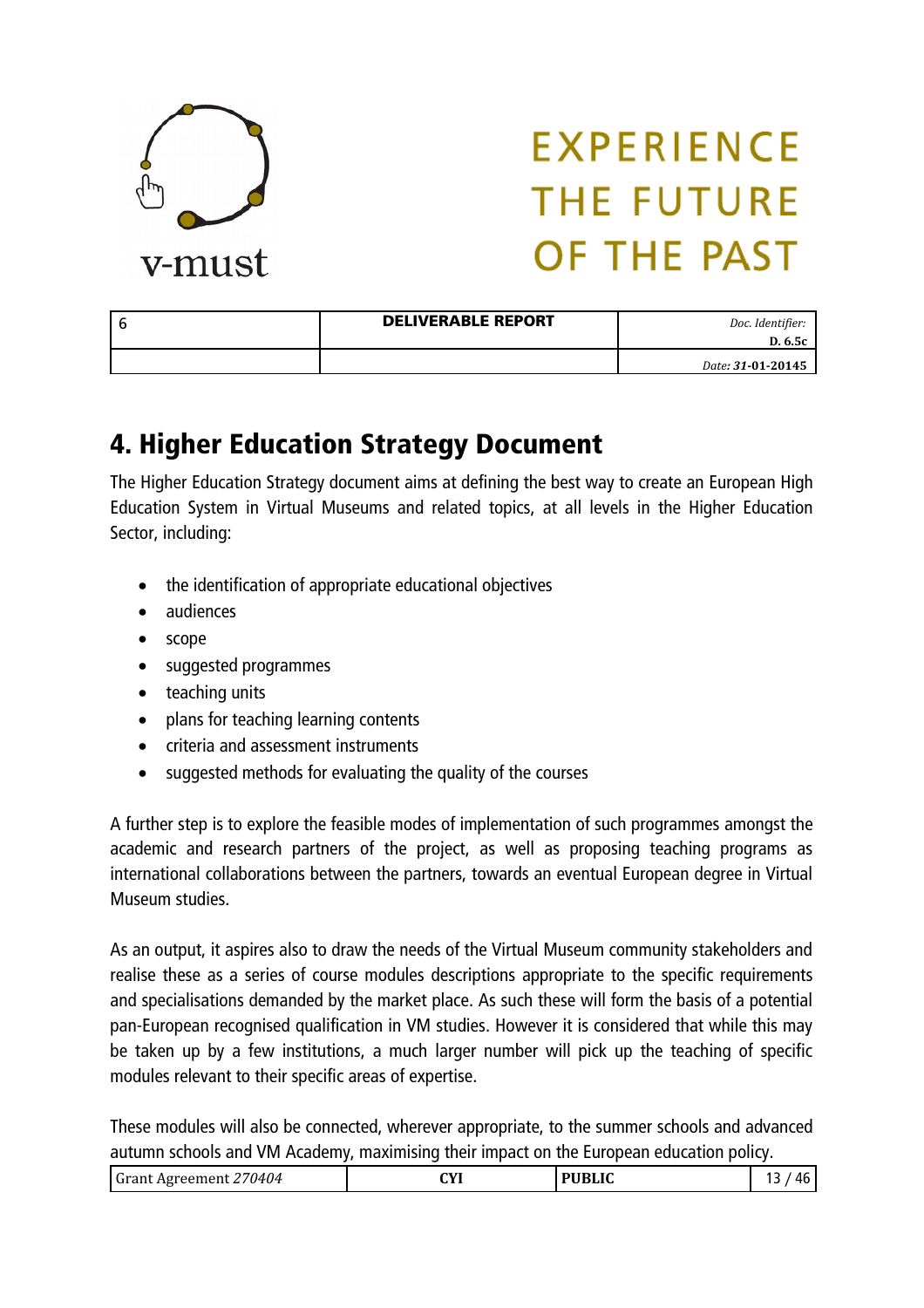

| <b>DELIVERABLE REPORT</b> | Doc. Identifier:<br>D. 6.5c |
|---------------------------|-----------------------------|
|                           | Date: 31-01-20145           |

At M35 will be published the second release of this document that will contain the publication of a "Higher Education Sector Strategy Document", which will be the responsibility of King's College London, and which will incorporate the outcomes of this process of analysis, discussion, and the sharing of experiences.

The Higher Education Strategy document will propose a comprehensive curriculum for an ambitious pan-European postgraduate degree programme exploring the following:

- Justification of a Postgraduate Programme
- Educational Objectives and Competence
- Student Competences and profiles
- Programme Teaching Structure
- Evaluation system
- Grading Systems
- Quality Assurance

The Higher Education Strategy document can be found in Deliverable 6.2.

| <b>Grant Agreement 27</b> | rvі | <b>PUBLIC</b> | Δ. |
|---------------------------|-----|---------------|----|
| 70404                     | .   |               | л  |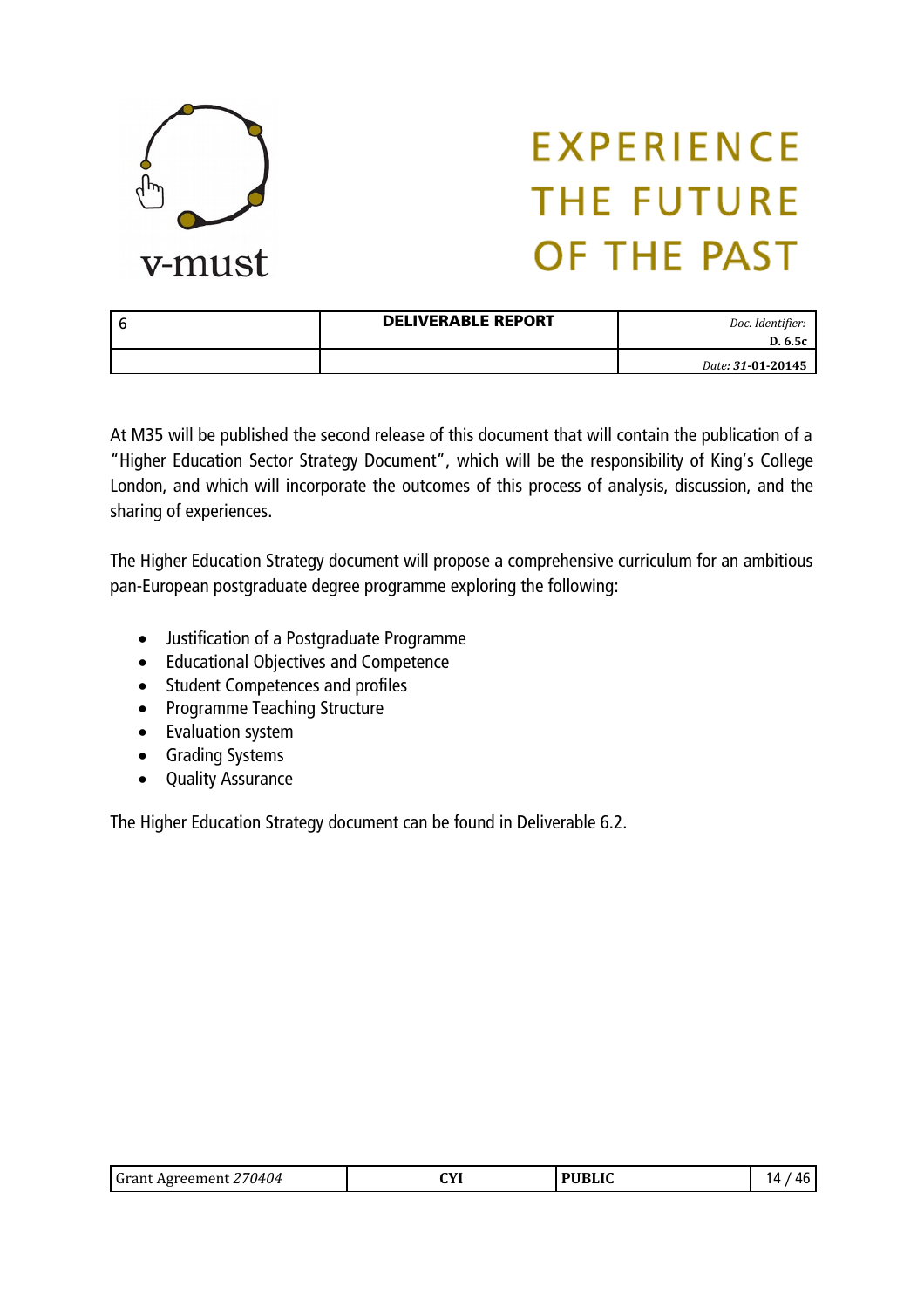

| <b>DELIVERABLE REPORT</b> | Doc. Identifier:<br>D. 6.5c |
|---------------------------|-----------------------------|
|                           | Date: 31-01-20145           |

### 5. References

Relevant Links:

| Artedata                                 | http://www.artedata.it/admin-<br>artedata/brochure/Brochure Stage a FirenzeENG.pdf                    |       |  |
|------------------------------------------|-------------------------------------------------------------------------------------------------------|-------|--|
| <b>Australian ICOMOS</b>                 | http://australia.icomos.org/get-involved/youngearly-career-<br>professionals/us-internship-programme/ |       |  |
| <b>Cultural Heritage</b><br>Preservation | http://www.culturalheritagelaw.org/                                                                   |       |  |
| Europa Nostra                            | http://www.europanostra.org/vacancies/                                                                |       |  |
| <b>ICCROM</b>                            | http://www.iccrom.org/eng/01train_en/lists_en/interns_en.shtml                                        |       |  |
| <b>Illicit Cultural Property</b>         | http://illicit-cultural-property.blogspot.com/2010/02/cultural-heritage-<br>preservation.html         |       |  |
| <b>International Arts</b>                | http://www.artsandartists.org/cep.html                                                                |       |  |
| Marie Curie - People                     | http://ec.europa.eu/research/participants/portal/page/people?<br>callIdentifier=FP7-PEOPLE-2012-CIG   |       |  |
| <b>MOMA</b>                              | http://www.moma.org/learn/courses/internships#course6                                                 |       |  |
| New Foundland                            | http://www.tcr.gov.nl.ca/tcr/heritage/cedp/heritage_internship_opport<br>unity/index.html             |       |  |
| Office of fellowships and<br>internships | http://www.si.edu/ofg/intern.htm                                                                      |       |  |
| <b>Saving Antiquities</b>                | http://www.savingantiquities.org/internship.php                                                       |       |  |
| Servizi e Centri per<br>l'Impiego        | http://impiego.formez.it/content/cultural-heritage-1                                                  |       |  |
| <b>Smithsonian Centre</b>                | http://www.folklife.si.edu/join_us/internships.aspx                                                   |       |  |
| THz Science & Technology                 | http://thznetwork.net/index.php/archives/1347                                                         |       |  |
| Grant Agreement 270404                   | <b>PUBLIC</b><br><b>CYI</b>                                                                           | 15/46 |  |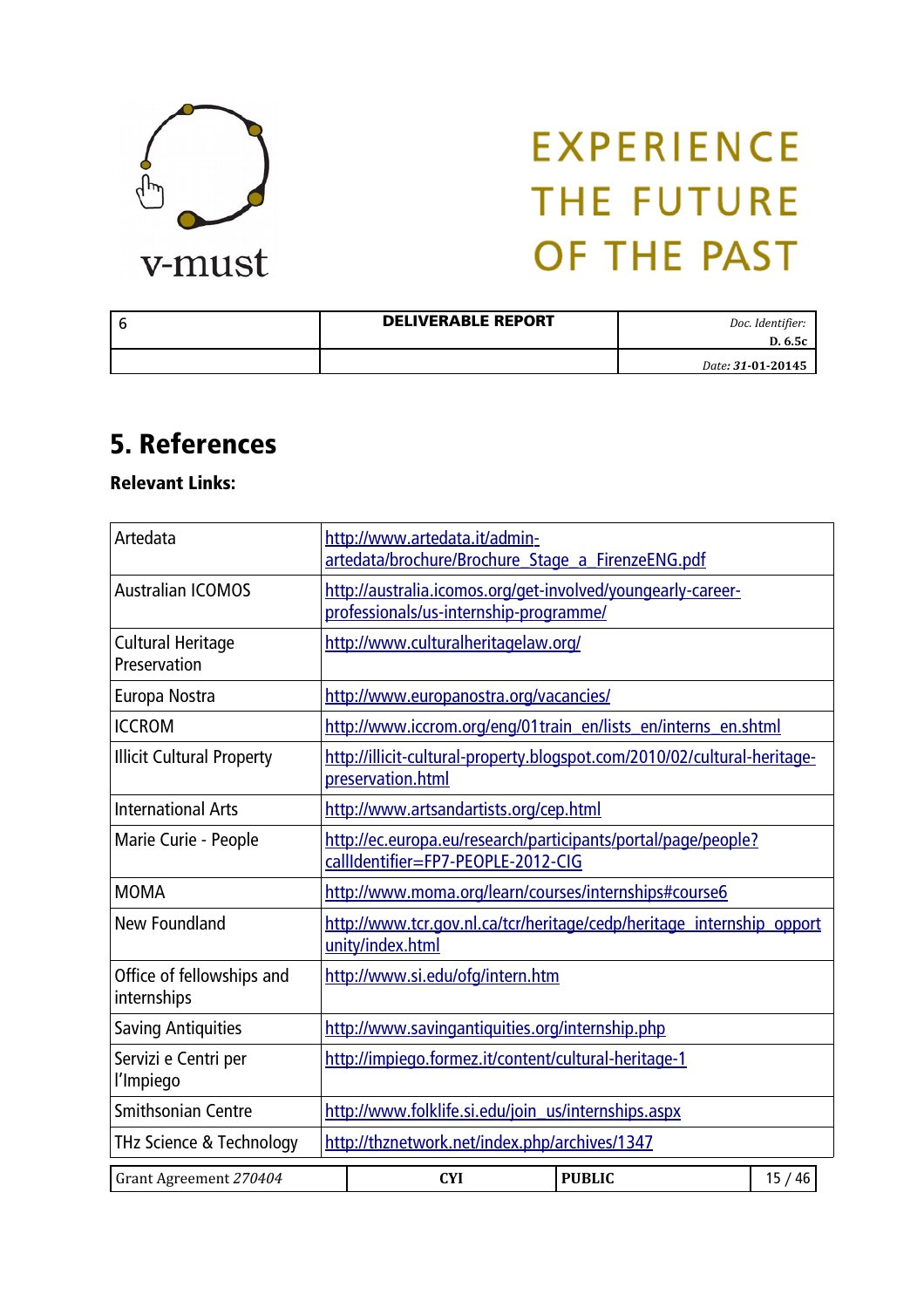

| <b>DELIVERABLE REPORT</b> | Doc. Identifier:<br>D. 6.5c |
|---------------------------|-----------------------------|
|                           | Date: 31-01-20145           |

| Network               |                                                                                         |
|-----------------------|-----------------------------------------------------------------------------------------|
| <b>UNESCO</b>         | http://whc.unesco.org/en/employments                                                    |
| UNESCO Volunteers     | http://www.unescobkk.org/join-us/opportunities/internship-<br>programme-and-volunteers/ |
| Università di Bologna | http://corsi.unibo.it/gioca/Pages/internship.aspx                                       |

| Grant Agreement 270404 | CVI<br>. | <b>PUBLIC</b> | 16<br>Лŀ |
|------------------------|----------|---------------|----------|
|------------------------|----------|---------------|----------|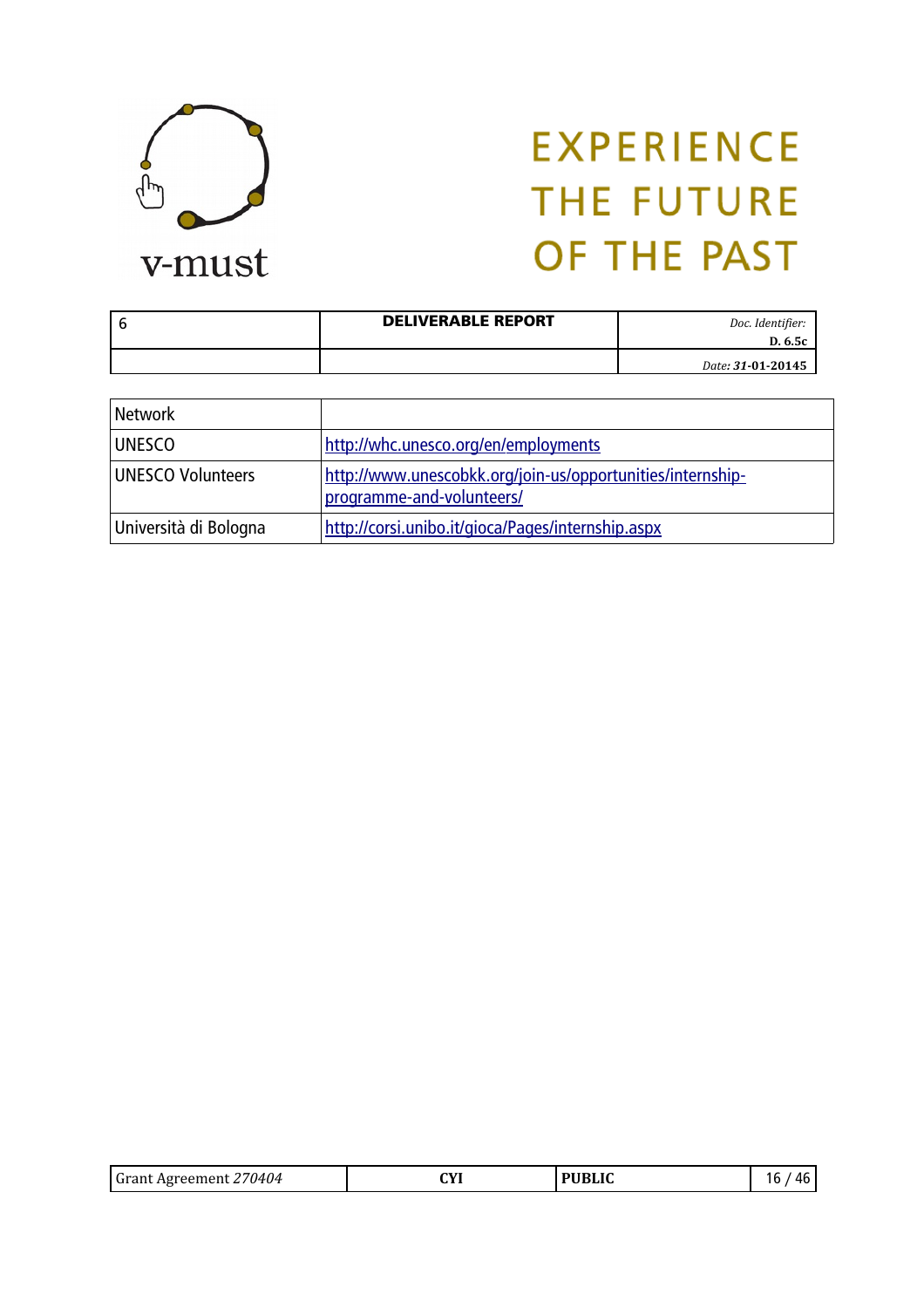

| l 6 | <b>DELIVERABLE REPORT</b> | Doc. Identifier:<br>D. 6.5c |
|-----|---------------------------|-----------------------------|
|     |                           | Date: 31-01-20145           |

### 6. Annex 1

### 6.1 Survey on Academic offers about Virtual Museums

| Country   | <b>Course</b>                                                                                                                                                  | Institution                                | <b>URL</b>                                                                                                                | Type                  |       |
|-----------|----------------------------------------------------------------------------------------------------------------------------------------------------------------|--------------------------------------------|---------------------------------------------------------------------------------------------------------------------------|-----------------------|-------|
| Australia | <b>Cultural Heritage and</b><br><b>Museum Studies</b>                                                                                                          | Deakin University,<br><b>Rusden Campus</b> | http://www.deaki   museum<br>n.edu.au/arts-<br>ed/chcap/ch-<br>ms/postgrad-ch-<br>ms.php                                  |                       |       |
| Australia | <b>Museum Studies Program University of Sydney</b>                                                                                                             |                                            | http://www.arts.u   museum<br>syd.edu.au/Arts/d<br>eparts/museum                                                          |                       |       |
| Canada    | <b>Applied Museum Studies</b>                                                                                                                                  | Algonquin College                          | http://extraweb.al museum<br>gonquincollege.c<br>om/fulltime_prog<br>rams/programOve<br>rview.aspx?<br>id=0446C01FWO<br>& |                       |       |
| Canada    | <b>Art Conservation</b>                                                                                                                                        | Queen's University                         | http://www.quee<br>nsu.ca/art                                                                                             | lart                  |       |
| Canada    | <b>Constructing and</b><br><b>Curating Digital Heritage</b>                                                                                                    | Univ. Toronto                              |                                                                                                                           | digital heritage      |       |
| Canada    | <b>Cultural Resource</b><br><b>Management Program -</b><br><b>Graduate and</b><br><b>Undergraduate Programs</b><br>for Museum Studies and<br><b>Management</b> | University of Victoria                     | http://www.uvcs.<br>uvic.ca/cultural                                                                                      | museum,<br>management |       |
| Canada    | <b>Heritage Resources</b>                                                                                                                                      | Athabasca University                       | http://heritage.res heritage,                                                                                             |                       |       |
|           | Grant Agreement 270404                                                                                                                                         | <b>CYI</b>                                 | <b>PUBLIC</b>                                                                                                             |                       | 17/46 |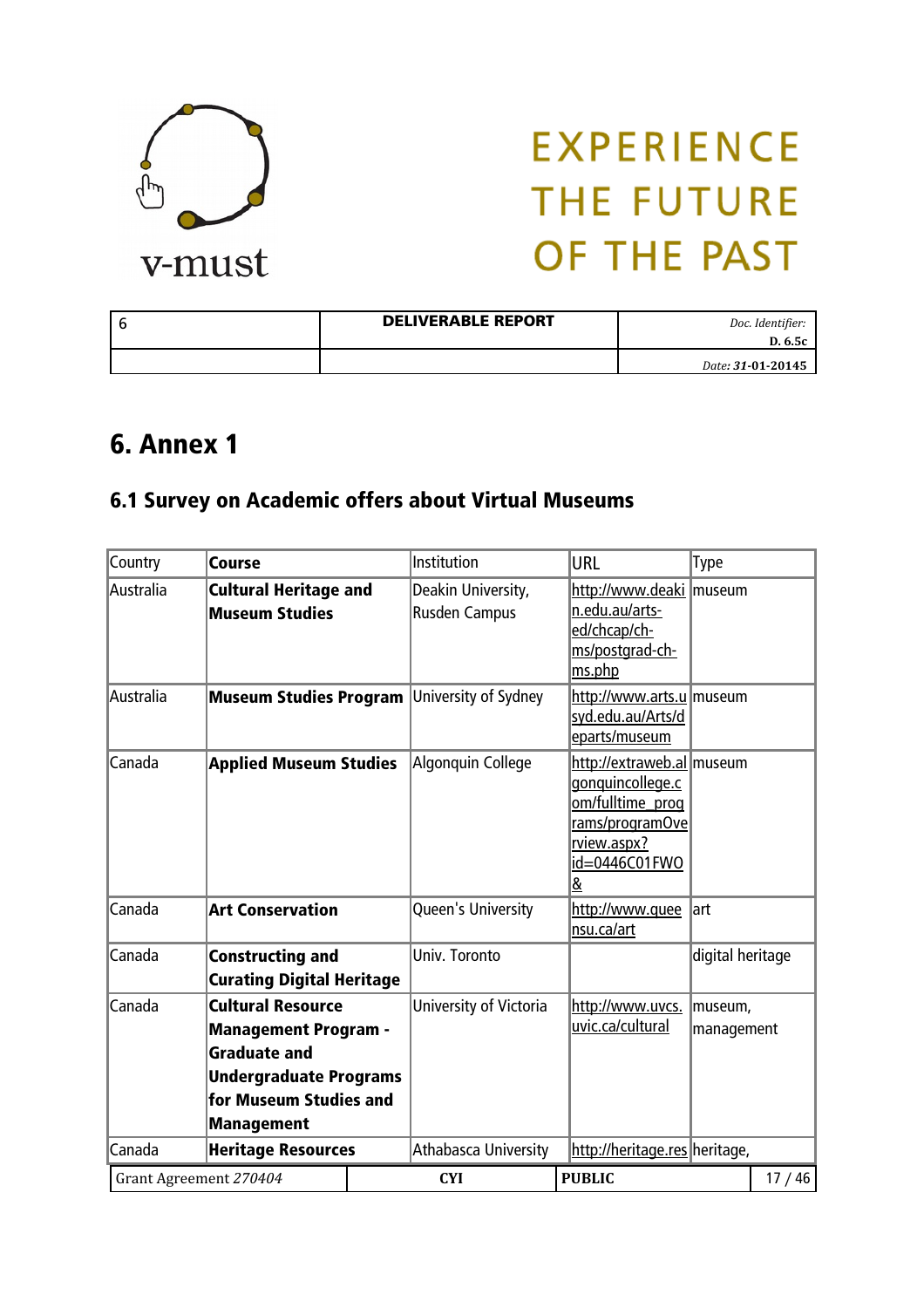

| -6 | <b>DELIVERABLE REPORT</b> | Doc. Identifier:<br>D. 6.5c |
|----|---------------------------|-----------------------------|
|    |                           | Date: 31-01-20145           |

|         | <b>Management Program</b>                                                                 |                                        | ources.athabasca   management<br>u.ca/                                                                                    |                                     |
|---------|-------------------------------------------------------------------------------------------|----------------------------------------|---------------------------------------------------------------------------------------------------------------------------|-------------------------------------|
| Canada  | <b>Master of Archival</b><br><b>Studies Degree Program</b>                                | University of British<br>Columbia      | http://www.slais.<br>ubc.ca/                                                                                              | larchive                            |
| Canada  | <b>Master's Program in</b><br><b>Museology</b>                                            | Université de Montréal                 | http://www.fesp.<br>umontreal.ca/mus<br>eologie                                                                           | lmuseum                             |
| Canada  | <b>Museum Studies in</b><br><b>Canada</b>                                                 | <b>Canadian Museums</b><br>Association | http://www.muse   museum<br>ums.ca/en/jobs/m<br>useum studies                                                             |                                     |
| Canada  | <b>Museum Studies</b><br>Program                                                          | University of Toronto                  | http://www.ischo   museum<br>ol.utoronto.ca/pr<br>ograms-<br>courses/master-<br>of-museum-<br>studies                     |                                     |
| China   | <b>Institute for Museology</b>                                                            | <b>Fudan University</b>                | http://www.fudan   museum<br>.edu.cn/englishne<br>w/academics/dep<br>art.html                                             |                                     |
| Finland | <b>European Heritage,</b><br><b>Digital Media and the</b><br><b>Information Society</b>   | Univ. Turun                            | http://www.utu.fi heritage, digital<br>/fi/yksikot/hum/yk   media, ICT<br>sikot/heri/Sivut/h<br>ome.aspx                  |                                     |
| France  | <b>Digital Humanities. Les</b><br>transformations<br>numériques du rapport<br>aux savoirs | <b>EHESS</b>                           | .fr/fr/enseigneme<br>nt/enseignements<br>/2012/ue/324/                                                                    | http://www.ehess digital humanities |
| France  | Technologies numériques<br>appliquées à l'histoire                                        | L'École nationale des<br>chartes       | http://www.enc.s history and<br>orbonne.fr/master computing<br>-technologies-<br>numeriques-<br>appliquees-I-<br>histoire |                                     |

| /0404<br>ำกาท<br>' ( i 1<br>APTPPME.<br>. | rvi<br>.<br>--- |  |  |
|-------------------------------------------|-----------------|--|--|
|-------------------------------------------|-----------------|--|--|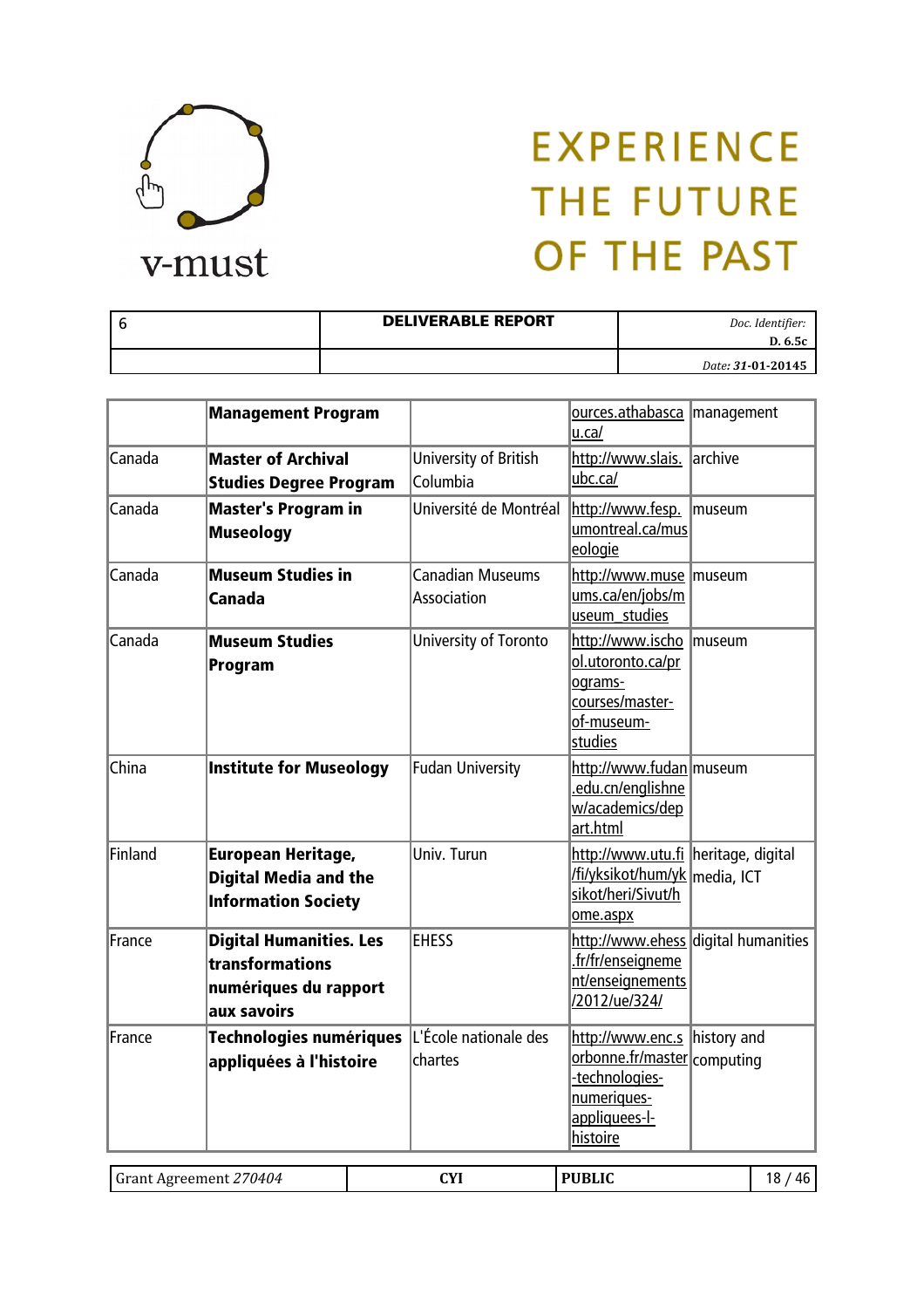

| <b>DELIVERABLE REPORT</b> | Doc. Identifier:<br>D. 6.5c |
|---------------------------|-----------------------------|
|                           | Date: 31-01-20145           |

| Greece  | <b>Cultural Technology and</b><br><b>Communications</b>                           | University of the<br>Aegean                                    | http://www3.aeg<br>ean.gr/aegean/en  technology,<br>/intro en.htm                                                                         | cultural<br>communication                                             |
|---------|-----------------------------------------------------------------------------------|----------------------------------------------------------------|-------------------------------------------------------------------------------------------------------------------------------------------|-----------------------------------------------------------------------|
| India   | <b>Museology Training</b><br>Program                                              | Maharaja Sayajirao<br>University of Baroda                     | http://www.msub  museum<br>aroda.ac.in/                                                                                                   |                                                                       |
| Ireland | <b>Digital Arts and</b><br><b>Humanities</b>                                      | <b>University College Cork</b>                                 | http://www.ucc.ie digital art, digital<br>/en/cke09/                                                                                      | humanities                                                            |
| Ireland | <b>Digital Humanities</b>                                                         | National University of<br>Ireland                              | http://www.learn<br>digitalhumanities.<br>ie/                                                                                             | digital humanities                                                    |
| Italy   | <b>Digital Archaeology</b>                                                        | <b>IUAV University y</b><br><b>Fondazione Bruno</b><br>Kessler | https://www.fbk.<br>eu/press-<br>releases/archive/e<br>nrollment-open-<br>master-digital-<br>archeology-iuav-<br>venice-<br>sponsored-fbk | digital<br>archaeology                                                |
| Italy   | <b>Digital Cultural Heritage</b>                                                  | Univ. Suor Orsola<br>Benincasa                                 | http://www.uniso<br>b.na.it/universita/<br>dopolaurea/mast<br>er/dch/index.htm<br>$?vr=1$                                                 | digital cultural<br>heritage                                          |
| Italy   | <b>Digital Heritage. Cultural</b><br>communication trough<br>digital technologies |                                                                | http://www.dipsc<br>r.uniroma1.it/mas<br>ter-digital-<br>heritage                                                                         | digital heritage                                                      |
| Italy   | accessibilità del<br>patrimonio culturale                                         | Master in Catalogazione e University of Modena                 | http://www.catal<br>ogazioneinformat<br>icabeniculturali.u<br>nimore.it/site/ho<br>me.html                                                | cultural heritage<br>archiving, cultural<br>heritage<br>accessibility |
| Italy   | <b>Master in Formazione,</b><br><b>Gestione, Conservazione</b>                    | Università degli studi di http://www.mast<br>Macerata          | erarchividigitali.it                                                                                                                      | digital archives                                                      |
|         | Grant Agreement 270404                                                            | <b>CYI</b>                                                     | <b>PUBLIC</b>                                                                                                                             | 19/46                                                                 |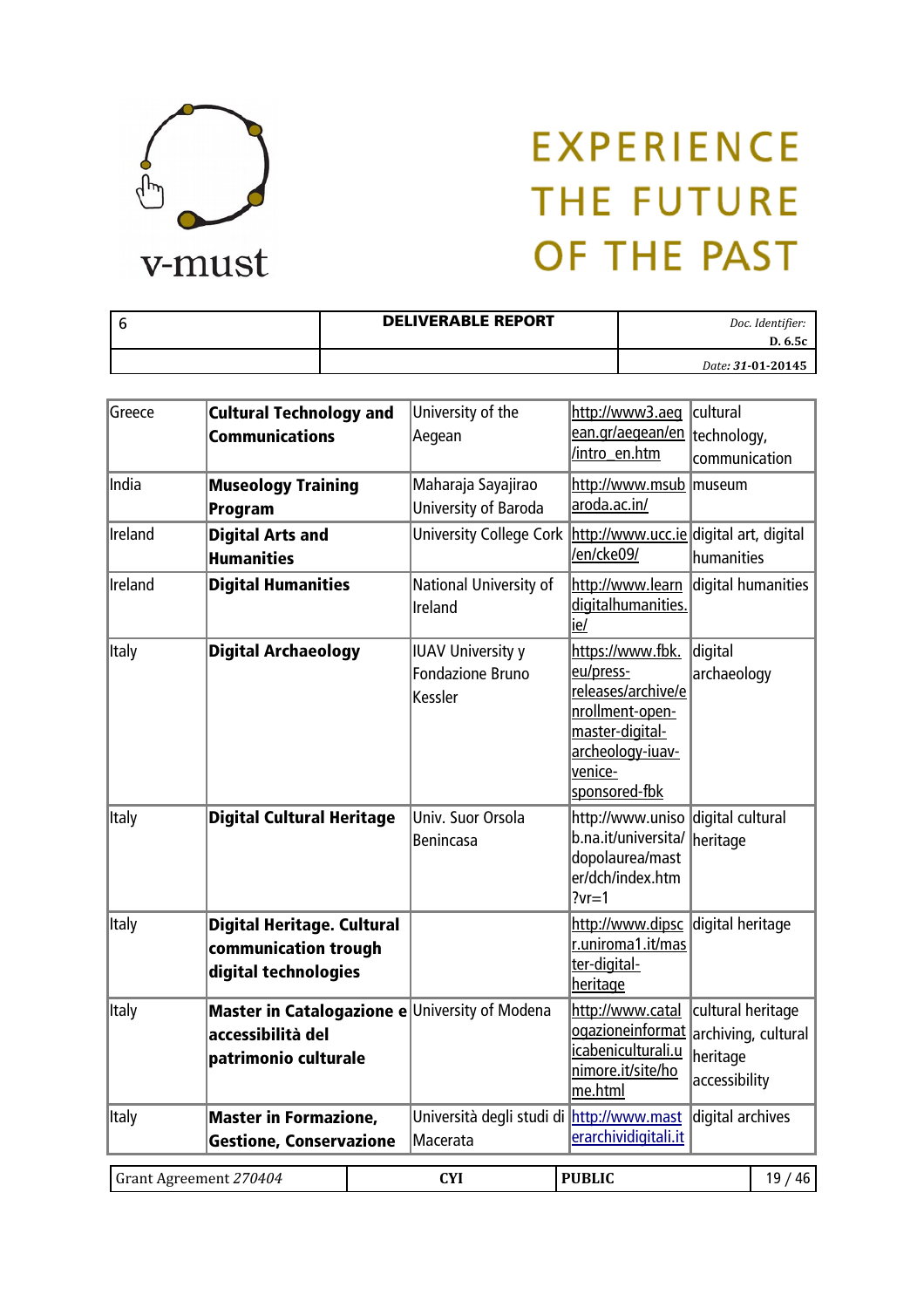

| <b>DELIVERABLE REPORT</b> | Doc. Identifier:<br>D. 6.5c |
|---------------------------|-----------------------------|
|                           | Date: 31-01-20145           |

|                        | di Archivi Digitali                                                                                                              |                                                   |                                                                                                                                                   |                                   |       |
|------------------------|----------------------------------------------------------------------------------------------------------------------------------|---------------------------------------------------|---------------------------------------------------------------------------------------------------------------------------------------------------|-----------------------------------|-------|
| <b>Italy</b>           | <b>Master in Tecnologie</b><br>Integrate per i Beni<br>Culturali                                                                 | Palazzo Spinelli<br><b>Associazione No Profit</b> | http://www.palaz   technologies,<br>zospinelli.org/ita/<br>corso.asp?<br>$ID=118$                                                                 | cultural heritage                 |       |
| Italy                  | <b>Master in Tecnologie</b><br>Open Source per i Beni<br><b>Culturali</b>                                                        | <b>Istituto FICLU</b>                             | http://www.istitut technologies,<br>oficlu.org/open-<br>techne/open-<br>techne-<br>academy/open-<br>techne-master/                                | open source,<br>cultural heritage |       |
| <b>Netherlands</b>     | <b>Digital Heritage</b>                                                                                                          | <b>University of Amsterdam</b>                    | http://studiegids.<br>uva.nl/web/uva/s<br>gs/en/c/13105.ht<br> m                                                                                  | digital heritage                  |       |
| <b>Netherlands</b>     | <b>History and archaeology:</b><br>"Special Topics in Public<br><b>History: Digital History &amp;</b><br><b>Virtual Museums"</b> | University of Amsterdam                           | http://studiegids.u<br>va.nl/web/uva/sqs/<br>nl/c/740333.html                                                                                     | Virtual museums                   |       |
| Netherlands            | <b>International Master's</b><br><b>Degree Programme in</b><br><b>Museology</b>                                                  | <b>Reinwardt Academie</b>                         | http://www.ahk.n   museum<br>$\underline{I}$                                                                                                      |                                   |       |
| <b>Netherlands</b>     | <b>Game and Media</b><br><b>Technology Master's</b><br>programme                                                                 | Faculty of Science,<br>University of Utrecht      | http://www.uu.nl/ game<br>university/interna<br>tional-<br>students/EN/gam<br>emedia/studyprog<br>ramme/Pages/Stu<br>dyprogramme de<br>tails.aspx |                                   |       |
| New Zeland             | <b>Museums and Cultural</b><br><b>Heritage</b>                                                                                   | Graduation Programme in University of Auckland    | http://www.arts.a   museum, CH<br>uckland.ac.nz/                                                                                                  |                                   |       |
| New Zeland             | <b>Museum and Heritage</b>                                                                                                       | Victoria University of                            | http://www.victor   museum, heritage                                                                                                              |                                   |       |
| Grant Agreement 270404 |                                                                                                                                  | <b>CYI</b>                                        | <b>PUBLIC</b>                                                                                                                                     |                                   | 20/46 |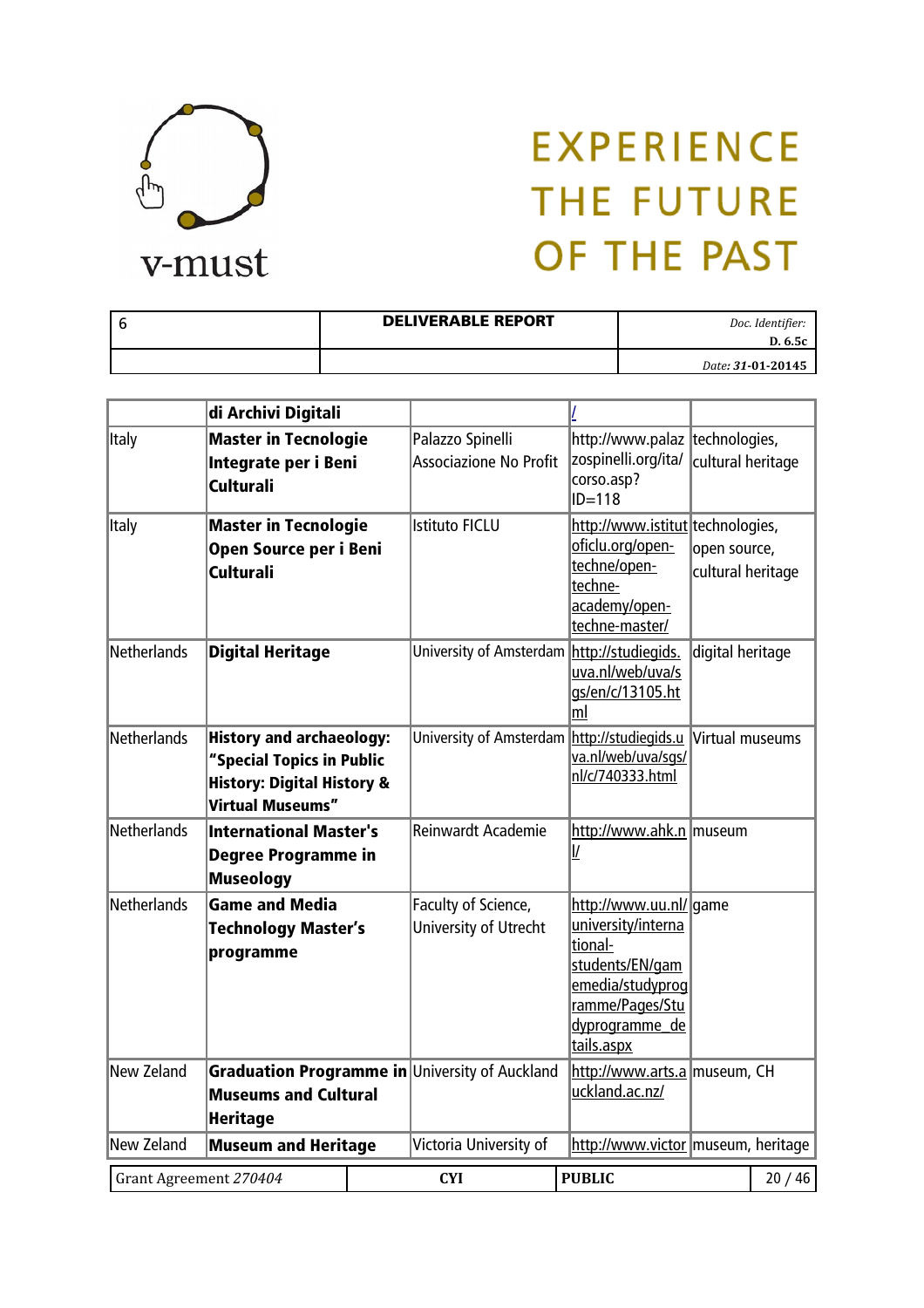

| -6 | <b>DELIVERABLE REPORT</b> | Doc. Identifier:             |
|----|---------------------------|------------------------------|
|    |                           | D. 6.5c<br>Date: 31-01-20145 |

|            | <b>Studies</b>                                                                                   | Wellington                                                                                                                                      | ia.ac.nz/museum-<br>heritage                                                                   |                                                    |                    |
|------------|--------------------------------------------------------------------------------------------------|-------------------------------------------------------------------------------------------------------------------------------------------------|------------------------------------------------------------------------------------------------|----------------------------------------------------|--------------------|
| New Zeland | <b>Museum Studies Program   Massey University</b>                                                |                                                                                                                                                 | http://pep.massey   museum<br>.ac.nz/massey                                                    |                                                    |                    |
| Portugal   | <b>European Heritage,</b><br><b>Digital Media and the</b><br><b>Information Society</b>          | University of Coimbra                                                                                                                           | http://www.uc.pt/ digital media<br>en/fluc/euromach<br>s/                                      |                                                    |                    |
| Portugal   | <b>Territory, Culture and</b><br><b>Development Research</b><br><b>Center</b>                    | <b>TERCUD - Centro de</b><br>Estudos do Território,<br>Cultura e<br>Desenvolvimento<br>Universidade Lusófona<br>de Humanidades e<br>Tecnologias | http://tercud.ulus<br>ofona.pt/indexEN<br><u>.htm</u>                                          | territory, culture                                 |                    |
| Spain      | Especialización en<br>Virtualización de<br><b>Patrimonio</b>                                     | <b>University of Alicante</b>                                                                                                                   | http://www.patri<br>moniovirtual.com                                                           | virtual heritage                                   |                    |
| Spain      | <b>Experto SEAV en</b><br>arqueología y patrimonio<br>virtual                                    | Spanish Society of<br>Virtual Archaeology                                                                                                       | http://www.seavt virtual heritage<br>raining.com/exper<br>to.html                              |                                                    |                    |
| Spain      | <b>Humanidades Digitales</b>                                                                     | University of Castilla-La http://www.mhd.<br>Mancha                                                                                             | posgrado.uclm.es                                                                               |                                                    | digital humanities |
| Spain      | <b>Máster en Comunicación</b><br><b>Digital para Museos y</b><br><b>Exposiciones Científicas</b> | University of Valencia                                                                                                                          | http://postgrado.<br>adeit-<br>uv.es/es/cursos/h<br>umanidades-<br>3/13321040/proq<br>rama.htm | digital<br>communication,<br>museum.<br>exhibition |                    |
| Spain      | <b>Museology</b>                                                                                 | University of Girona                                                                                                                            | http://www.udg.e   museum<br>s/                                                                |                                                    |                    |
| Sweden     | <b>Archaeology and Ancient</b>                                                                   | University of Lund                                                                                                                              | http://www.lundu digital<br>niversity.lu.se/o.o                                                |                                                    |                    |
|            | Grant Agreement 270404                                                                           | <b>CYI</b>                                                                                                                                      | <b>PUBLIC</b>                                                                                  |                                                    | 21/46              |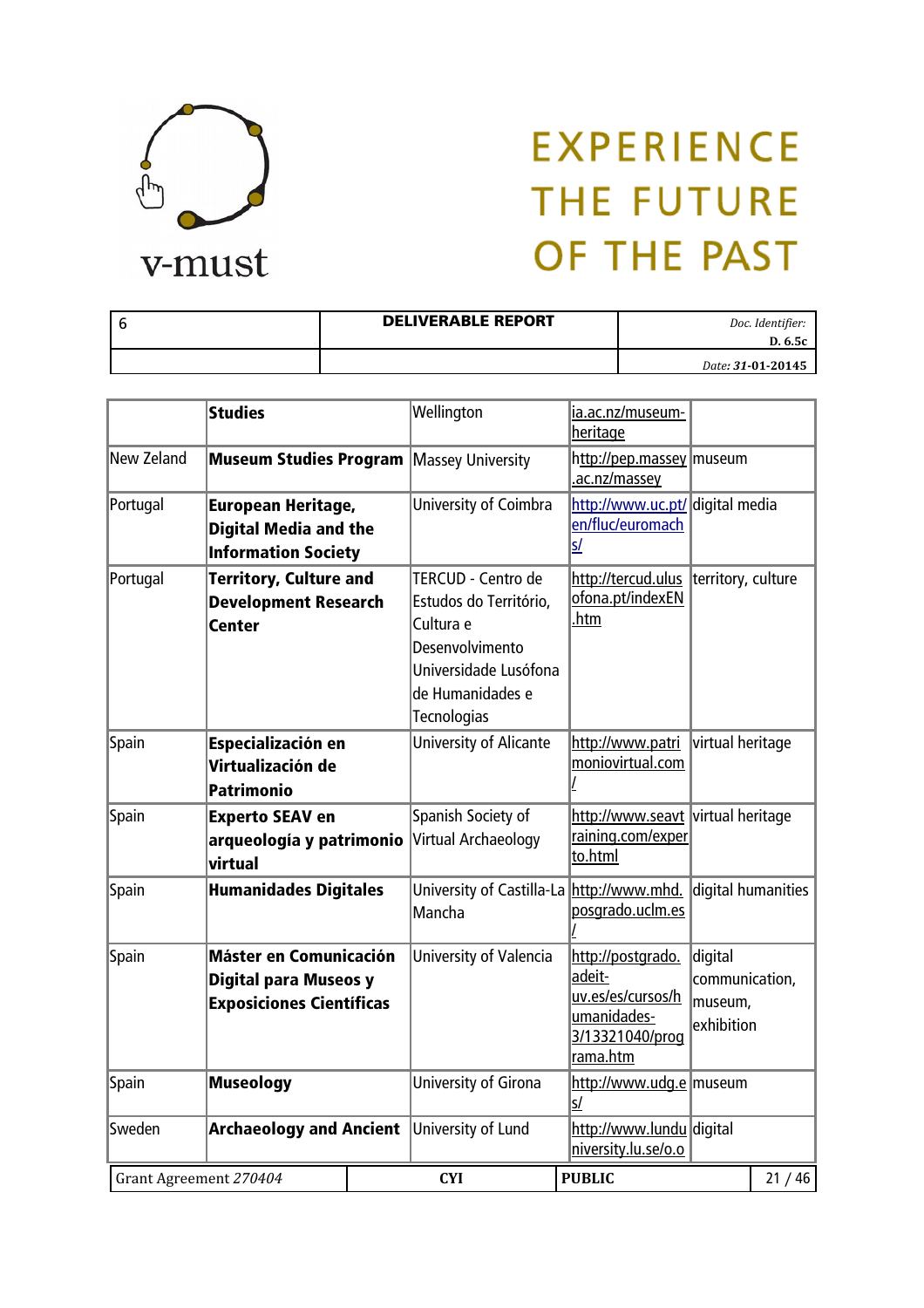

| <b>DELIVERABLE REPORT</b> | Doc. Identifier:<br>D. 6.5c |
|---------------------------|-----------------------------|
|                           | Date: 31-01-20145           |

|             | <b>History: Digital</b><br>Archaeology, GIS in<br><b>Archaeology</b>       |                                                   | .1.5?<br>id=24855&lukas<br>id=ARKN09                                                                                                | archaeology      |       |
|-------------|----------------------------------------------------------------------------|---------------------------------------------------|-------------------------------------------------------------------------------------------------------------------------------------|------------------|-------|
| Sweden      | <b>Master's Programme</b><br><b>International Museum</b><br><b>Studies</b> | Museion Gothenburg<br>University                  | http://www.muse   museum<br>ion.qu.se/museu<br>mstudies                                                                             |                  |       |
| Sweden      | <b>Museology and Museum</b><br><b>Studies</b>                              | <b>Umea University</b>                            | http://www.umu.<br>se/kultmed                                                                                                       | museum           |       |
| Switzerland | <b>BERN-Lectures on Digital</b><br><b>Heritage</b>                         | <b>Bern University</b>                            | http://www.pdac<br>h.ch/en/                                                                                                         | digital heritage |       |
| Switzerland | <b>Museum Training</b><br>Program                                          | Universite de Neuchatel http://www.unine   museum | .ch/                                                                                                                                |                  |       |
| <b>UK</b>   | <b>Archaeology and</b><br><b>Museums</b>                                   | University of<br>Cambridge                        | http://www.ucl.ac museum,<br>uk/archaeology.                                                                                        | archaeology      |       |
| UK          | <b>Art Gallery and Museum</b><br><b>Studies</b>                            | University of<br>Manchester                       | http://www.arts.<br>manchester.ac.uk<br>/museology/postq<br>raduatestudy/tau<br>ght                                                 | art, museum      |       |
| <b>UK</b>   | <b>Digital Curation</b>                                                    | King's College London                             | http://www.kcl.ac digital curation<br>uk/artshums/dep<br>ts/ddh/study/pgt/<br>madc/index.aspx                                       |                  |       |
| <b>UK</b>   | <b>Digital Heritage</b>                                                    | Univ. York                                        | http://www.york.<br>ac.uk/archaeolog<br>y/postgraduate-<br>study/taught-<br>postgrads/master<br>s-courses/msc-<br>digital-heritage/ | digital heritage |       |
| <b>UK</b>   | <b>Digital Heritage</b>                                                    | Univ. Leicester                                   | http://www2.le.a<br>c.uk/study/postgr<br>ad/distance/muse                                                                           | digital heritage |       |
|             | Grant Agreement 270404                                                     | <b>CYI</b>                                        | <b>PUBLIC</b>                                                                                                                       |                  | 22/46 |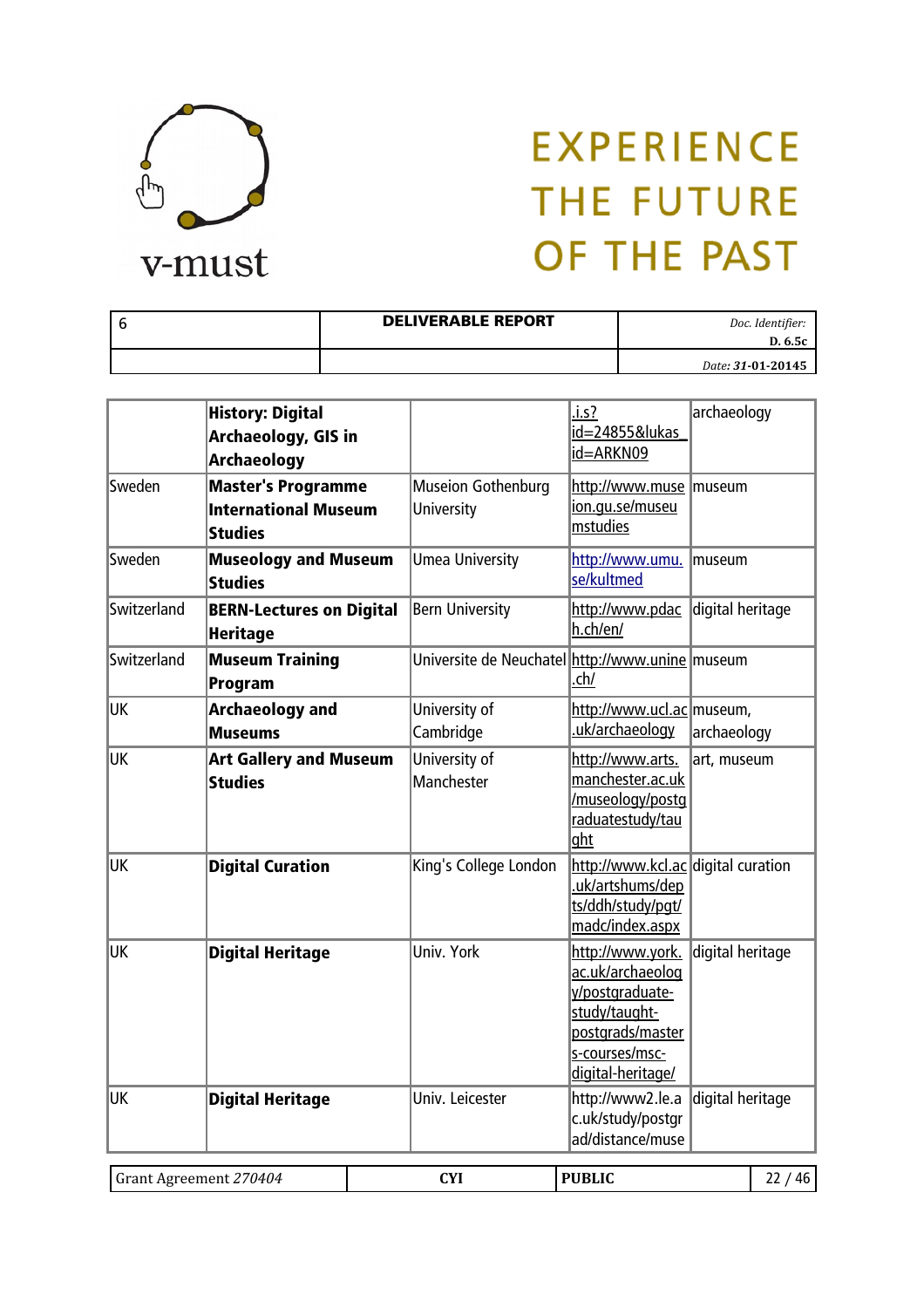

| <b>DELIVERABLE REPORT</b> | Doc. Identifier:<br>D. 6.5c |
|---------------------------|-----------------------------|
|                           | Date: 31-01-20145           |

|           |                                                            |                              | um/digitalheritag<br>е                                                                                                       |                                 |       |
|-----------|------------------------------------------------------------|------------------------------|------------------------------------------------------------------------------------------------------------------------------|---------------------------------|-------|
| UK        | <b>Digital Humanities</b>                                  | King's College London        | http://www.kcl.ac digital humanities<br>uk/artshums/dep<br>ts/ddh/study/pgt/<br>madh/index.aspx                              |                                 |       |
| <b>UK</b> | <b>Digital Humanities</b>                                  | <b>UCL</b>                   | http://www.ucl.ac digital humanities<br>.uk/dh/courses/m<br>amsc                                                             |                                 |       |
| <b>UK</b> | <b>Graduate Program in</b><br><b>Museum Studies</b>        | University of Leicester      | http://www.le.ac.   museum<br>uk/museumstudie<br>S                                                                           |                                 |       |
| UK.       | <b>Heritage Studies</b>                                    | University of East<br>London | http://www.uel.a<br>c.uk/study/course<br>s/heritage-<br>studies.htm                                                          | heritage                        |       |
| <b>UK</b> | <b>Professional Masters in</b><br><b>Games Development</b> | <b>Abertay University</b>    | http://www.abert game<br>ay.ac.uk/studying<br>/find/pg/cgd/                                                                  |                                 |       |
| UK        | <b>International Heritage</b><br>Visualisation             | Glasgow School of Art        | http://www.gsa.a heritage<br>c.uk/study/gradua visualisation<br>te-<br>degrees/internati<br>onal-heritage-<br>visualisation/ |                                 |       |
| UK        | <b>Master's in Museology</b><br>Program                    | University of East<br>Anglia | http://www.scva.<br>org.uk/education/<br>courses                                                                             | Imuseum                         |       |
| <b>UK</b> | <b>Museum and Gallery</b><br><b>Studies</b>                | University of St.<br>Andrews | http://www.st-<br>andrews.ac.uk/~<br>mgstud                                                                                  | museum                          |       |
| UK        | <b>Museum Studies School</b>                               | University of Leicester      | http://www2.le.a<br>c.uk/uol/departm<br>ents/museumstud<br>ies/                                                              | museum studies,<br>curationship |       |
|           | Grant Agreement 270404                                     | <b>CYI</b>                   | <b>PUBLIC</b>                                                                                                                |                                 | 23/46 |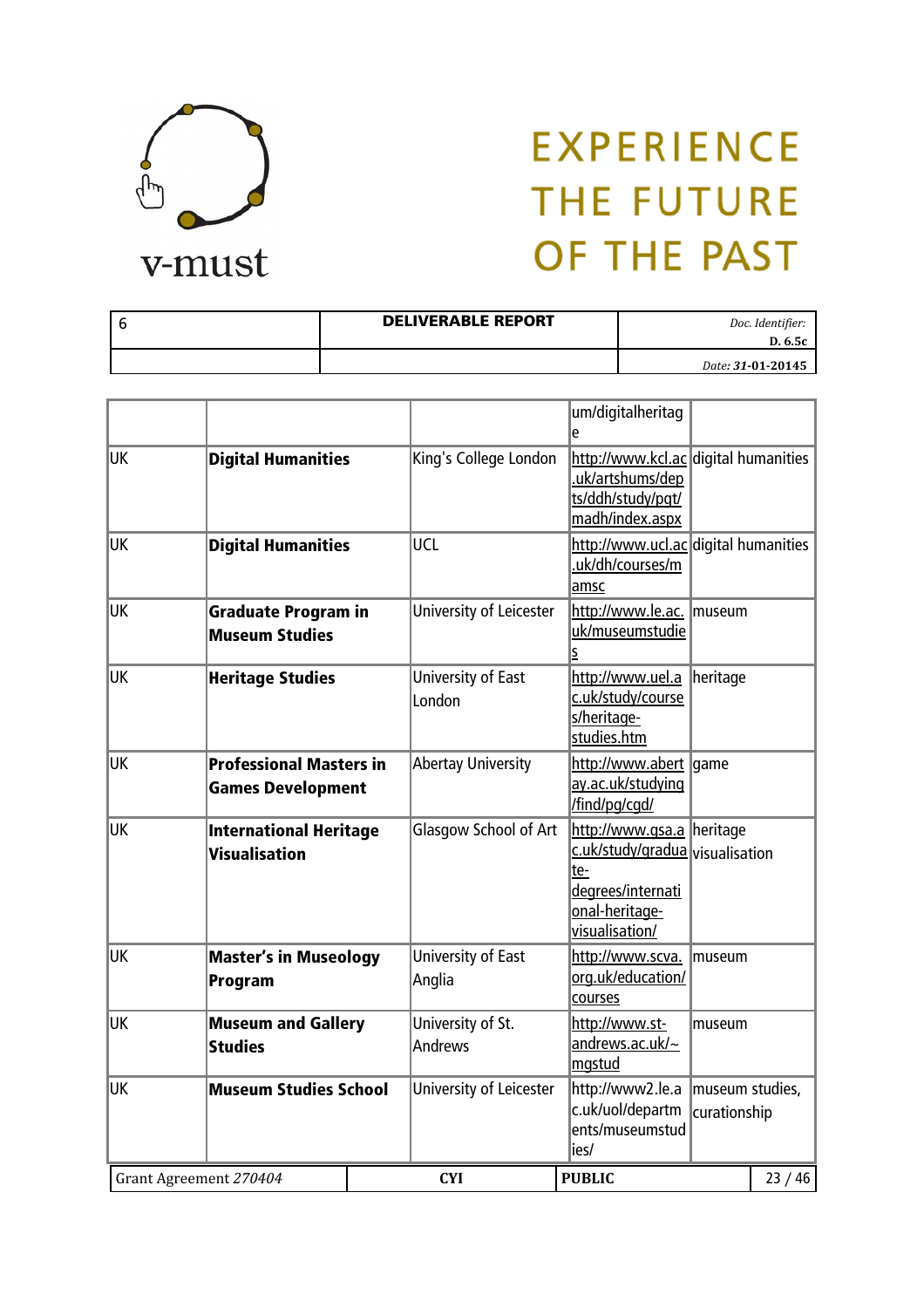

| <b>DELIVERABLE REPORT</b> | Doc. Identifier:<br>D. 6.5c |
|---------------------------|-----------------------------|
|                           | Date: 31-01-20145           |

| <b>UK</b>  | Museum Studies, Cultural UCL, London<br><b>Heritage Studies</b>                 |                                                                         | http://www.ucl.ac museum, CH<br>.uk/archaeology                                                    |                 |
|------------|---------------------------------------------------------------------------------|-------------------------------------------------------------------------|----------------------------------------------------------------------------------------------------|-----------------|
| UK         | <b>Museum Studies, Gallery</b><br><b>Studies and Heritage</b><br><b>Studies</b> | University of Newcastle http://www.ncl.ac museum, heritage<br>upon Tyne | .uk/sacs/about/icc<br>hs                                                                           |                 |
| <b>UK</b>  | <b>Social Anthropology with</b><br><b>Museum Studies</b>                        | University of<br>Cambridge                                              | http://www.socan anthropology,<br>th.cam.ac.uk/                                                    | museum          |
| <b>USA</b> | <b>Digital Curation</b>                                                         | John Hopkins University http://advanced.j                               | hu.edu/academics curation<br>/certificate-<br>programs/digital-<br>curation-<br>certificate/       | museum, digital |
| <b>USA</b> | <b>Information, Society &amp;</b><br><b>Culture</b>                             | <b>Duke University</b>                                                  | http://bassconnec ICT, culture<br>tions.duke.edu/th<br>eme/information-<br>society-and-<br>culture |                 |
| <b>USA</b> | <b>International Training</b><br><b>Programs</b>                                | Smithsonian                                                             | http://museumstu   museum<br>dies.si.edu/trainin<br>g.html                                         |                 |
| <b>USA</b> | <b>Museum Studies</b>                                                           | John Hopkins University http://advanced.j   museum, digital             | hu.edu/academics curation<br>/certificate-<br>programs/digital-<br>curation-<br>certificate/       |                 |
| <b>USA</b> | <b>Museum Studies</b>                                                           | New-York University                                                     | http://museumstu   museum studies<br>dies.as.nyu.edu/p<br>age/graduate pro<br>gram                 |                 |
| <b>USA</b> | <b>Webcasts of</b><br>lectures/Smithsonian                                      | Smithsonian                                                             | http://museumstu   museum<br>dies.si.edu/webca<br>sts.html                                         |                 |

| .70404    | $\mathbf{C}\mathbf{V}^{\mathbf{r}}$ | NIDI IC | л  |
|-----------|-------------------------------------|---------|----|
| ' Grant   | .                                   |         | ,, |
| Agreement | $\sim$                              |         |    |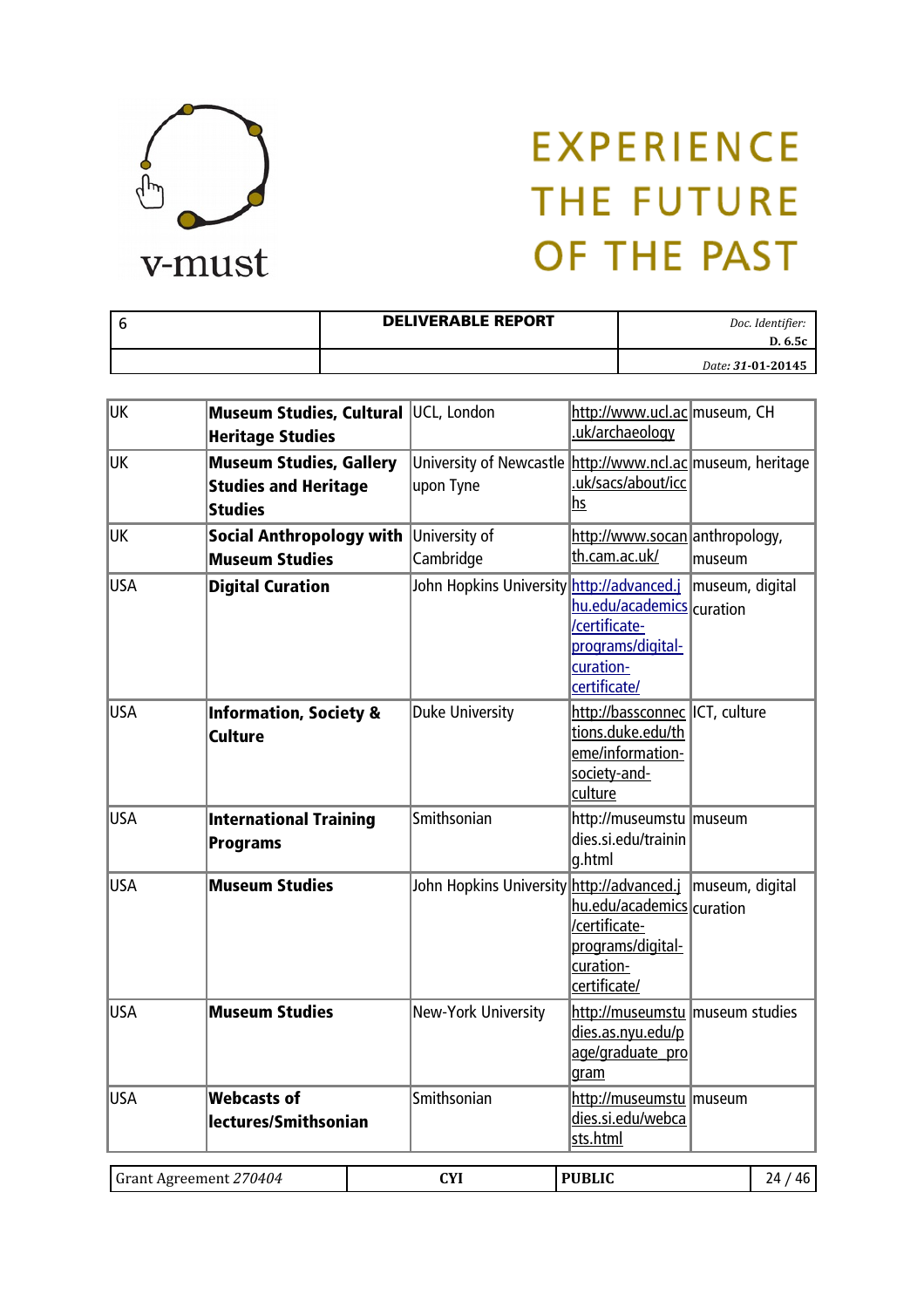

| - 6 | <b>DELIVERABLE REPORT</b> | Doc. Identifier:<br>D. 6.5c |
|-----|---------------------------|-----------------------------|
|     |                           | Date: 31-01-20145           |

| USA        | <b>Master of Arts in</b><br><b>Telecommunications</b><br>(Digital Storytelling)   | <b>Ball state university</b> | http://cms.bsu.ed   storytelling<br>u/academics/colle<br>gesanddepartmen<br>ts/telecommunica<br>tions/academicsa<br>ndadmissions/pro<br>gramsofstudy/ma<br>stersdegree |                                                  |
|------------|-----------------------------------------------------------------------------------|------------------------------|------------------------------------------------------------------------------------------------------------------------------------------------------------------------|--------------------------------------------------|
| <b>USA</b> | <b>Master's in Digital Media</b><br>and Storytelling (School<br>of Communication) | Loyola University            | http://www.luc.e<br>du/soc/mc/digital-<br>media-<br>degree.shtml                                                                                                       | communication,<br>storytelling,<br>digital media |
| <b>USA</b> | <b>MA in Communications:</b><br><b>Digital Storytelling</b>                       | <b>Asbury University</b>     | http://www.asbur communication,<br>y.edu/comarts/de  storytelling<br>qree-<br>programs/graduat<br>e/digital-<br>storytelling/progr<br>am                               |                                                  |
| <b>USA</b> | <b>Media Arts and Sciences</b>                                                    | <b>MIT</b>                   | http://www.med design, media<br>ia.mit.edu/abou<br>t/academics/clas<br>s-schedule                                                                                      |                                                  |
| Various    | <b>Interaction Design: List</b>                                                   | Various                      | <u>http://en.wikipe</u><br>dia.org/wiki/List<br>of schools off<br>ering interactio<br>n design progr<br>ams                                                            | <i>linteraction</i>                              |

| <b>Grant Agreement</b><br>70404<br>.<br>. . |
|---------------------------------------------|
|---------------------------------------------|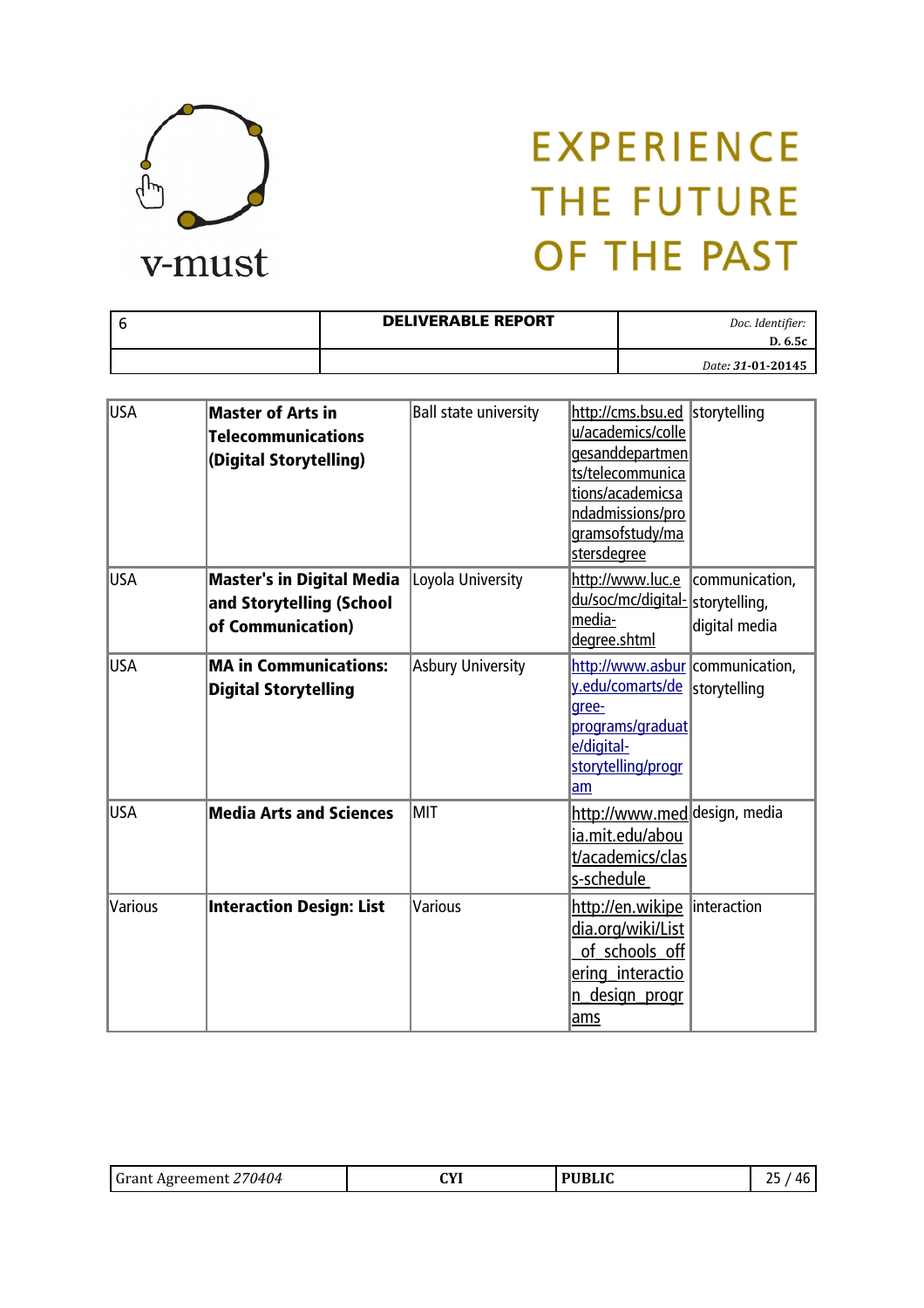

| <b>DELIVERABLE REPORT</b> | Doc. Identifier:<br>D. 6.5c |
|---------------------------|-----------------------------|
|                           | Date: 31-01-20145           |

### 6.2 Detailed program on selected courses

#### 6.2.1 Museum Studies, University of Leicester, UK

Link: <http://www2.le.ac.uk/uol/departments/museumstudies/>

#### Programme Structure

#### Core module 1 - Museums, Societies and Cultural Change

The museum's relationship to society is complex, multidimensional and shifting. Increasingly subject to the influences and challenges of rapidly changing social, political and economic environments, museums - traditionally been characterised as static and fiercely resistant to change - are responding by embracing new roles, forging new relationships, charting new territory and reconfiguring themselves around a full range of cultural and heritage resources.

#### Core module 2 - Strategic Resource Development

Museums are made up of a number of resources. These include people, infrastructures and collections and associated information. This module explores how these resources are acquired – and how and why they are maintained and developed. This module will help you to:

- Define museum resources:
- Identify how these resources are acquired;
- Demonstrate why these should be developed:
- Illustrate how resources are utilised and developed:
- Relate these resources to changing contexts and audience development;
- Apply concepts of strategic resource development to different museu contexts;
- Evaluate existing examples of strategic resource development;
- Plan for strategic resource development in museums.

#### Core module 3 - Communication, Media and Museums

| Grant Agreement 270404 | СVI<br>.<br>$\sim$ | 17 זמוזה | 'n |
|------------------------|--------------------|----------|----|
|------------------------|--------------------|----------|----|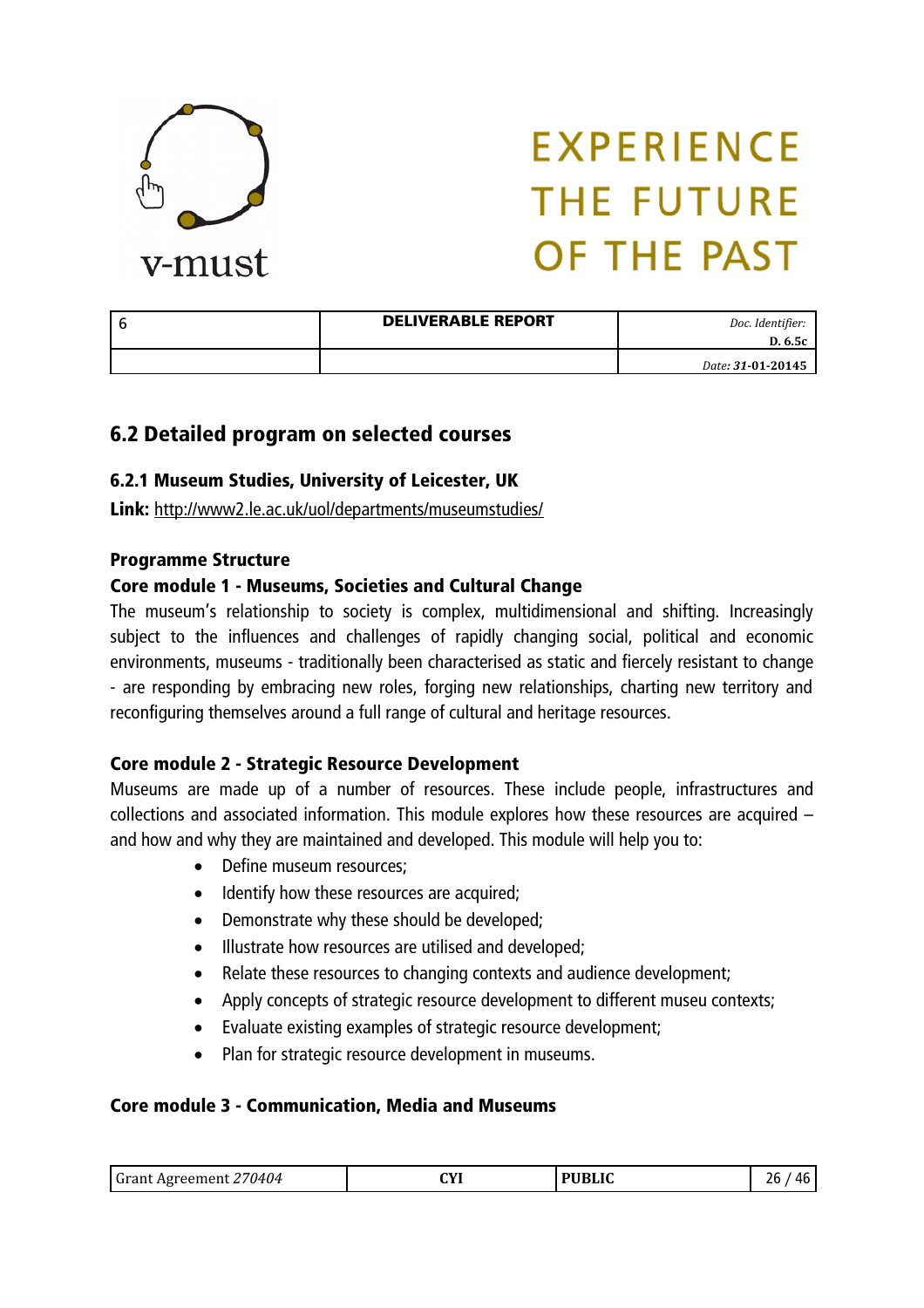

| <b>DELIVERABLE REPORT</b> | Doc. Identifier:<br>D. 6.5c |
|---------------------------|-----------------------------|
|                           | Date: 31-01-20145           |

Making the rich and diverse resources of the museum accessible to individuals and communities in a changing society, involves a wide range of media. Working from theories of communication and learning, this module looks at a variety of key media tools available to museums, and how these can deployed through project management processes in different museum contexts. This module will help you to:

- Understand the communicating museum;
- Engage with theories of communication and learning;
- Identify the different media tools (including: objECTS; the written word; space and design; and, interactivity);
- Develop appropriate project management tools for using these media;
- Formulate informed design briefs;
- Design evaluation methodologies;
- Understand the issues and practice relating to loans and packing.

#### Option Module

- Archaeology for the Museum
- Curating the Art Museum
- Digital Media and Curatorship
- Museum & Gallery Communication and Education
- Museum & Gallery Marketing
- Museums and Histories
- Natural Science Curation
- World Arts/Museum Ethnography

#### Museum/Gallery Experience

During the summer term, all students undertake an eight-week Museum/Gallery **Experience placement.** One of the strengths of the programme, this placement enables students to test and develop the content of the taught programme in the workplace environment.

| ່ Gາ<br><b><i><u>PARK</u></i></b><br>′U4U4<br>.<br><b>AVI</b><br>. | ЛЧ 71<br>. | $\overline{D}$ did is $\overline{C}$ | $\mathbf{u}$<br> |
|--------------------------------------------------------------------|------------|--------------------------------------|------------------|
|--------------------------------------------------------------------|------------|--------------------------------------|------------------|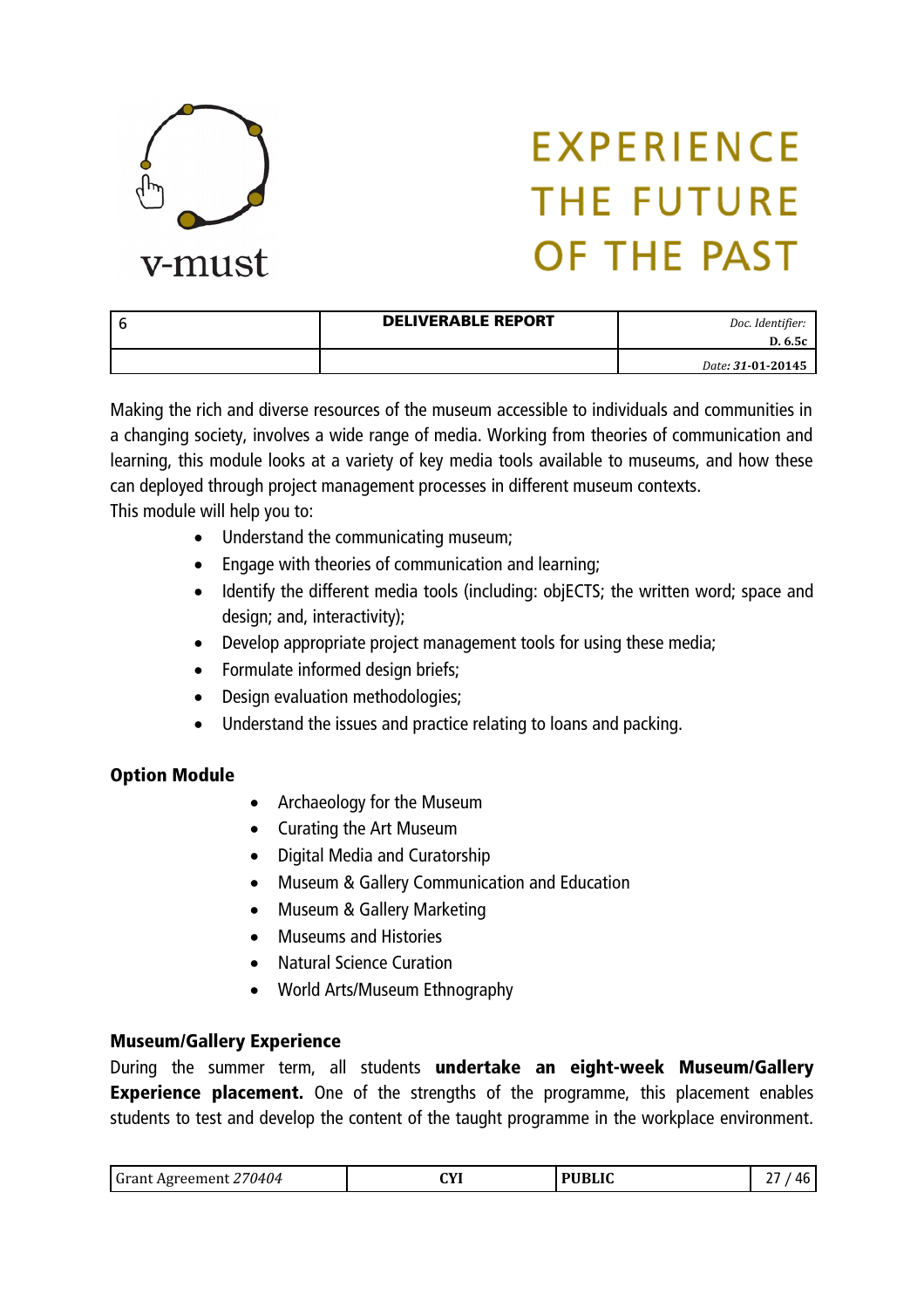

| <b>DELIVERABLE REPORT</b> | Doc. Identifier:<br>D. 6.5c |
|---------------------------|-----------------------------|
|                           | Date: 31-01-20145           |

Each year over one hundred museums on the LUMeN network (Leicester University Museum Network) send in projects from which the students can choose.

#### Masters Dissertation

In order to obtain an MA or MSc, students undertake supervised research into a topic and complete a dissertation, maximum 15,000 words. Those that wish to obtain a Postgraduate Diploma do not complete the dissertation.

A Master of Science (MSc) can be awarded in preference to a Master of Arts (MA) where the dissertation concerns a science collection or museum, or where the nature of the investigation can be termed 'scientific'

Contact information: School of Museum Studies, University of Leicester, Museum Studies Building - 19 University Road, Leicester LE1 7RF - Tel: +44 (0)116 252 3963 - Fax: +44 (0) 116 252 396 - [museum.studies@le.ac.uk](mailto:museum.studies@le.ac.uk)

### 6.2.2 MA in Museum Studies, Johns Hopkins, Washington, USA Link:<http://advanced.jhu.edu/academics/graduate-degree-programs/>

| <b>Course Locations</b>       | Online                                                                                                          |
|-------------------------------|-----------------------------------------------------------------------------------------------------------------|
|                               | No. 9 online courses and one onsite, two-week intensive seminar                                                 |
|                               | (to be held in Washington, DC, or in another location<br>organized by the program) are required to complete the |
| Available 100% Online degree. |                                                                                                                 |
| <b>Entry Terms</b>            | Fall, Spring or Summer semester                                                                                 |
| Degree Requirements           | 10 courses                                                                                                      |

The Johns Hopkins MA in Museum Studies offers a perspective on the theory and practice of museums in a changing technological, social and political environment. Geared for current and future museum professionals, it emphasizes technology's critical role in today's museum. It also

| <sup>,</sup> 70404<br><sup>1</sup> Grant Agreement. | $\alpha$<br>. | <b>PUBLIC</b> | ١٥<br>Лŀ<br>ہ∠ |
|-----------------------------------------------------|---------------|---------------|----------------|
|-----------------------------------------------------|---------------|---------------|----------------|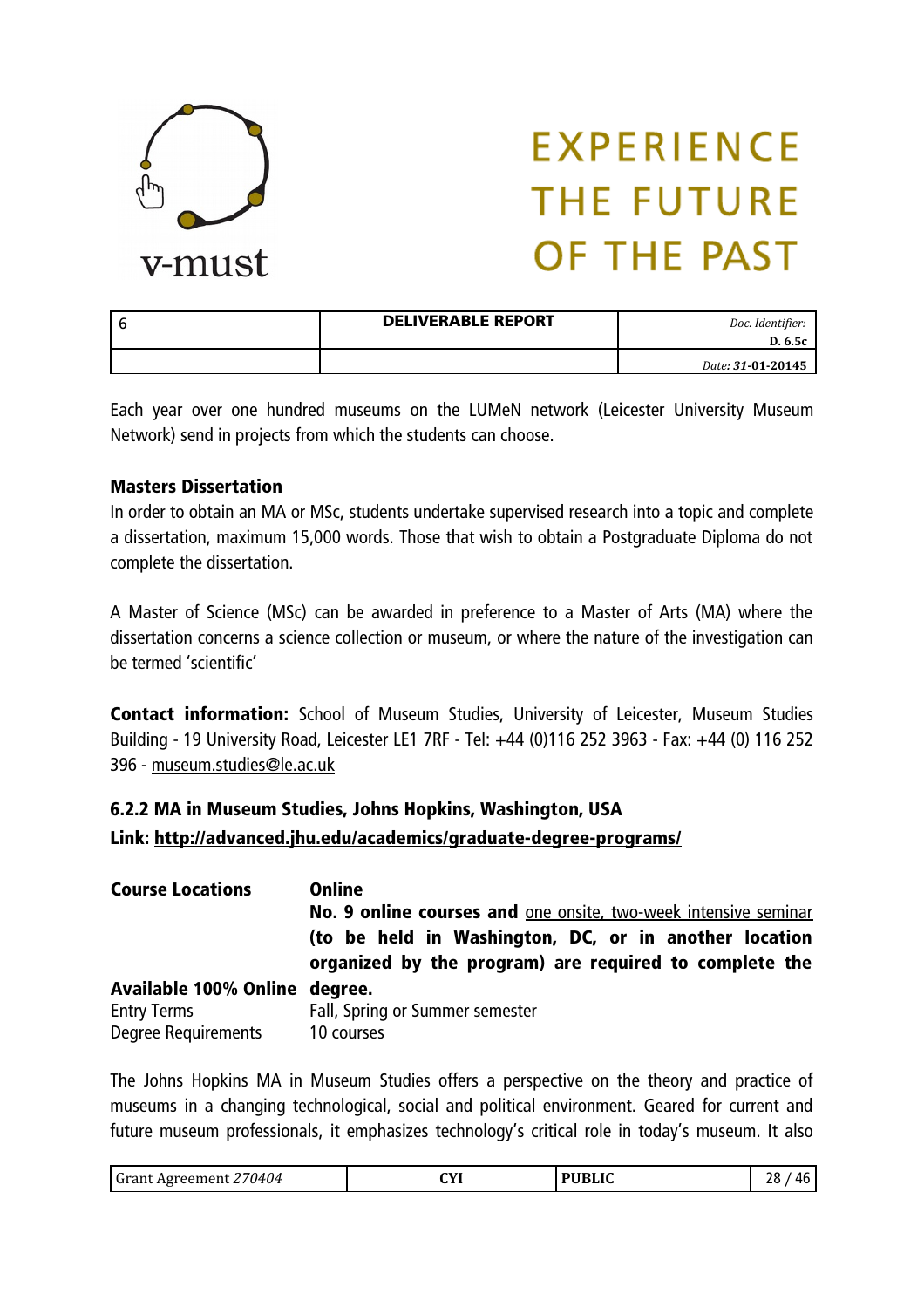

| <b>DELIVERABLE REPORT</b> | Doc. Identifier:<br>D. 6.5c |
|---------------------------|-----------------------------|
|                           | Date: 31-01-20145           |

examines new models of education, exhibition, and business strategies while exploring the role of the museum as an agent of social change.

We welcome students from around the world interested in all types of museums including history, technology, science, art, special topic or themed museums, historic sites, national parks and zoos as well as those interested in exhibitions for corporations, government agencies and private organizations.

The majority of the program is available **online**, allowing us to offer the expertise of highly regarded professors and museum professionals from around the world. You'll also have access to innovative virtual field trips and global resources from a wide array of museums brought together in new and exciting ways. Our international student body provides diverse perspectives and experiences in a dynamic online learning environment.

#### Onsite Seminar

As part of the program, you'll participate in a [two-week, intensive museum study seminar](http://advanced.jhu.edu/academics/graduate-degree-programs/museum-studies/the-experience/onsite-seminar/) in Washington, D.C., or in another location organized by the museum studies program. The seminar includes practicum opportunities in a variety of museum settings; conversations with local museum professionals; interaction with museum visitors; and class sessions to integrate the daily experiences. You'll have a chance to use what you've learned in your prior courses, network with fellow students and museum experts, and explore the latest in museum practice, including exhibition design and development, public programming, collections management, conservation, and uses of technology in the museum.

#### 6.2.3 Certificate Program in Digital Curation, Johns Hopkins, Washington, USA

Link:<http://advanced.jhu.edu/academics/certificate-programs/digital-curation-certificate>

It is possible to get a Certificate in Digital Curation, offered through the Museum Studies program of the same Johns Hopkins University. Course Descriptions (offered in both the MA in Museum Studies and the Digital Curation Certificate). In **bold** topics most related to virtual museum domain:

| Grant Agreement 270404 | СVІ | <b>PUBLIC</b> | າດ<br>Лŀ<br>. . |
|------------------------|-----|---------------|-----------------|
|------------------------|-----|---------------|-----------------|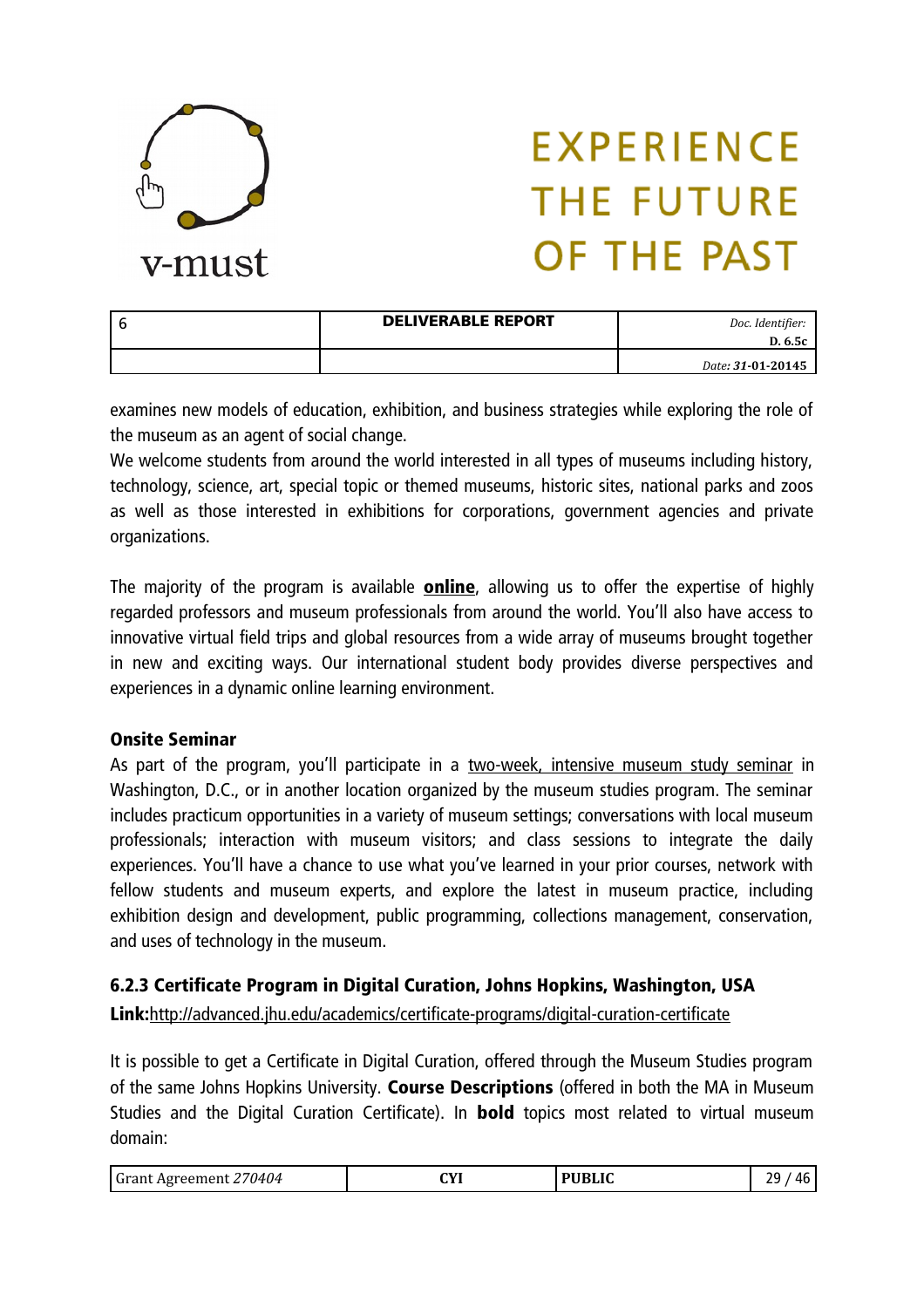

| l 6 | <b>DELIVERABLE REPORT</b> | Doc. Identifier:<br>D. 6.5c |
|-----|---------------------------|-----------------------------|
|     |                           | Date: 31-01-20145           |

Required Courses

460.601 - Exploring Museum Professions

460.602 - Museums in the Digital Age

460.610 - Two-Week Onsite Seminar

#### Core Courses

460.604 - Introduction to Museum Education

#### 460.606 - Exhibition Strategies

#### 460.608 - The Business of Museums

- 460.609 Museums in a Global Perspective
- 460.666 Collection Management

#### Elective Courses

460.611 - History & Philosophy of Museums

#### 460.612 - Multimedia History, Theory, and Practice

- 460.614 Ethnically Specific Museums
- 460.615 Museums and Community Engagement
- 460.616 Legal Issues of Museum Administration
- 460.617 Ethics, Technology, and the Museum Professional
- 460.618 Museum Controversies: Ethical Issues in Museums
- 460.620 Accessibility in the Museum

#### 460.621 - Evaluation Theory & Techniques for Museums

460.628 - Architecture of Museums

#### 460.630 - Exhibition Design, Construction, and Documentation

- 460.633 Core Aspects of Conservation: A 21st Century Approach
- 460.634 Museums, Libraries, and Archives: Issues of Convergence for Collecting Institutions
- 460.635 Curatorship: Principles and Practices
- 460.636 Living Collections
- 460.639 Material Culture and the Modern Museum

| Grant Agreement 270404 | $\alpha$ | <b>PUBLIC</b> | 30<br>Лŀ |
|------------------------|----------|---------------|----------|
|------------------------|----------|---------------|----------|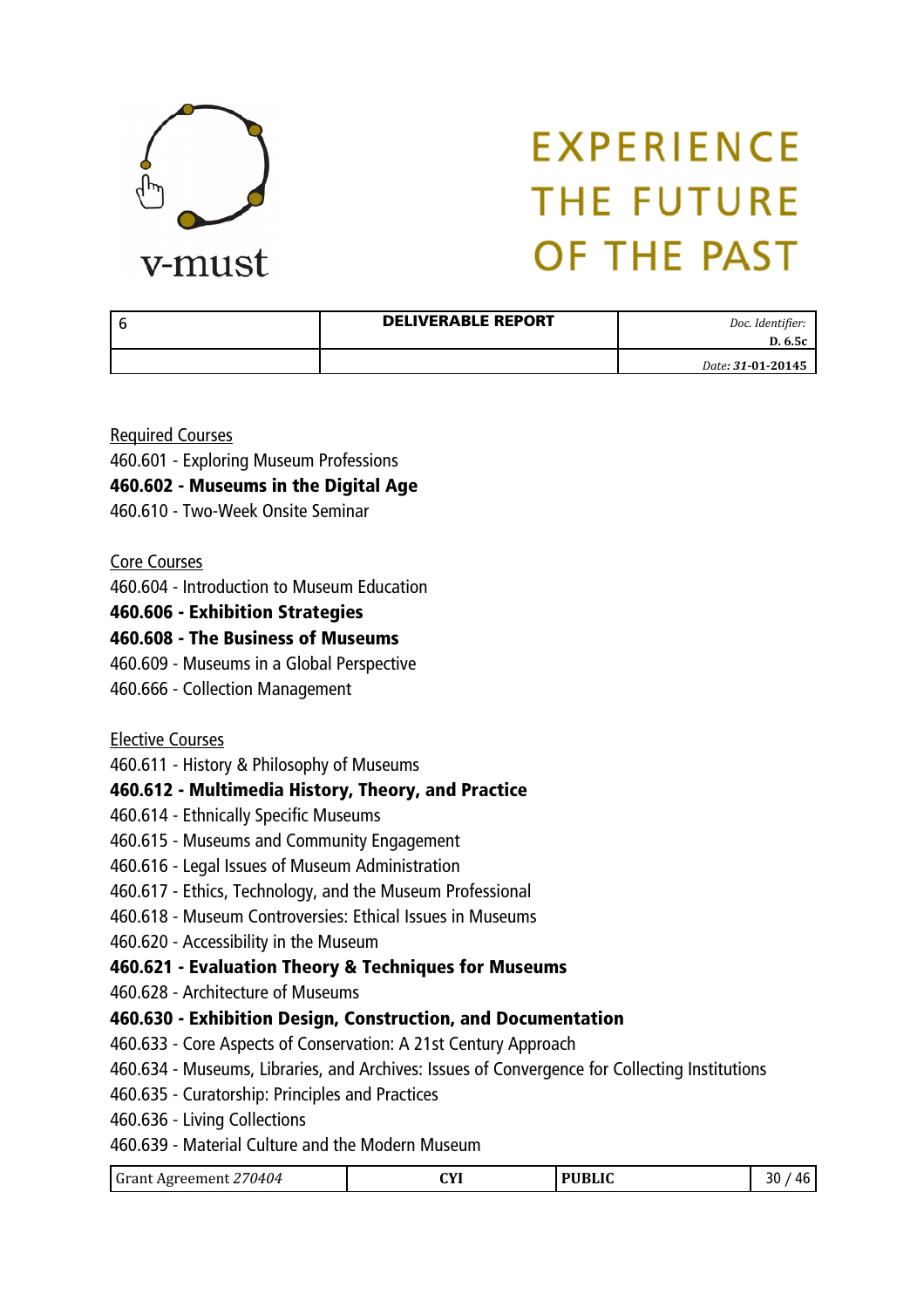

| <b>DELIVERABLE REPORT</b> | Doc. Identifier:<br>D. 6.5c |
|---------------------------|-----------------------------|
|                           | Date: 31-01-20145           |

- 460.640 Educational Programming for Museum Audiences
- 460.641 Digital Media in the Museum
- 460.642 Creating Online Learning Environments for Museums
- 460.650 Fundamentals of Writing
- 460.652 The Practice of Museum Publishing
- 460.655 Expanding Roles of Museum Marketing and Communications
- 460.657 Fundamentals of Museum Fundraising
- 460.660 Culture and Management of Technology in Museums
- 460.662 Internet Strategies
- 460.667 Collections Information Management Systems
- 460.668 Cataloguing Museum Collections: History, Standards, and Applications
- 460.670 Digital Preservation
- 460.671 Foundations of Digital Curation
- 460.672 Managing Digital Information
- 460.673 Digital Curation Certificate Internship
- 460.674 Digital Curation Research Paper
- 460.675 Leadership of Museums
- 460.682 Museum Procurement and Contracting
- 460.684 Museums, Finance, and the Economy
- 460.750 Museum Internship
- 460.755 Museum Projects

#### 6.2.4 Master of Arts degree in Museum Studies, New-York University, New York, USA

Link:<http://museumstudies.as.nyu.edu/object/museum.1315.grad.progreq.ma>

The Program in Museum Studies offers a Master of Arts degree in Museum Studies, and an Advanced Certificate in Museum Studies.

#### Course Descriptions (GSAS Bulletin) History and Theory of Museums

| Grant Agreement 270404 | СVІ<br>ᅜ | <b>PUBLIC</b> | л |
|------------------------|----------|---------------|---|
|------------------------|----------|---------------|---|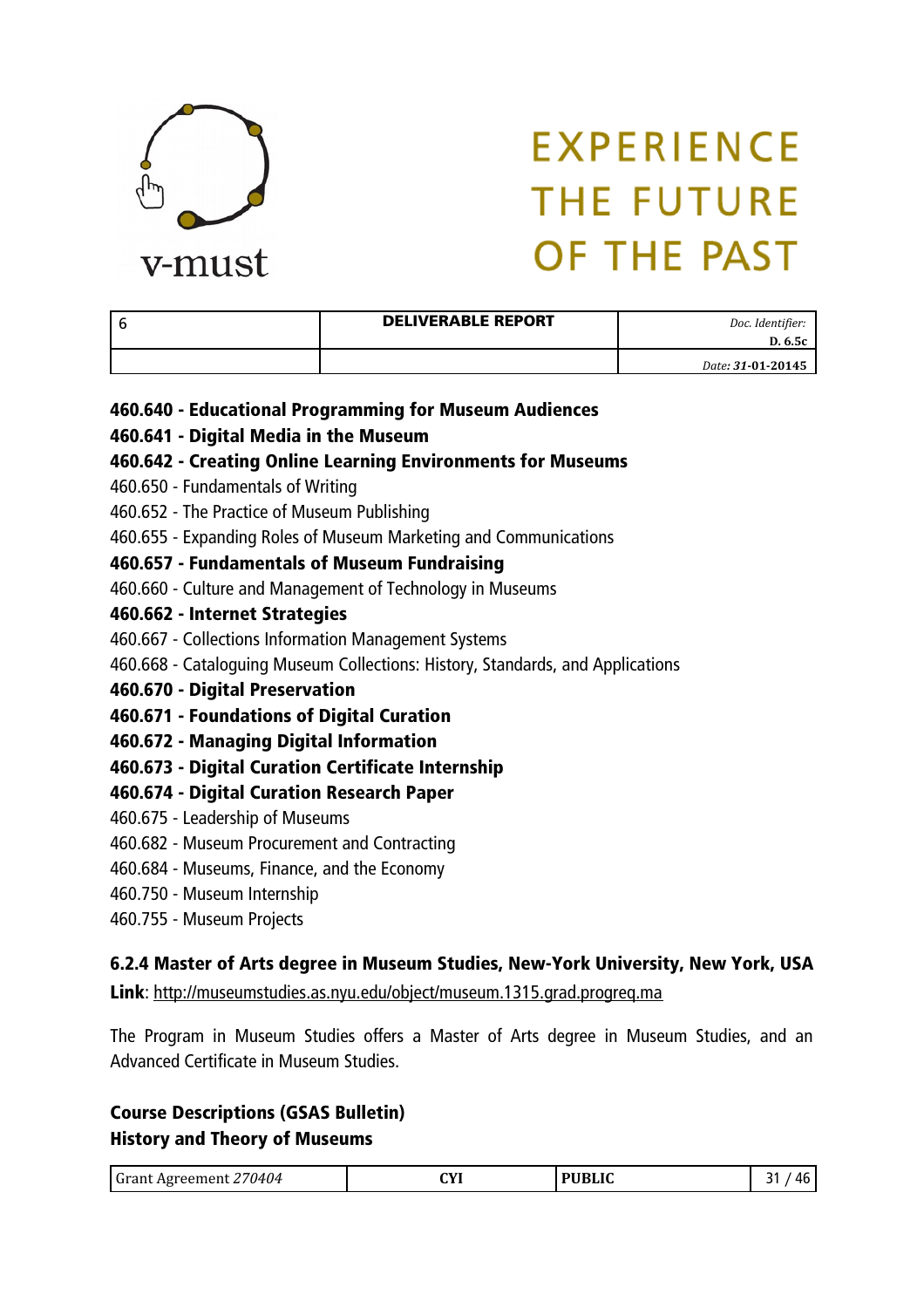

| <b>DELIVERABLE REPORT</b> | Doc. Identifier:<br>D. 6.5c |
|---------------------------|-----------------------------|
|                           | Date: 31-01-20145           |

MSMS-GA 1500- Introduction to the social and political history, and theory of museums. This course focuses on the formation of a variety of museums from a diversity of disciplinary perspectives and analyses questions surrounding governance, nationalism, identity, and community. The requirements include frequent visits to museums, short writing assignments, and a final research paper.

**Museum Collections and Exhibitions-** This course covers museum collections management and the organization of exhibitions. There are arranged visits to the storage collections of the American Museum of Natural History and the Guggenheim Museum, among others. Guest speakers are curators, a registrar and a conservator. Assignments consist of individual reports and team projects.

Museum Management - Overview of management, finance, and administration. Topics covered include organizational structure and the roles and relationships of museum departments; operational issues, including security and disaster planning; museum accounting and finance, including operating and capital expense budgeting; leadership and strategic planning; and legal and ethical issues facing museums.

Internship - Students nearing completion of their master's in museum studies, or their certificate and their academic degree, must apply in writing to the program internship coordinator. Placements are made on an individual basis and are project oriented. For one or more semesters, a minimum of 300 hours is spent as an intern at a museum or other suitable institution. A daily log, diary, and progress report are required. Students must earn a grade of B or better to receive the M.A. or advanced certificate.

Research Seminar - Students conduct research combining their academic and professional interests, using appropriate methodology. They formulate a topic, prepare an annotated bibliography, and write the qualifying paper based on their research. M.A. students also develop their thesis proposal.

| Grant Agreement 270404 | $\sim$<br>. | <b>PUBLIC</b> | -- |
|------------------------|-------------|---------------|----|
|------------------------|-------------|---------------|----|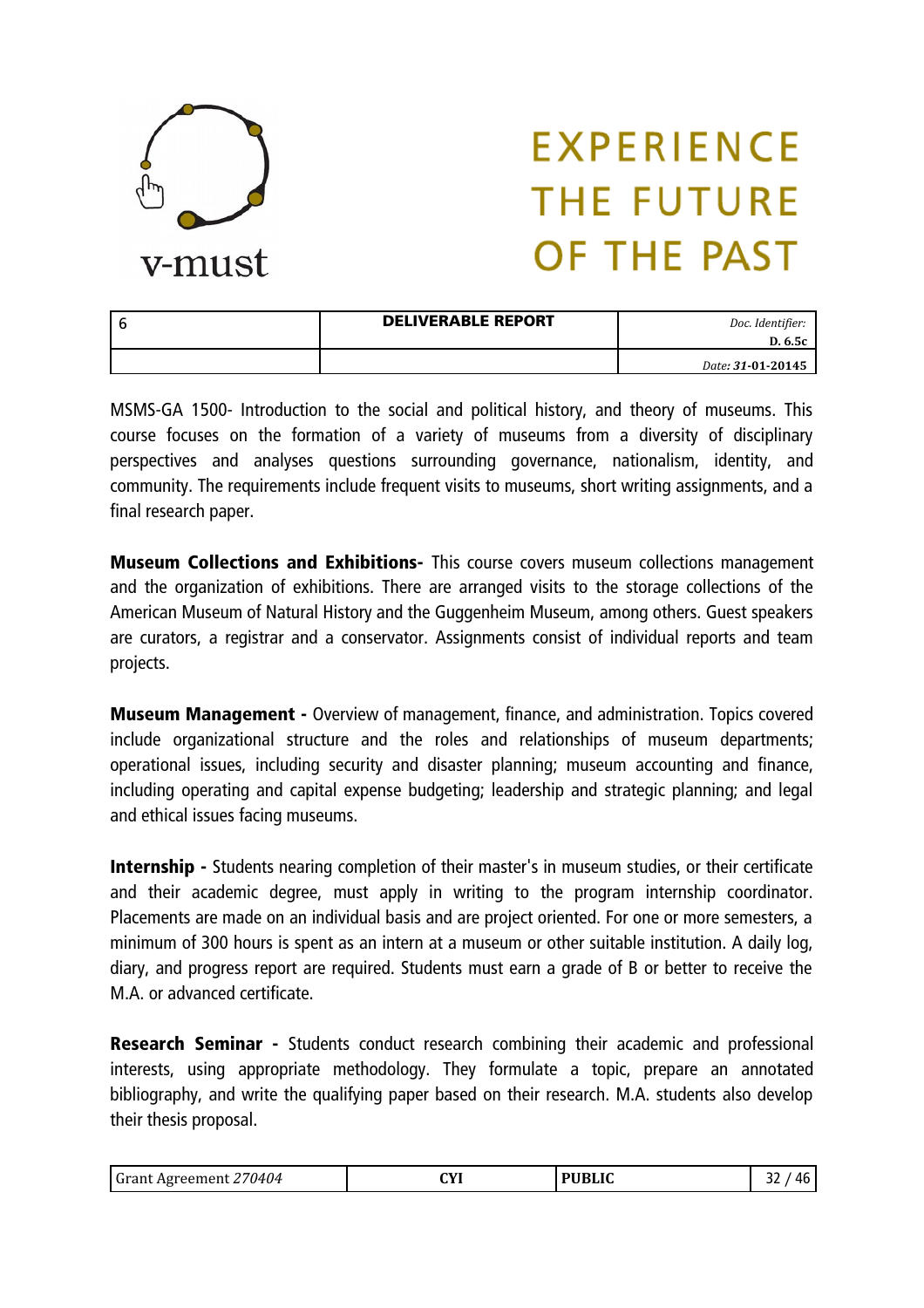

| <b>DELIVERABLE REPORT</b> | Doc. Identifier:<br>D. 6.5c |
|---------------------------|-----------------------------|
|                           | Date: 31-01-20145           |

**Topics in Museum Studies -** Current issues in the museum profession and the interdisciplinary study of museums. Outside museum scholars, specialists, and university faculty offer in-depth examination of topics. Among the topics offered in recent years have been, Anthropology in and of Museums, Exhibition History, Creating a Memorial Museum, Curating as Collaboration, Museums and Political Conflict, Museums and the Law, Challenges for Art Museum Curators Today, and The Museum Life of Contemporary Art. Practicums with hands-on components also are offered periodically under this course number. (Refer to the current course schedule for particular seminars offered in each academic year.)

**Research in Museum Studies -** Independent research on a topic determined in consultation with the program director.

Development, Fund-Raising, and Grantsmanship - Overview of organizational development principles as they relate to the fund- raising and grantsmanship process. Topics include sources of funding, current trends, and fund-raising techniques; earned income; public relations; volunteers; and membership. Includes a practicum in proposal writing and work experience with an arts organization in program development and fund-raising.

Museum Conservation and Contemporary Culture - This seminar introduces students to the conservation of cultural heritage and the role it plays in shaping cultural memory. It covers preservation values as they developed in western culture, and addresses concerns of living artists, indigenous groups and others with claims to the disposition and care of cultural materials.

Historic Sites, Cultural Landscapes, and the Politics of Preservation - Examines the cultural politics, social trends and economic circumstances that shape the preservation and interpretation of historic spaces. Through readings, site visits, and archival research, students investigate a wide variety of historic sites, exploring the social and political contexts that dictated sites' original use and influence subsequent reuse and interpretation.

| <b>Grant Agreement</b><br>70404 | $\sqrt{1}$<br>v<br>$\sim$ | <b>PUBLIC</b> |  |
|---------------------------------|---------------------------|---------------|--|
|---------------------------------|---------------------------|---------------|--|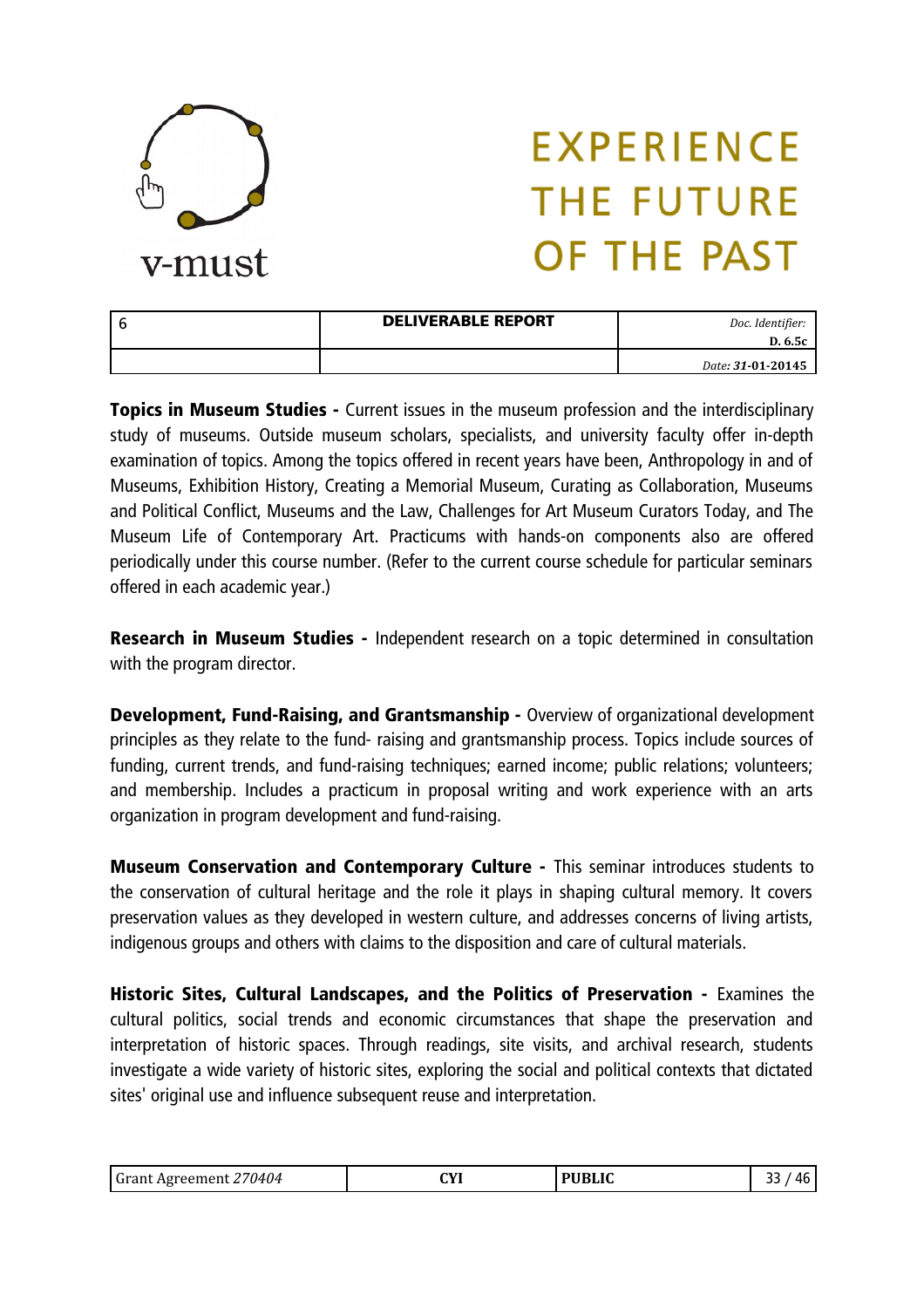

| <b>DELIVERABLE REPORT</b> | Doc. Identifier:<br>D. 6.5c |
|---------------------------|-----------------------------|
|                           | Date: 31-01-20145           |

**Museum Education -** This seminar provides an overview of the field of museum education in the context of the institution's relationship with constituent communities and with application to a broad range of audiences. Among the topics considered are teaching from objects, learning strategies, working with docents and volunteers, program planning, and the educational use of interactive technologies.

**Museums and Interactive Technologies -** This course presents a survey and analysis of museum use of interactive technologies. Among the topics discussed in detail are strategies and tools for collections management, exhibitions, educational resources and programs, Web site design, digitization projects, and legal issues arising from the use of these technologies. Each student develops an interactive project in an area of special interest.

**Exhibition Planning and Design -** This course focuses on the planning, development, and design of exhibitions, permanent, temporary, and traveling. It is a participatory class where students learn basic exhibition design techniques, including spatial layouts and the use of graphics, audio-visual aids, lighting, colours, materials, and fabrication methods. There are visits to designers to discuss their work and to museums to analyse exhibition design techniques. Individual student projects provide hands-on experience.

Museums and Contemporary Art - This course investigates historical, theoretical, and practical aspects of the collecting and exhibiting of contemporary art in museums. Topics include curatorial strategies for exhibition and collection development, international biennials, museums and the art market, conservation of new art forms, artworks that take the museum as subject, and conflicts of interest.

### 6.2.5 Museum Studies Programs - Association of Academic Museums and Galleries. Federated USA & Canada

Link:<http://www.aamg-us.org/learn-with-us/museum-studies>

The program includes the following topics:

| Grant Agreement 270404 | $\alpha$ | <b>PUBLIC</b> | 34<br>Дŀ |
|------------------------|----------|---------------|----------|
|------------------------|----------|---------------|----------|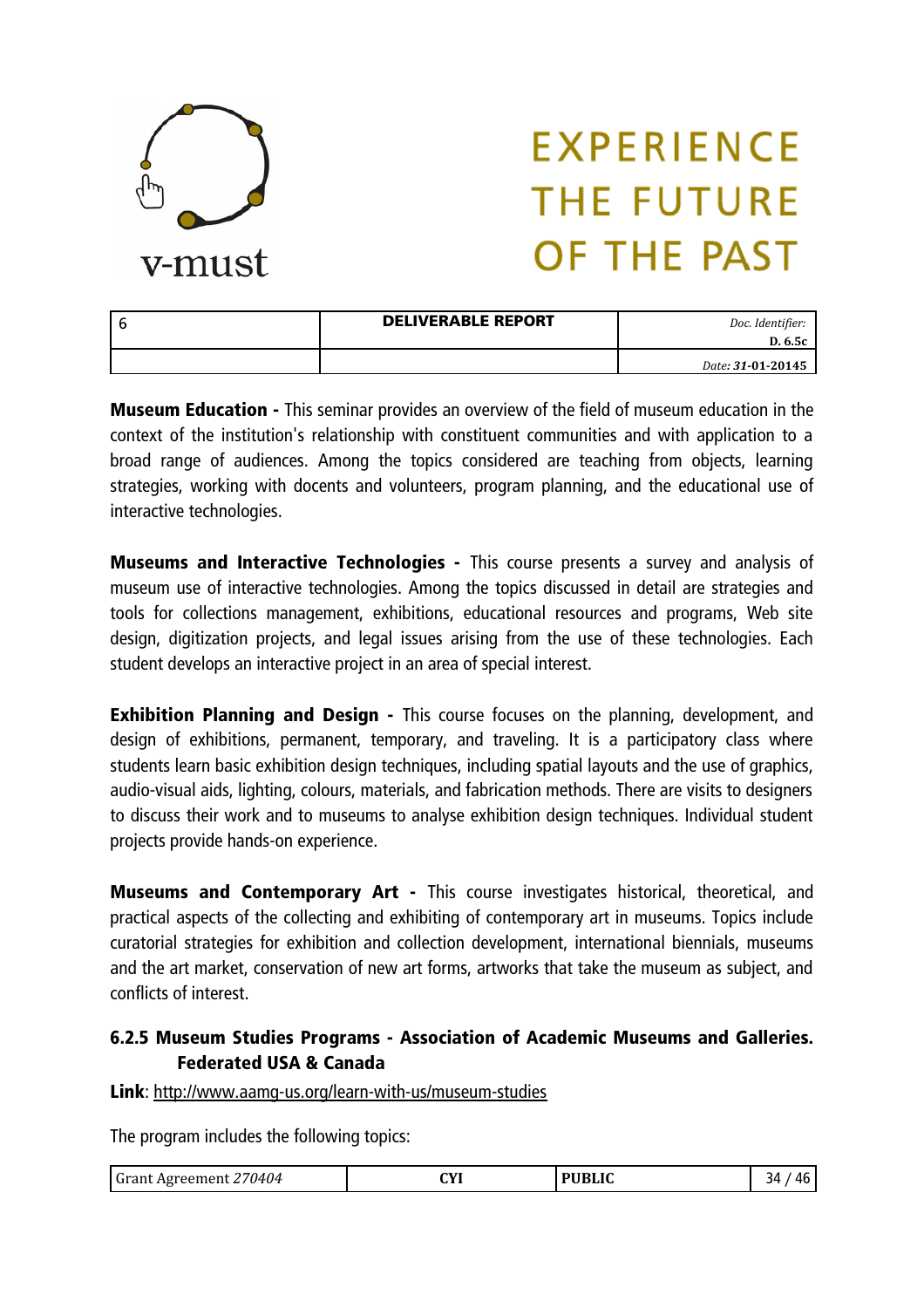

| <b>DELIVERABLE REPORT</b> | Doc. Identifier:<br>D. 6.5c |
|---------------------------|-----------------------------|
|                           | Date: 31-01-20145           |

<span id="page-34-10"></span><span id="page-34-9"></span><span id="page-34-8"></span><span id="page-34-7"></span><span id="page-34-6"></span><span id="page-34-5"></span><span id="page-34-4"></span><span id="page-34-3"></span>[Museum Studies/Museology](#page-34-10) [Museum Anthropology](#page-34-9) [Museum Communication](#page-34-8) [Museum Education](#page-34-7) [Museum Exhibition and Design](#page-34-6) [Arts Management](#page-34-5) [Collections Management](#page-34-4) [Curatorial Studies/Curatorial Practice](#page-34-3) [Undergraduate Minors](#page-34-2) **[Certificates](#page-34-1)** [Canadian Programs](#page-34-0)

<span id="page-34-2"></span><span id="page-34-1"></span><span id="page-34-0"></span>The program involves in USA and Canada the following universities:

### USA

Museum Studies

- **•** Arizona State University
- Baylor University
- Brown University
- Chadron State College
- Cooperstown Graduate Program
- Florida International University
- George Washington University
- Harvard University Extension School
- Indiana University Purdue
- Institute of American Indian Arts
- Johns Hopkins University
- John F. Kennedy University
- Kent State University

| 70404<br><b>Grant Agreement</b> | $\alpha v$<br>.<br>$\sim$ | NIDI IC | л |
|---------------------------------|---------------------------|---------|---|
|---------------------------------|---------------------------|---------|---|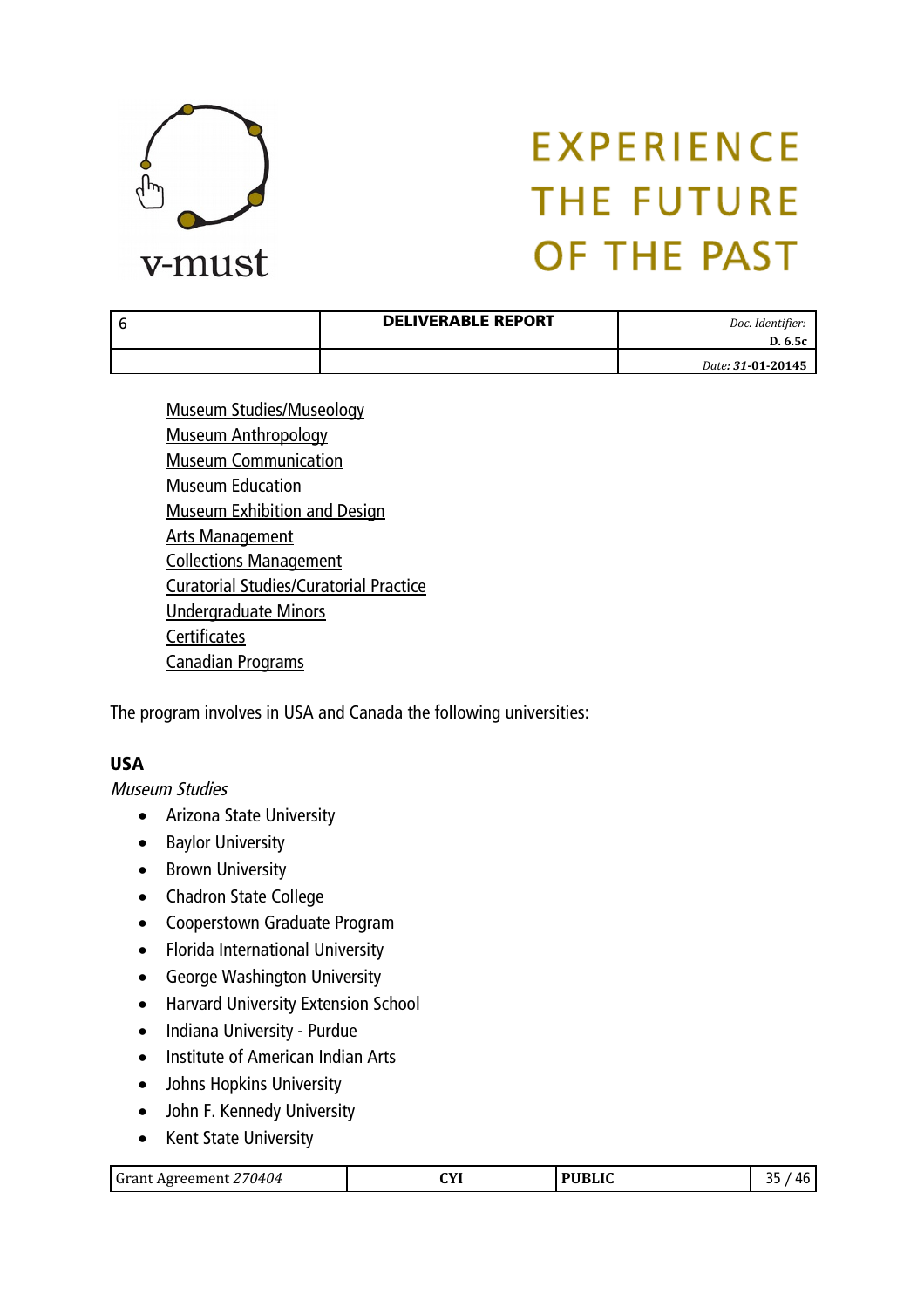

| <b>DELIVERABLE REPORT</b> | Doc. Identifier:<br>D. 6.5c |
|---------------------------|-----------------------------|
|                           | Date: 31-01-20145           |

- Lehigh University
- New York University
- San Francisco State University
- Seton Hall University
- Southern Illinois University at Carbondale
- Southern University at New Orleans
- Syracuse University
- Texas Tech University
- Tusculum College
- University of Central Oklahoma
- University of Colorado, Boulder
- University of Denver
- University of Florida
- University of Kansas
- University of Minnesota
- University of Missouri St Louis
- University of North Carolina at Greensboro
- University of Oklahoma
- University of Oregon
- University of San Francisco
- University of South Florida
- University of Washington
- University of Wisconsin-Milwaukee
- Virginia Commonwealth University

#### Museum Communication

University of the Arts

Museum Education

• Bank Street College

|--|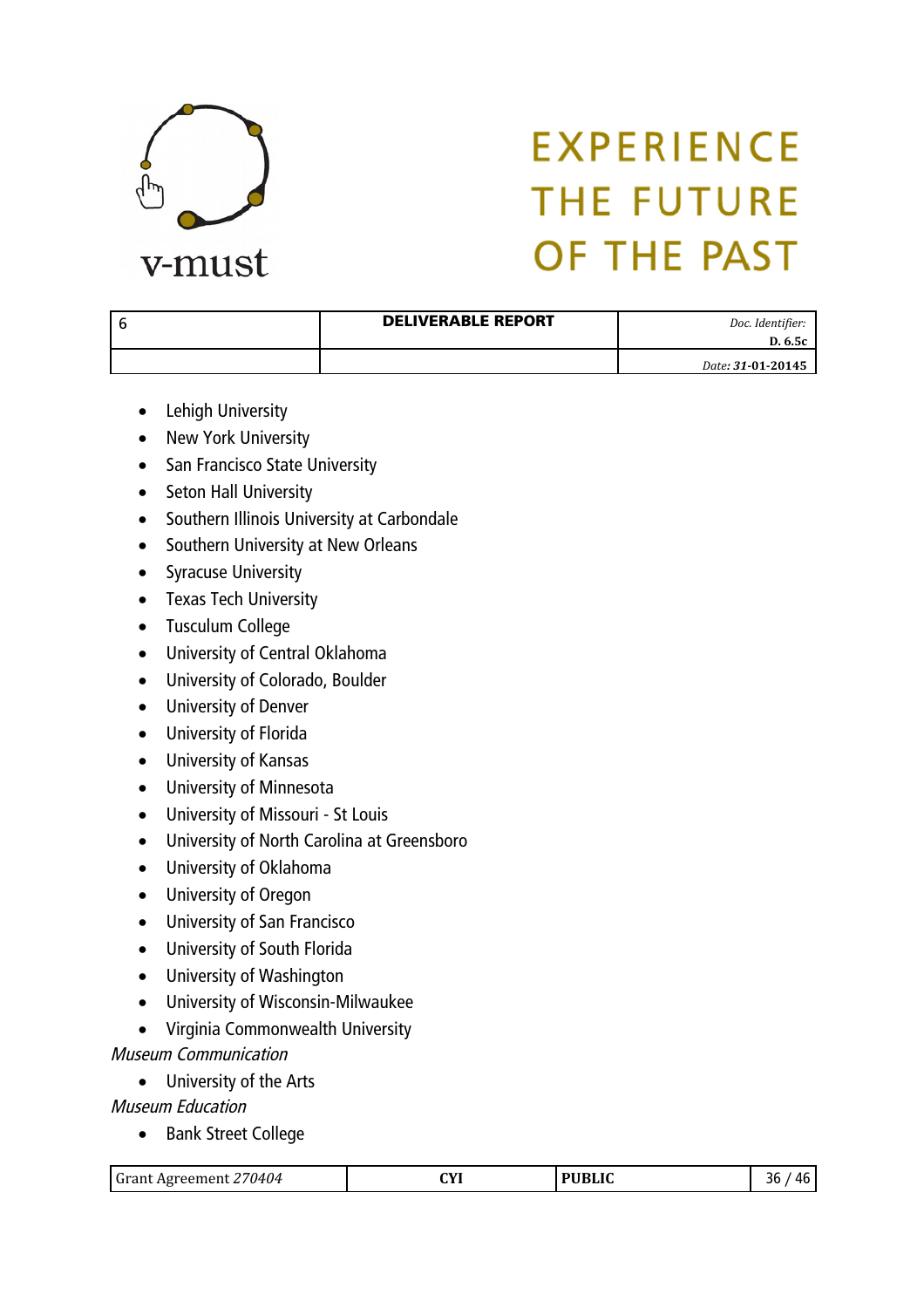

| <b>DELIVERABLE REPORT</b> | Doc. Identifier:<br>D. 6.5c |
|---------------------------|-----------------------------|
|                           | Date: 31-01-20145           |

- George Washington University
- Tufts University
- University of the Arts

#### Museum Exhibition and Design

- Fashion Institute of Technology (S.U.N.Y.)
- San Francisco Art Institute
- University of the Arts

#### Collections Management

- Eastern Illinois University
- Ryerson University

Curatorial Studies/Curatorial Practice

- Bard College
- Brigham Young University
- California College of the Arts
- Institute of Fine Arts

#### Canada

Association of Manitoba Museums, Winnipeg Program: Museum Practice Degree: Professional Certificate in Museum Practice

Alberta Museums Association, Edmonton Program: Museum Practice Degree: Certificate in Museum Practice

Museums Association of Saskatchewan, Regina Program: Museum Studies Degree: Professional Certificate in Museum Studies

| 70404<br>i Gran<br>* Agreement .<br>,,,, | $\alpha$<br>. | , PHRLIC<br>uw. | л |
|------------------------------------------|---------------|-----------------|---|
|------------------------------------------|---------------|-----------------|---|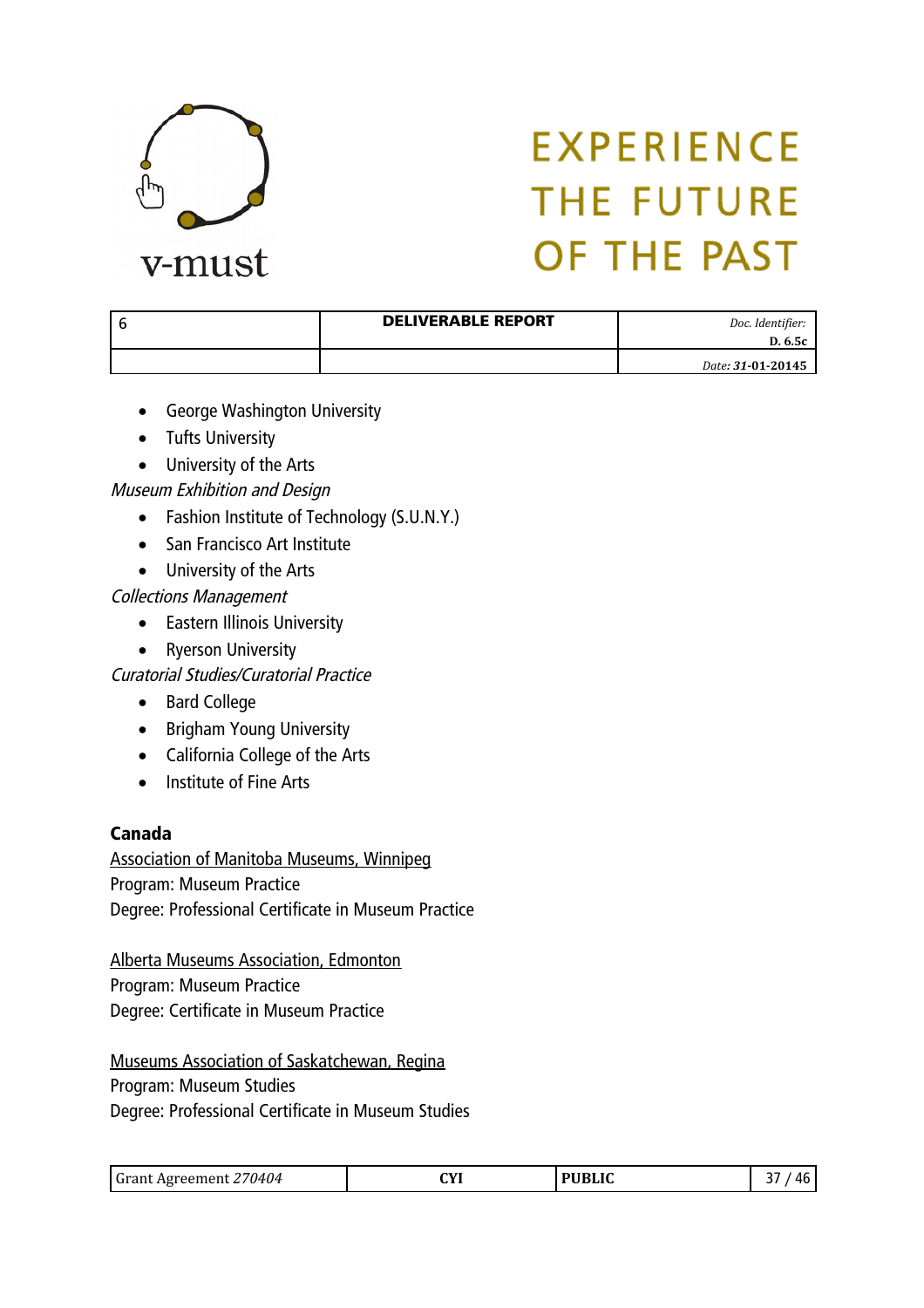

| <b>DELIVERABLE REPORT</b> | Doc. Identifier:<br>D. 6.5c |
|---------------------------|-----------------------------|
|                           | Date: 31-01-20145           |

Sir Sandford Fleming College, Peterborough Program: Museum Management and Curatorship Degree: Certificate in Museum Studies

University of Calgary

Program: Museum and Heritage Studies Department: Department of Communication and Culture Degree: Minor in Museum and Heritage Studies

University of Guelph, Guelph Program: Museum Management and Curatorship Department: School of Fine Art and Music Degree: B.A. Minor in Museum Studies

Universite Laval Unversité Laval (Canada) Program: Museum Studies (French) Department: Département d'histoire Degree: M.A. in Museum Studies

Universite de Montreal Université de Montréal Program: Museology, Department of Art History (French) Department: Departments of History and Art Degree: M.A. in Museology

University of Toronto University of Toronto

Program: Museum Studies

Department: Humanities Division of the School of Graduate Studies Degree: Degree of Master of Museum Studies (MMSt)

| Grant Agreement 270404 | $\alpha$<br>. | <b>PUBLIC</b> | 38<br>Λŀ<br><b></b> |
|------------------------|---------------|---------------|---------------------|
|------------------------|---------------|---------------|---------------------|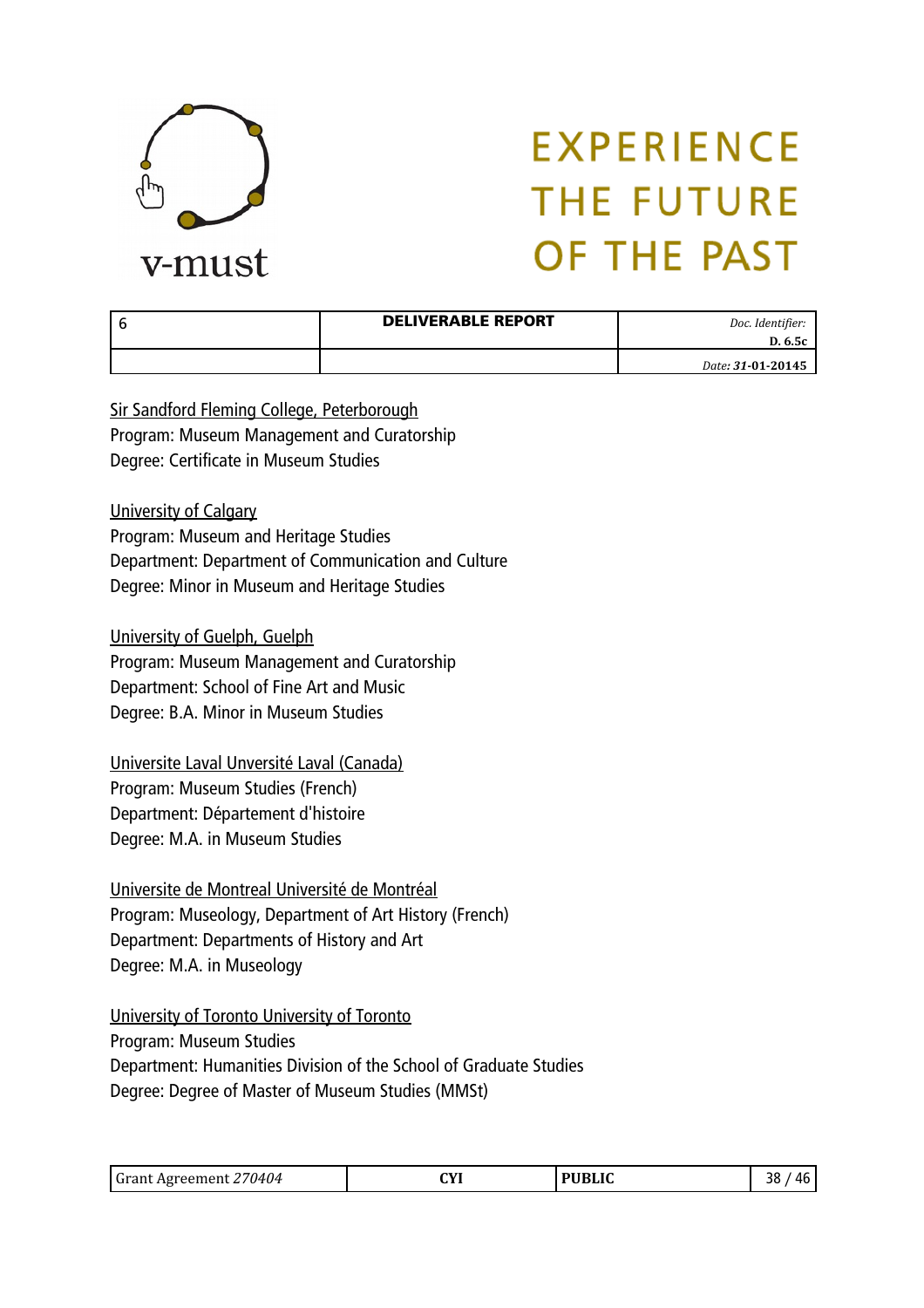

| <b>DELIVERABLE REPORT</b> | Doc. Identifier:<br>D. 6.5c |
|---------------------------|-----------------------------|
|                           | Date: 31-01-20145           |

#### 6.2.6 Master's programme in Game and Media Technology, Utrecht University Utrecht, The Netherlands

Link:[http://www.uu.nl/university/international](http://www.uu.nl/university/international-students/EN/gamemedia/studyprogramme/Pages/Studyprogramme_details.aspx)[students/EN/gamemedia/studyprogramme/Pages/Studyprogramme\\_details.aspx](http://www.uu.nl/university/international-students/EN/gamemedia/studyprogramme/Pages/Studyprogramme_details.aspx)

#### Program:

First period:

Multimedia Retrieval

Motion and Manipulation

Second period:

Pattern recognition

Computer animation

Computer vision

Third period:

Geometric algorithms Advanced graphics

Multimodal interaction

Fourth period:

Game physics

Path planning

Games and agents

#### 6.2.7 Arts and Sciences Course, MIT, Boston, USA

Link: <http://www.media.mit.edu/about/academics/class-schedule>

UNDERGRADUATE SUBJECT Introduction to Doing Research in Media Arts and Sciences [Camera Culture](http://cameraculture.media.mit.edu/courses) Integrative Design Across Disciplines, Scales, and Problem Contexts

#### GRADUATE SUBJECT

| Grant Agreement 270404 | $\alpha$ | <b>PUBLIC</b> | 3d<br>46 |
|------------------------|----------|---------------|----------|
|------------------------|----------|---------------|----------|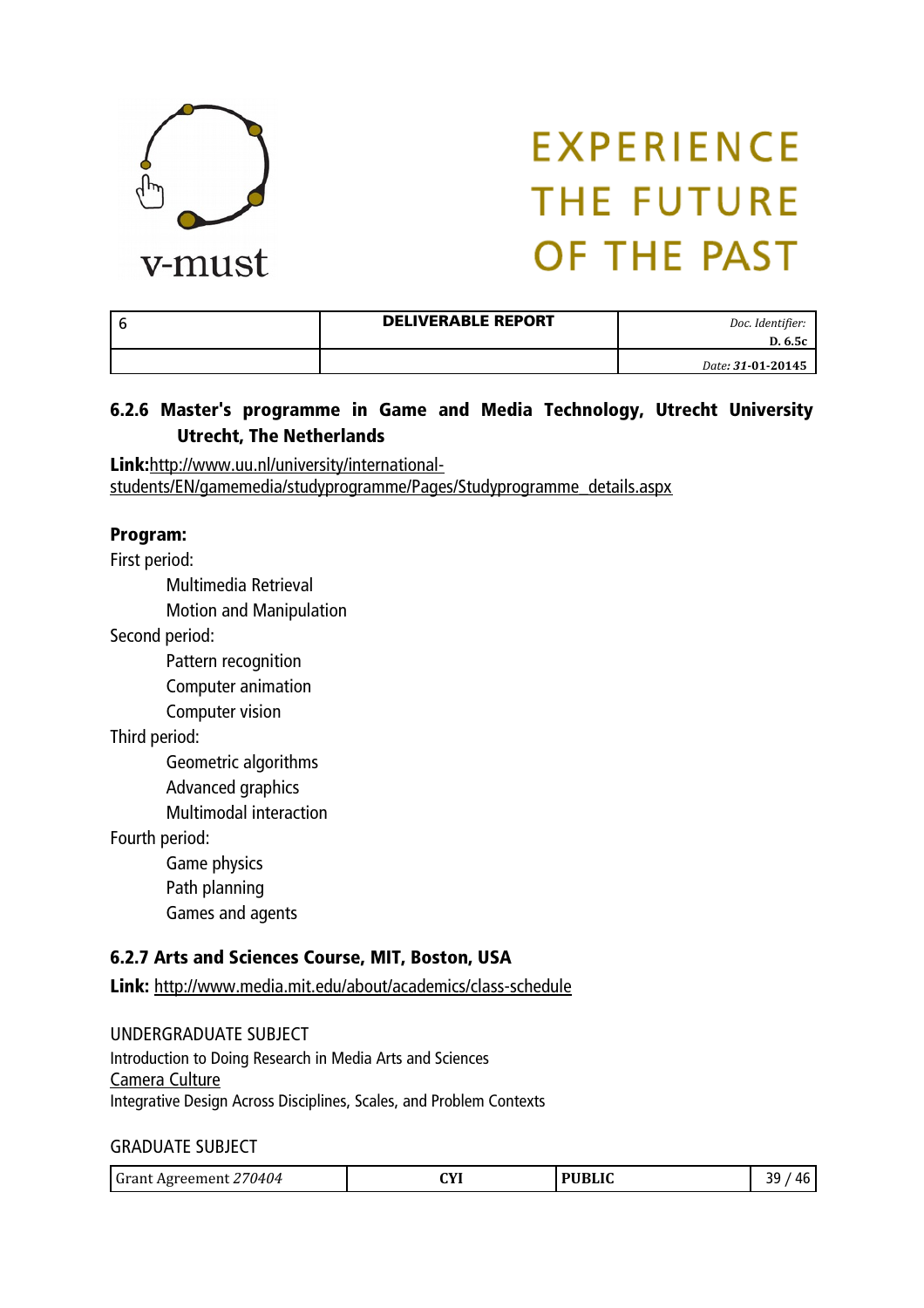

| <b>DELIVERABLE REPORT</b> | Doc. Identifier:<br>D. 6.5c |
|---------------------------|-----------------------------|
|                           | Date: 31-01-20145           |

Hands on Foundations in Media Technology [Camera Culture](http://cameraculture.media.mit.edu/courses) [Imaging Ventures: Cameras, Displays, and Visual Computing](http://cameraculture.media.mit.edu/courses)] [Innovation Hubs: Integrating Technology and Design \[Quito Lab](http://smartcities.media.mit.edu/download/MAS552-QuitoLab.pdf)] Social Television: Creating New Connected Media Experiences Networks, Complexity, and Their Applications Human 2.0 Media Lab Entrepreneurship: Digital Innovations Integrative Design Across Disciplines, Scales, and Problem Contexts Future of News and Participatory Media Creative Learning Technologies The Society of the Mind ProjECTS in Media and Music Sensor Systems for Interactive Environments [The Physics of Information Technology](http://fab.cba.mit.edu/classes/MAS.864/)

SPECIAL TOPICS Special Topics: 3D Design for Rapid Prototyping and Rendering Special Topics: STAR: Shared Tangible Augmented Reality ( Special Topics: Silicon Menagerie: From Bioinspiration to Biomimetics [Special Topics: Tools for Well-Being](http://wellbeing.media.mit.edu/) Special Topics: Engineering Health II Special Topics: Principles of Social Computing

### 6.3 Institutions Studying Interaction Design around the world

Link: [http://en.wikipedia.org/wiki/List\\_of\\_schools\\_offering\\_interaction\\_design\\_programs](http://en.wikipedia.org/wiki/List_of_schools_offering_interaction_design_programs)

| <b>University</b>                             | <b>Undergraduate degree</b>                        | <b>Graduate degree</b>                                     |
|-----------------------------------------------|----------------------------------------------------|------------------------------------------------------------|
| <b>Aarhus University, Denmark</b>             | BA (Information Studies +<br>Digital Design)       | MA (Information Studies + Di-<br>gital Design)             |
| Academy of Art University, San Fran-<br>cisco | BFA, 2nd BFA (Web Design<br>& New Media +New Media | MFA (Web Design & New Me-<br>dia+New Media Online Program) |
| Grant Agreement 270404                        | <b>CYI</b>                                         | <b>PUBLIC</b><br>46                                        |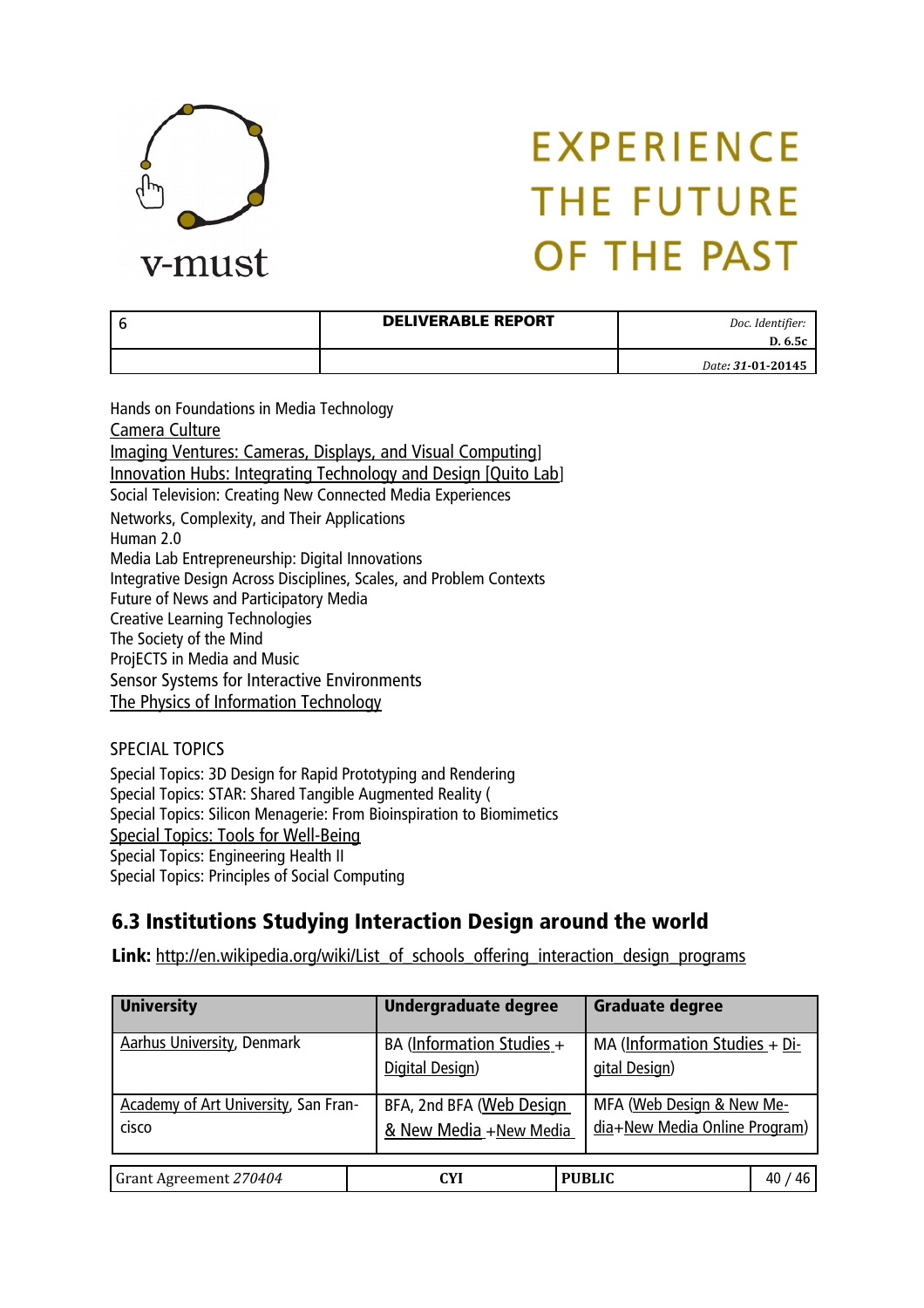

| <b>DELIVERABLE REPORT</b> | Doc. Identifier:<br>D. 6.5c |
|---------------------------|-----------------------------|
|                           | Date: 31-01-20145           |

|                                                      | Online Program)                                                 |                                                                    |
|------------------------------------------------------|-----------------------------------------------------------------|--------------------------------------------------------------------|
| Aegean University, Syros Island,<br>Greece           | <b>BSc</b> (Department of Products<br>and Systems Design Engin- | MSc (Design of interactive and<br>industrial products and systems) |
|                                                      | eering)                                                         |                                                                    |
| <b>Arizona State University</b>                      |                                                                 | <b>MSD</b> (Interaction Design)                                    |
| <b>Art Centre College of Design</b>                  | <b>BS</b> (Interaction Design)                                  | MFA (Graduate Media Design<br>Program)                             |
| <b>Austin Centre for Design</b>                      |                                                                 | Yes (Interaction Design and So-<br>cial Entrepreneurship)          |
| California College of the Arts                       | <b>BFA</b> (Interaction Design)                                 | MFA (Design)                                                       |
| <b>Carnegie Mellon University</b>                    |                                                                 | MDes (Interaction Design), Ph.D<br>(Design)                        |
| <b>Chalmers University of Technology</b>             |                                                                 | MSc. (Interaction Design & Tech-<br>nologies)                      |
| Copenhagen Institute of Interaction<br><b>Design</b> | <b>No</b>                                                       | Yes                                                                |
| Danish School of Media & Journalism                  | <b>BA</b> (Interactive Design)                                  |                                                                    |
| Design Programme, IIT Kanpur, India                  | <b>MDes</b>                                                     | PhD                                                                |
| Designskolen Kolding                                 | <b>BA (Interaction Design)</b>                                  | <b>MA (Interaction Design)</b>                                     |
| Domus Academy                                        |                                                                 | <b>MA (Interaction Design)</b>                                     |
| L'École de design Nantes Atlantique                  |                                                                 | Master (Tangible Interface)                                        |
| <b>Eindhoven University of Technology</b>            | <b>BSc.</b> (Industrial Design)                                 | MSc. (Industrial Design) (Human-<br>Technology Interaction)        |

|--|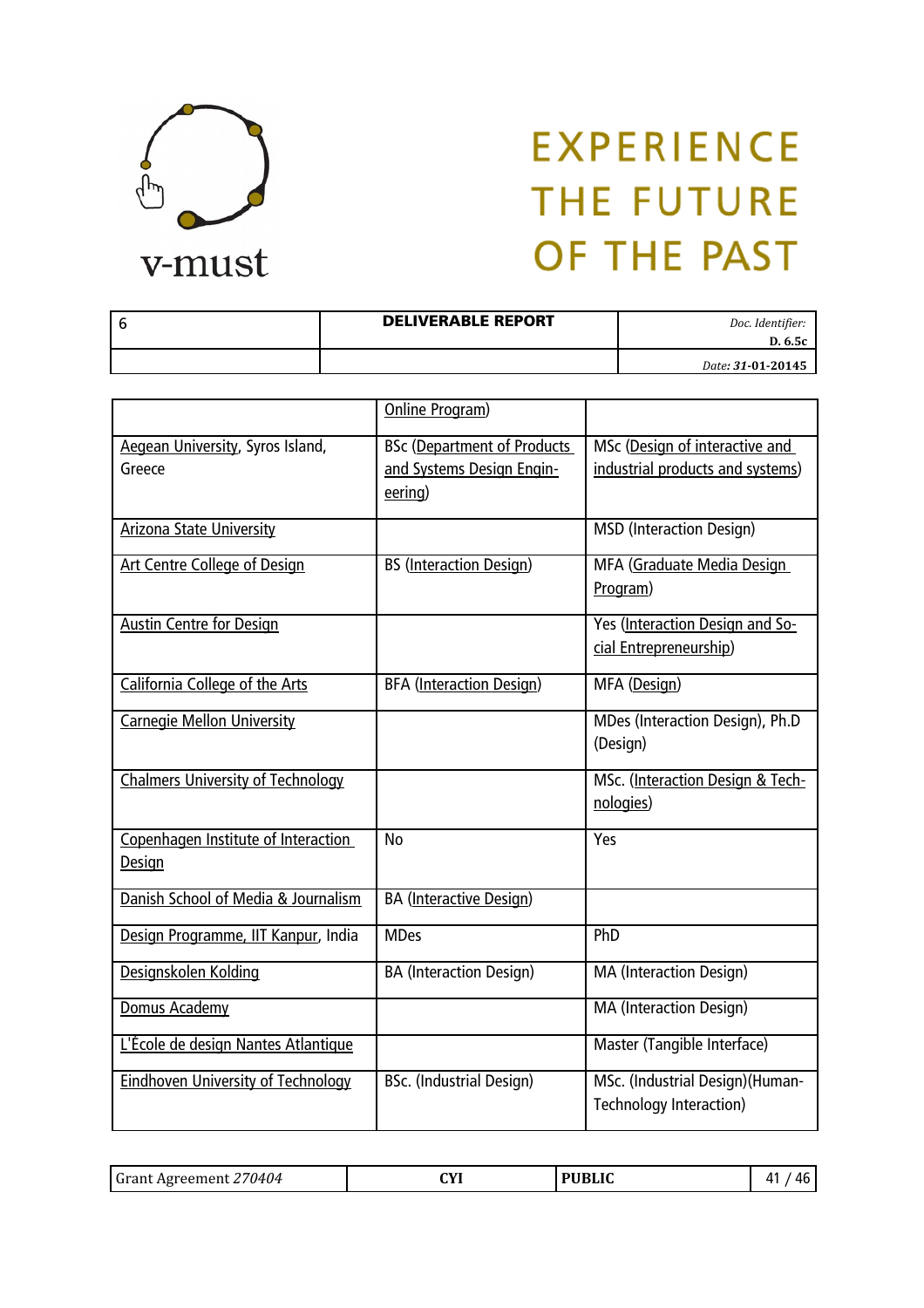

| <b>DELIVERABLE REPORT</b> | Doc. Identifier:<br>D. 6.5c |
|---------------------------|-----------------------------|
|                           | Date: 31-01-20145           |

| <b>Emily Carr University of Art and</b><br>Design                | <b>BA</b> (Interaction Design) |               |                                                                                              |       |
|------------------------------------------------------------------|--------------------------------|---------------|----------------------------------------------------------------------------------------------|-------|
| Faber-Ludens Institute                                           | (Interaction Design)           |               |                                                                                              |       |
| Georgia Institute of Technology                                  |                                |               | MID (Interaction track)                                                                      |       |
| <b>Gjøvik University College</b>                                 |                                |               | (MSc Interaction Design)                                                                     |       |
| Gobelins School of the Image                                     |                                |               | <b>MA Interaction Design</b>                                                                 |       |
| Haute Ecole d'Art et Design -<br>Genève                          |                                |               | <b>MA (Media Design)</b>                                                                     |       |
| The Hong Kong Polytechnic University                             | <b>BA (Interactive Media)</b>  |               | <b>MDes (Interaction Design)</b>                                                             |       |
| <b>IIT Institute of Design</b>                                   |                                |               | MDes, Ph.D                                                                                   |       |
| Indiana University (Bloomington)                                 |                                |               | MS (Human Computer Interac-<br>tion Design)                                                  |       |
| Industrial Design Centre, IIT Bombay,<br>India                   |                                |               | <b>MDes</b>                                                                                  |       |
| <b>Instrument Design Development</b><br>Centre, IIT Delhi, India |                                |               | <b>MDes</b>                                                                                  |       |
| <b>Kent State University</b>                                     |                                |               | <b>MS (Information Architecture</b><br>and Knowledge Management -<br>User Experience Design) |       |
| Korea Advanced Institute of Science<br>and Technology            |                                |               |                                                                                              |       |
| <b>Laval University</b>                                          |                                |               | MA (Maîtrise en Design Mul-<br>timédia)                                                      |       |
| Linnaeus University                                              |                                |               |                                                                                              |       |
| Grant Agreement 270404                                           | <b>CYI</b>                     | <b>PUBLIC</b> |                                                                                              | 42/46 |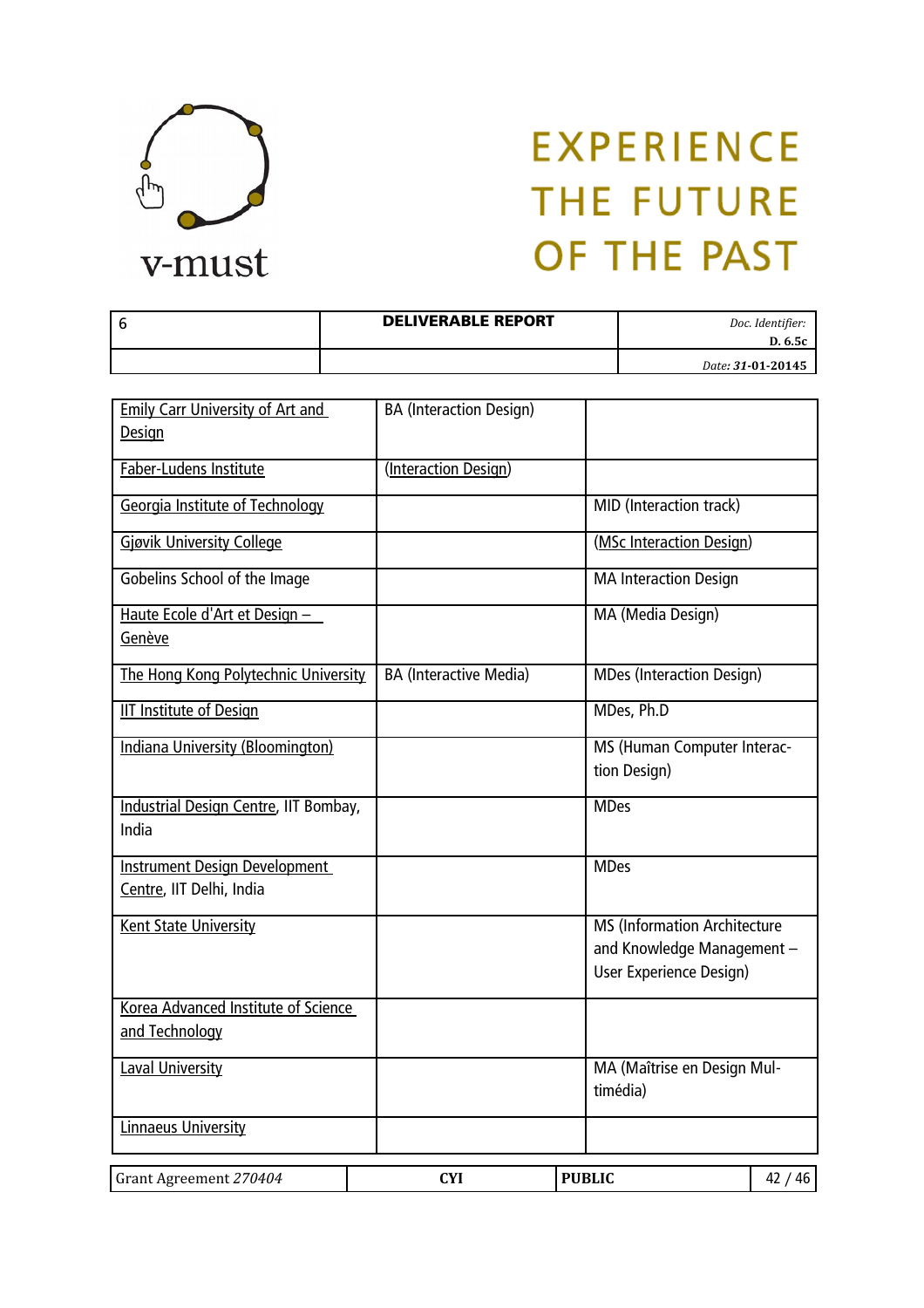

| <b>DELIVERABLE REPORT</b> | Doc. Identifier:<br>D. 6.5c |
|---------------------------|-----------------------------|
|                           | Date: 31-01-20145           |

| London College of Communication                                | BA Design for Interaction and<br>Moving Image (imihub) |                                                                                                      |
|----------------------------------------------------------------|--------------------------------------------------------|------------------------------------------------------------------------------------------------------|
| Malmö University                                               | Yes                                                    | 1 or 2 year Master (Interaction<br>Design)                                                           |
| Magdeburg-Stendal University of Ap-<br>plied Sciences, Germany | <b>BA Industrial Design</b>                            | MA Interaction Design                                                                                |
| Maryville University, St. Louis                                | <b>BFA (Interactive Design)</b>                        |                                                                                                      |
| <b>Monash University</b>                                       |                                                        | 2 year Master Master of Interac-<br>tion Design                                                      |
| National Institute of Design, Gandhin-<br>agar, India          |                                                        | PG diploma in New Media<br>Design                                                                    |
| National Institute of Design, Ban-<br>galore, India            |                                                        | PG diploma in Design for Digital<br>Experience & PG diploma in In-<br>formation and Interface Design |
| New York University: Tisch School of<br>the Arts               |                                                        | <b>MPS Interactive Telecommunica-</b><br>tions Programme                                             |
| Oslo School of Architecture and<br>Design                      |                                                        | MA Interaction design                                                                                |
| Norwegian School of Information<br><b>Technology</b>           |                                                        | Yes                                                                                                  |
| Parsons The New School for Design                              | <b>Interaction Design</b>                              | MFA (Design and Technology)                                                                          |
| <b>Pratt Institute</b>                                         | Yes                                                    | MFA (Interactive Arts)                                                                               |
| <b>Purdue University</b>                                       |                                                        | MFA (Interaction Design)                                                                             |
| <b>Queensland University of Technology</b>                     |                                                        | Yes                                                                                                  |

| 112 <sup>2</sup><br>0404'<br>. eeme<br>∵ А∪і⊢. | CVI<br>. |  | 71 L<br>- 6 |
|------------------------------------------------|----------|--|-------------|
|------------------------------------------------|----------|--|-------------|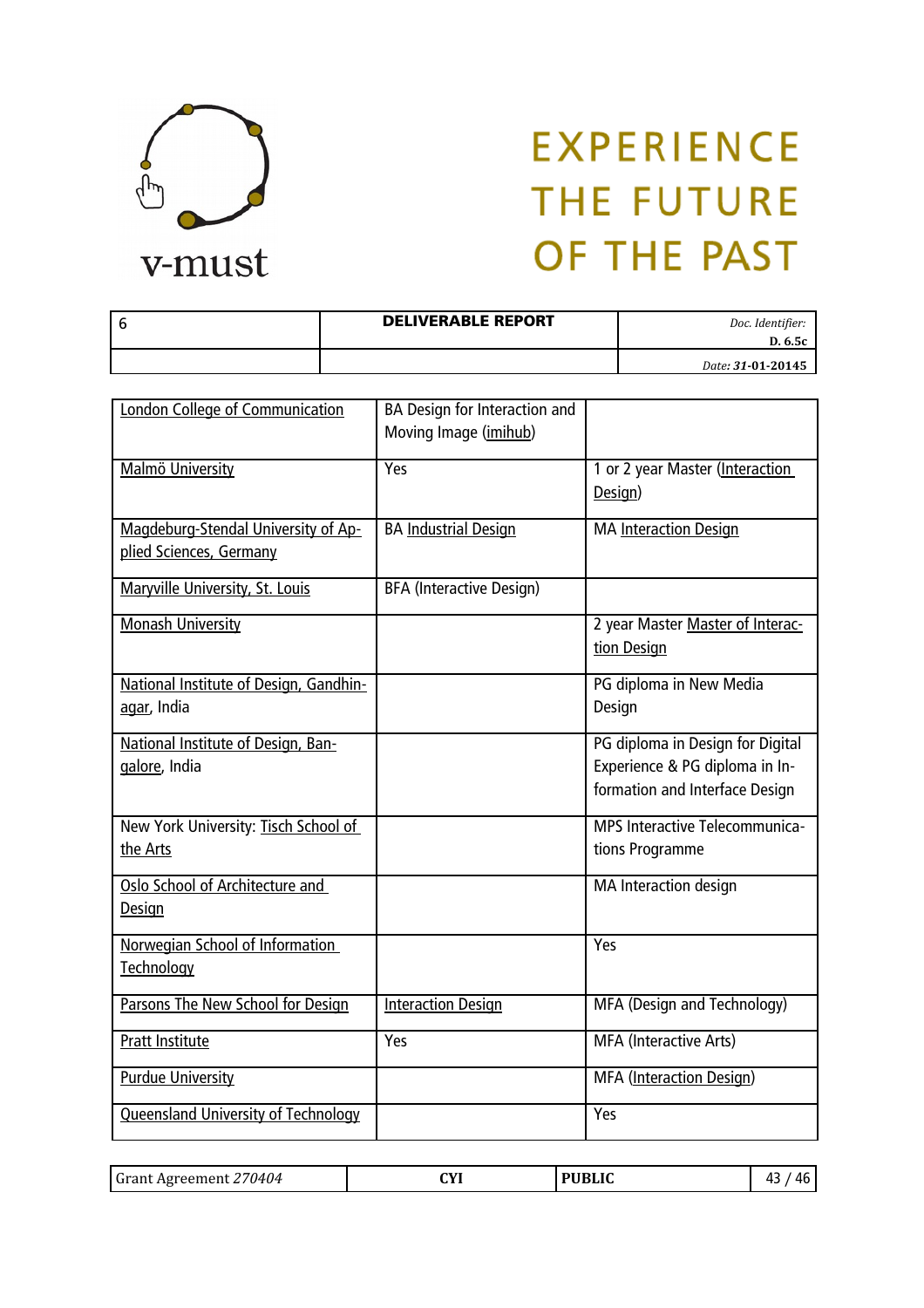

| <b>DELIVERABLE REPORT</b> | Doc. Identifier:<br>D. 6.5c |
|---------------------------|-----------------------------|
|                           | Date: 31-01-20145           |

| Royal College of Art               |                                   | MA (Design Interactions), PhD<br>(Design Interactions), MA (In- |         |
|------------------------------------|-----------------------------------|-----------------------------------------------------------------|---------|
|                                    |                                   | formation Experience Design),                                   |         |
|                                    |                                   | PhD (Information Experience<br>Design)                          |         |
|                                    |                                   |                                                                 |         |
| Savannah College of Art and Design | <b>BA</b> (Interactive Design and | MA (Interactive Design and                                      |         |
|                                    | Game Development)                 | Game Development), MFA (In-<br>teractive Design and Game De-    |         |
|                                    |                                   | velopment)                                                      |         |
|                                    |                                   |                                                                 |         |
| <b>School of Visual Arts</b>       |                                   | <b>MFA</b> (Interaction Design)                                 |         |
| <b>Sheridan College</b>            | <b>BAT</b> (Interaction Design)   |                                                                 |         |
| <b>Simon Fraser University</b>     | BSc, BA (Interactive Arts &       | MA, MSc, PHD (Interactive Arts                                  |         |
|                                    | Technology)                       | & Technology)                                                   |         |
| <b>Stan Ackermans Institute</b>    |                                   | PDEng (User-System Interaction)                                 |         |
| <b>Stockholm University</b>        | <b>BSc</b> (Interaction Design)   |                                                                 |         |
| <b>Syracuse University</b>         |                                   |                                                                 |         |
| <b>Tsinghua University</b>         | <b>BA</b> (Information Design)    |                                                                 |         |
| Umeå Institute of Design           |                                   | Yes                                                             |         |
| <b>University of Amsterdam</b>     |                                   | <b>Bsc. Information Science</b>                                 |         |
| University of Applied Sciences and |                                   | <b>MAS</b> (Interaction Design)                                 |         |
| Arts of Southern Switzerland       |                                   |                                                                 |         |
| University of Baltimore            |                                   | M.S. Interaction Design and In-                                 |         |
|                                    |                                   | formation Architecture D.S. In-                                 |         |
|                                    |                                   | formation and Interaction Design                                |         |
| University of California, Berkeley |                                   | Yes                                                             |         |
| Grant Agreement 270404             | <b>CYI</b>                        | <b>PUBLIC</b>                                                   | 44 / 46 |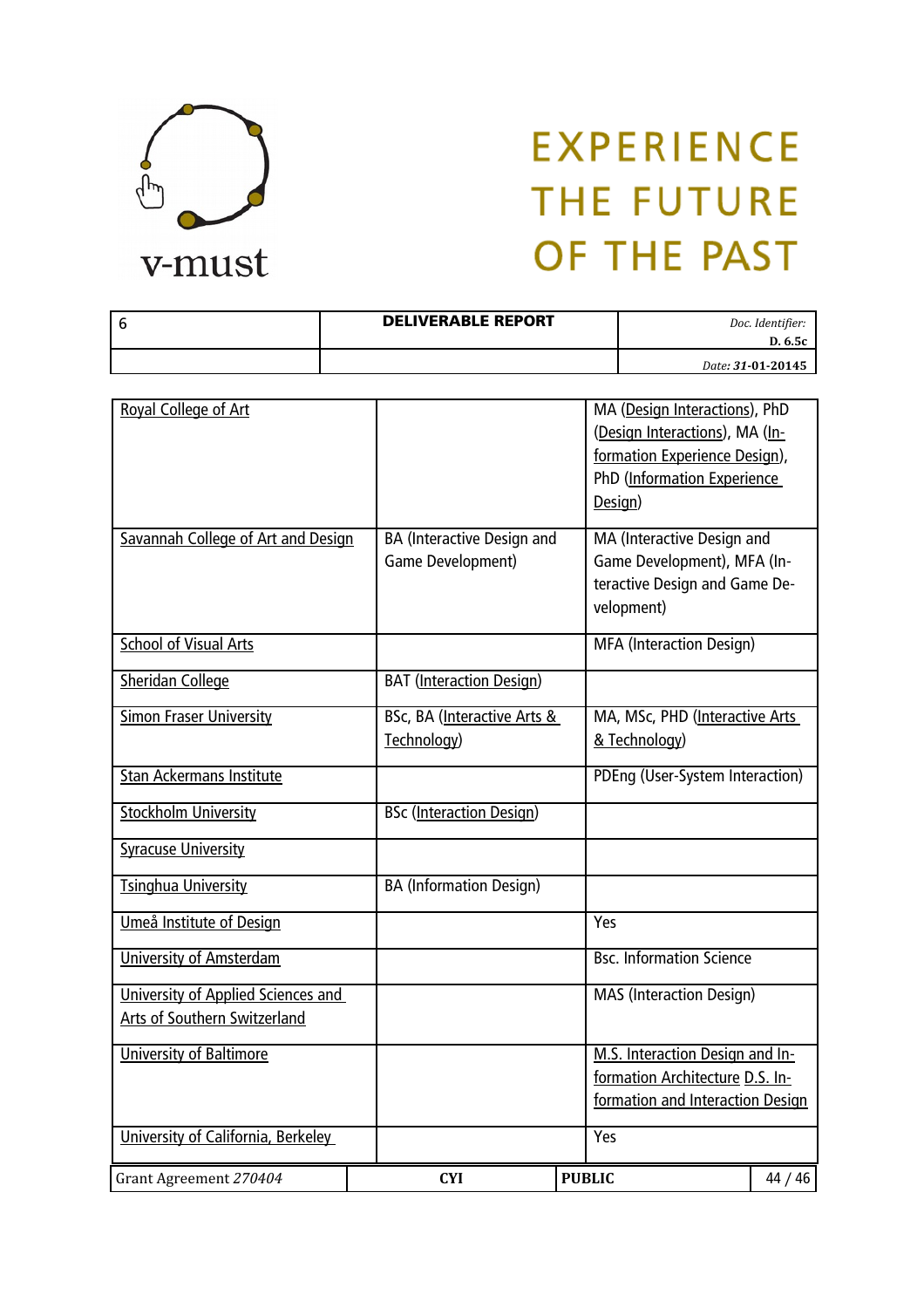

| <b>DELIVERABLE REPORT</b> | Doc. Identifier:<br>D. 6.5c |
|---------------------------|-----------------------------|
|                           | Date: 31-01-20145           |

| <b>School of Information</b>                                                                   |                                                   |                                                   |
|------------------------------------------------------------------------------------------------|---------------------------------------------------|---------------------------------------------------|
| University of California, Irvine: Donald<br>Bren School of Information & Com-<br>puter Science |                                                   | Yes (Informatics)                                 |
| <b>University of Dundee</b>                                                                    | <b>BSc (Digital Interaction</b><br>Design)        | Yes                                               |
| <b>University of Kansas</b>                                                                    |                                                   | Yes                                               |
| University of Limerick, Ireland                                                                | <b>BSc Digital Media Design</b>                   | <b>MSc/MA Interactive Media</b>                   |
| University luav of Venice                                                                      |                                                   | Yes                                               |
| <b>University of Miami</b>                                                                     |                                                   | <b>MFA (Interactive Media)</b>                    |
| University of Oslo                                                                             | BSc (Informatics: design, use,<br>interaction)    | MSc (Informatics: design, use, in-<br>teraction)  |
| Université du Québec à Montréal                                                                |                                                   |                                                   |
| University of Queensland                                                                       |                                                   | <b>MIDes Interaction Design</b>                   |
| <b>University of Southern Denmark</b>                                                          | <b>BE (Interaction Design)</b>                    | MSc (IT Product Design)                           |
| University of Sydney                                                                           |                                                   | Yes (Interaction Design and Elec-<br>tronic Arts) |
| University of Washington                                                                       | <b>Bachelor of Design (Formerly</b><br>BFA) ([6]) | Yes                                               |
| University of Applied Sciences Pots-<br>dam                                                    | <b>BA Interface Design</b>                        | MA Interface Design                               |
| University of the Arts Bremen                                                                  | <b>BA Digital Media</b>                           | MA Digital Media                                  |
| University of Saskatchewan                                                                     | <b>BA &amp; BSC Interactive Systems</b>           |                                                   |

| . .<br>DHDI I $\epsilon$<br>ЛЧ 71<br>71 L<br>70404<br>Grant<br>Agreemer<br>. |
|------------------------------------------------------------------------------|
|------------------------------------------------------------------------------|